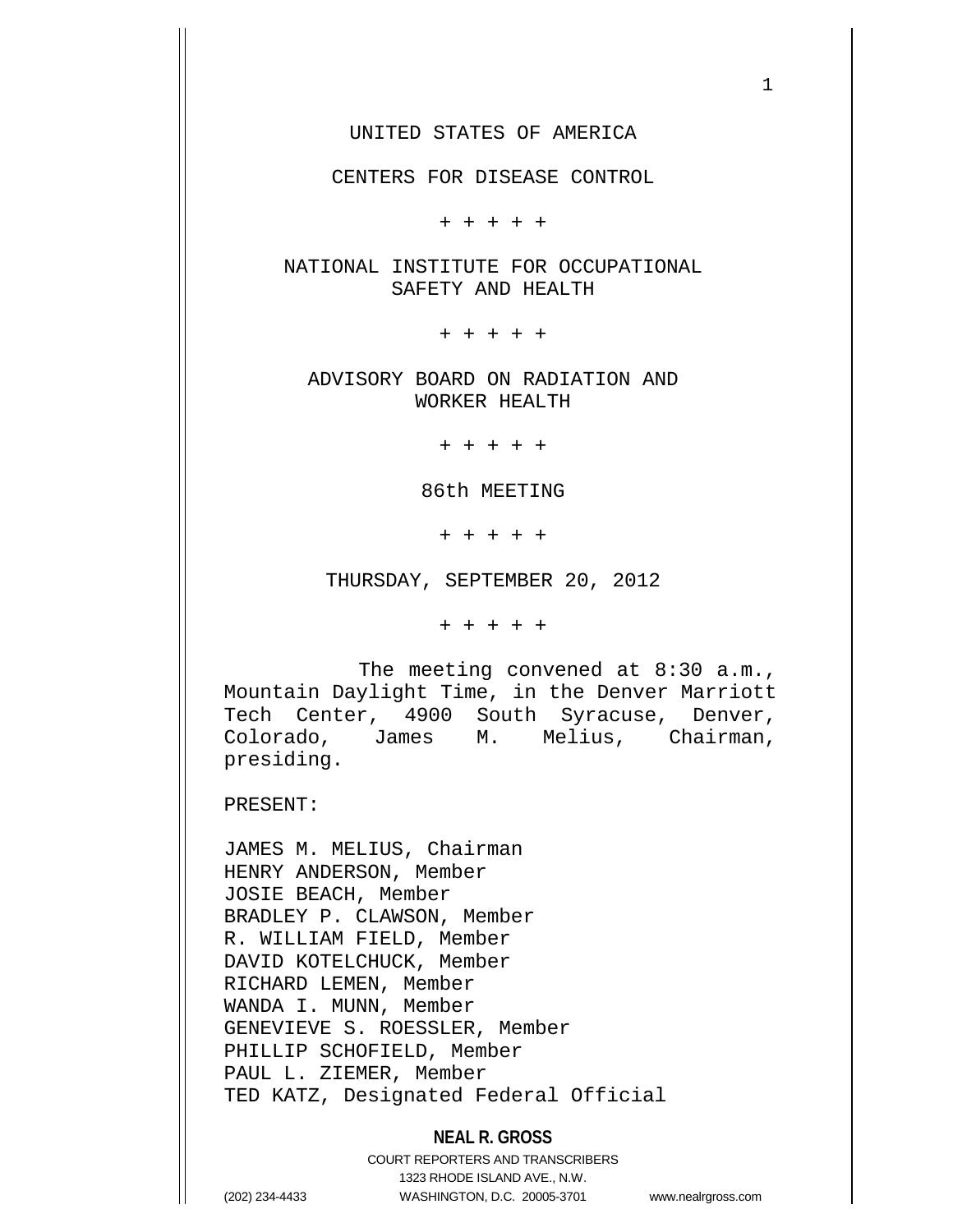REGISTERED AND/OR PUBLIC COMMENT PARTICIPANTS:

ADAMS, NANCY, NIOSH Contractor ALLEN, DAVE, DCAS BARRIE, TERRIE BURGOS, ZAIDA, NIOSH EVASKOVICH, ANDREW FITZGERALD, JOE, SC&A GLOVER, SAM, DCAS HINNEFELD, STU, DCAS KENNEY, CECELIA, DOE KINMAN, JOSH, DCAS KOTSCH, JEFF, DOL LEWIS, GREG, DOE LIN, JENNY, HHS MAKHIJANI, ARJUN, SC&A MCFEE, MATTHEW, ORAU Team NETON, JIM, DCAS RUTHERFORD, LAVON, DCAS STIVER, JOHN, SC&A TAULBEE, TIM, DCAS WALTZ, MARK\*

\*Participating via telephone

## **NEAL R. GROSS**

COURT REPORTERS AND TRANSCRIBERS 1323 RHODE ISLAND AVE., N.W. (202) 234-4433 WASHINGTON, D.C. 20005-3701 www.nealrgross.com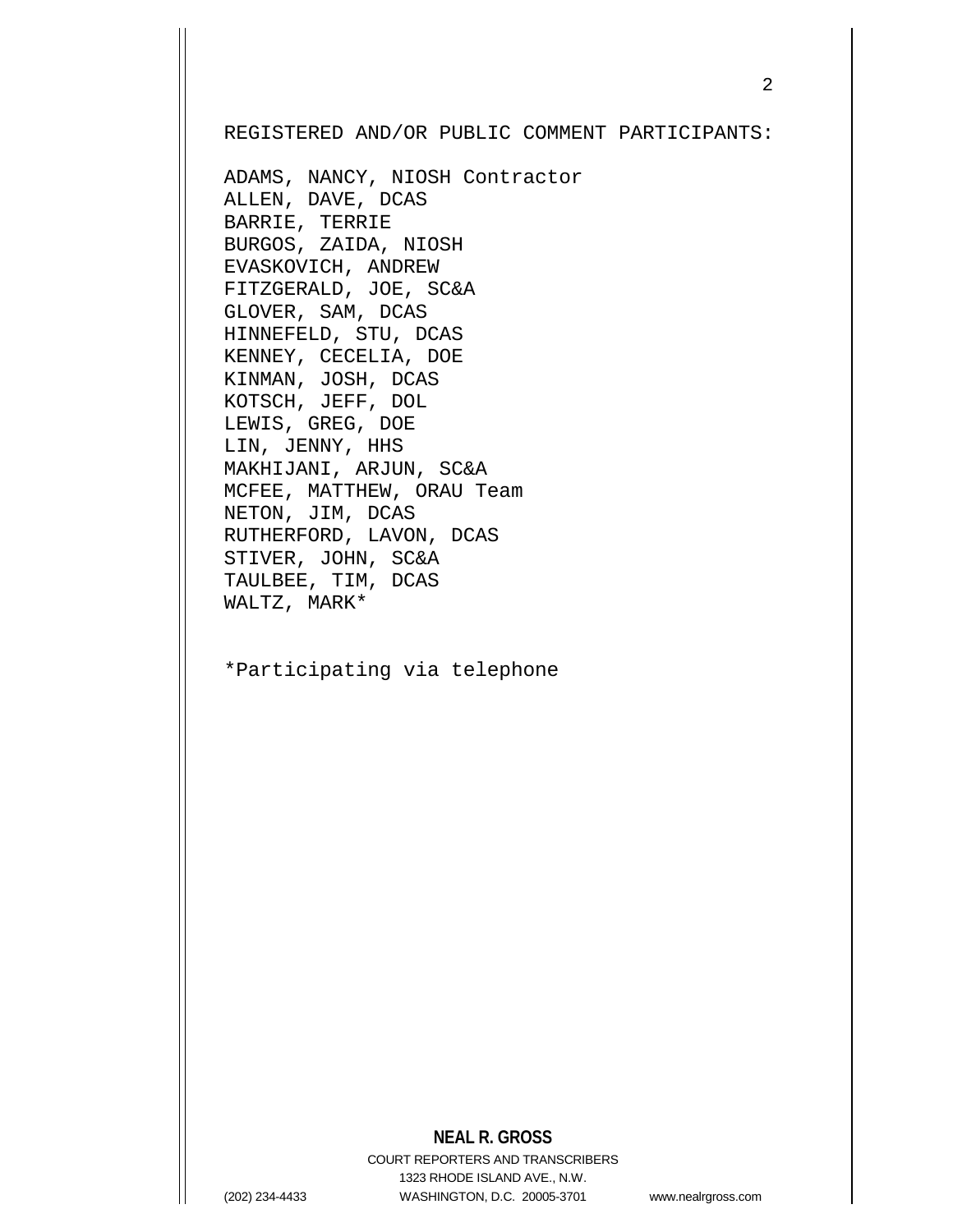**NEAL R. GROSS** COURT REPORTERS AND TRANSCRIBERS 1323 RHODE ISLAND AVE., N.W. (202) 234-4433 WASHINGTON, D.C. 20005-3701 www.nealrgross.com 1 P-R-O-C-E-E-D-I-N-G-S  $2 \parallel$  (8:30 a.m.) 3 CHAIRMAN MELIUS: Good morning. 4 This is the third day of our  $86^{\text{th}}$  Meeting here 5 | in Denver, and I'll turn it over to Ted to do 6 the roll call. 7 MR. KATZ: Thank you. And let me 8 || just note for people on the line we have one 9 main agenda item today, Nuclear Metals SEC 10 coming up. If you're interested in the 11 materials for that, they're posted on the 12 NIOSH website under the Board section under 13  $\parallel$  today's date, or September 18<sup>th</sup>, because that 14 covers all three days -- I mean, September, 15 June, no, September. 16 MEMBER BEACH: September. 17 || MR. KATZ: Thank you. I know what  $18$  | time of year it is. 19 Okay. And, also, for folks on the 20 || phone please mute your phones. Press \*6 if you 21 don't have a mute button. And that will take  $22$   $\parallel$  care of it. Let's do roll call. And we have no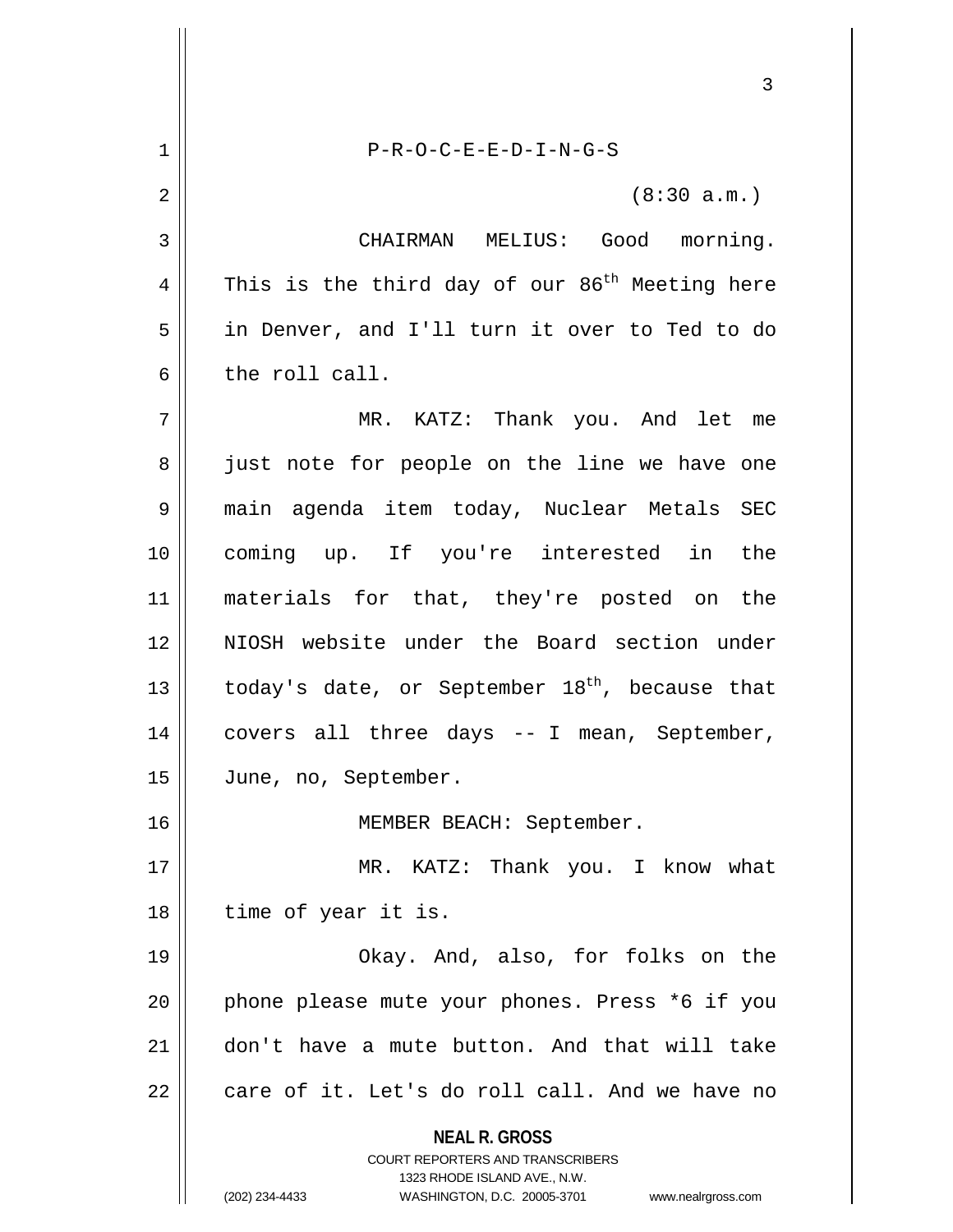1 | conflicts for today's agenda item, so I won't  $2 \parallel$  be speaking to them individually.

 $3 \parallel$  (Roll call.)

4 MR. KATZ: Very good. Thank you.

5 CHAIRMAN MELIUS: Okay, good 6 morning. So, we have like two items of 7 business we'll do. We'll do Nuclear Metals, 8 and then after that we will do the Board 9 letters. And just so you know, you have, I 10 || believe, four letters there. There's only one 11 Mound. We're going to hold off on the letter 12 on the other Mound, which is the second 13 || presentation yesterday. We need to get a 14 little clarification, make sure we write that 15 || one correctly, so don't think you're missing  $16$  |  $one.$  That's all.

17 || So, let me now start with Nuclear 18 Metals, Inc., and Sam Glover will be 19 | presenting. Welcome, Sam.

20 DR. GLOVER: Thank you, Dr. 21 Melius. You only get to hear from me one time  $22$  | this Board meeting, and I'm the last --

**NEAL R. GROSS**

COURT REPORTERS AND TRANSCRIBERS 1323 RHODE ISLAND AVE., N.W. (202) 234-4433 WASHINGTON, D.C. 20005-3701 www.nealrgross.com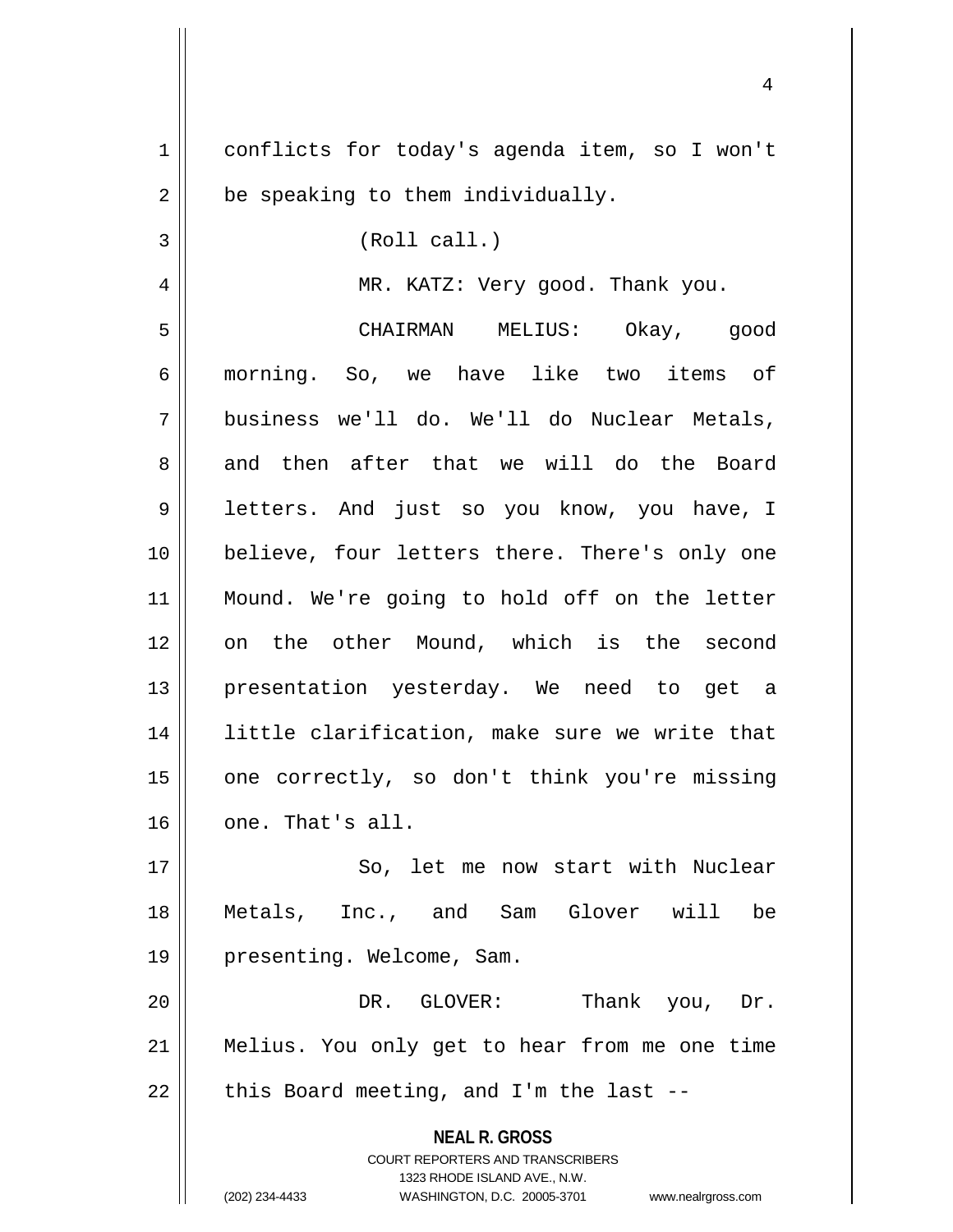1 CHAIRMAN MELIUS: Well, we went  $2 \parallel$  back to Stu, and then Jim, so we're working  $3 \parallel$  our way up to you.

4 DR. GLOVER: See, there's a 5 reassignment going on. So, today we're going 6 || to talk about Nuclear Metals, Inc., and this 7 was delayed. We did have a large data capture  $8 \parallel$  that occurred, and we got 16,000 new documents  $9 \parallel$  from the EPA. So, we had to go through those, 10 so this was delayed by three months, so it was 11 a lot of material.

12 || So, Nuclear Metals, Inc. They grew || out of the special metallurgical operations conducted by MIT, and that was during the Manhattan Engineering District time frame. In about 1945 or `6 that was consolidated at the Hood Building, which was a DOE facility. And the Hood Building is a former, or one of the SEC facilities that we have taken up previously. NMI took over the MIT operations at the Hood Building as a private company, in | 1958 transferred the operations to Concord.

**NEAL R. GROSS**

COURT REPORTERS AND TRANSCRIBERS 1323 RHODE ISLAND AVE., N.W. (202) 234-4433 WASHINGTON, D.C. 20005-3701 www.nealrgross.com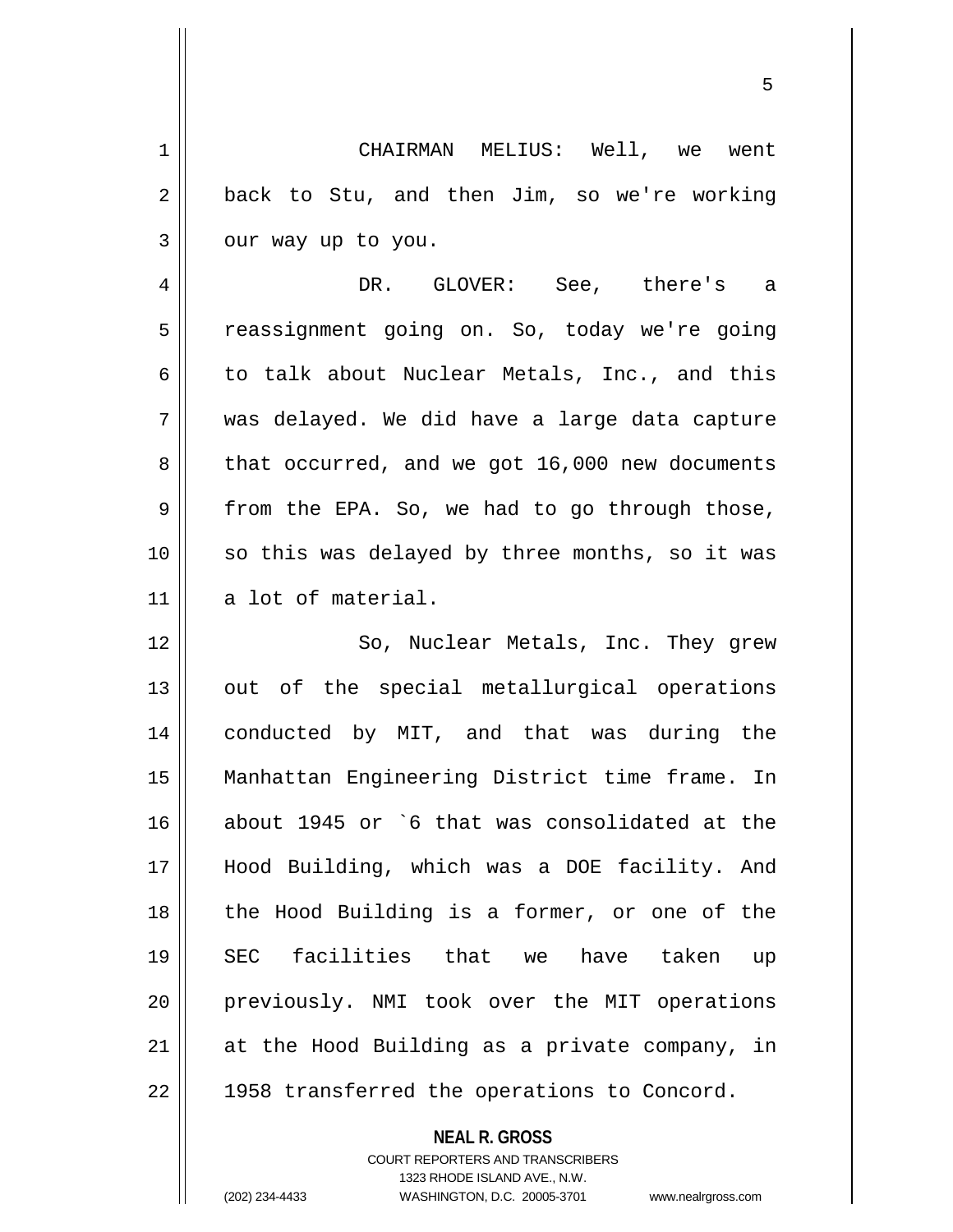1 | NMI provided the AEC special fabrication facilities for Nuclear Metals,  $3 \parallel$  special alloys, uranium, thorium, a lot of 4 different elements, and a lot of these things || still remain classified today. In the mid-1970s, NMI began large- scale fabrication of depleted uranium 8 || munitions. The covered period for NMI as an 9 ||  $\,$  AWE facility begins October 29<sup>th</sup>, 1958 and runs through 1990 with a residual period of 11 || 1991 through March 1, 2011. The petition was received October  $\vert$  20<sup>th</sup>, 2011. The proposed Class was fairly 14 || specific as they requested all employees in Buildings, A, B, C, D, E and the Butler Building, external storage containers and outside areas immediately adjacent to the plant grounds at the Nuclear Metals, Inc. facility from January 1, 1970 through December |  $31^{st}$ , 1983, and they kept that in a limited || time frame because that's the time period when || they were employed at the plant, so they

> **NEAL R. GROSS** COURT REPORTERS AND TRANSCRIBERS

> > 1323 RHODE ISLAND AVE., N.W.

(202) 234-4433 WASHINGTON, D.C. 20005-3701 www.nealrgross.com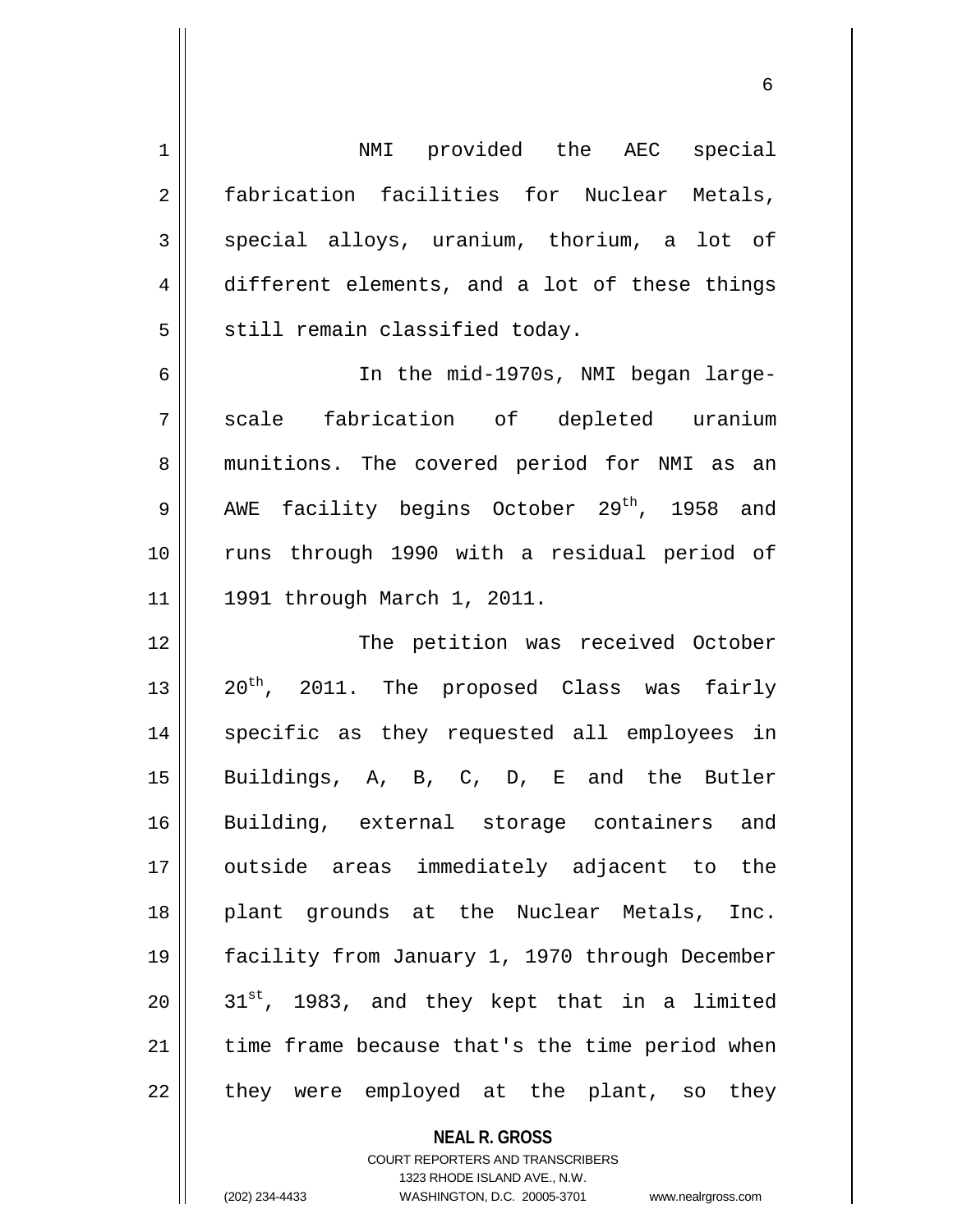1 didn't feel it would be appropriate to be 2 | outside of that.

 $3 \parallel$  0n January 17<sup>th</sup>, 2012, the petition 4 qualified for evaluation. NIOSH expanded the  $5 \parallel$  time period and the scope of evaluation versus  $6 \parallel$  that requested by the petitioner based on our 7 || preliminary investigations, that similar 8 activities were ongoing before 1970. And,  $9 \parallel$  also, that there were no real boundaries that 10 would prevent it being all employees, so we 11 || would make sure to review the entire complex.

12 || So, NIOSH evaluated all employees 13 || who worked at Nuclear Metals, Inc. facility in West Concord from January 1, 1958 through  $\parallel$  December 31<sup>st</sup>, 1983. You will note that 16 || there's a discrepancy, not discrepancy, there's a difference between the covered period. The Department of Labor later  $\parallel$  determined that October 29<sup>th</sup>, 1958 is the actual date, the earliest date that they can be considered to be an AWE, so the covered 22 || period versus the evaluated period are

> **NEAL R. GROSS** COURT REPORTERS AND TRANSCRIBERS 1323 RHODE ISLAND AVE., N.W.

(202) 234-4433 WASHINGTON, D.C. 20005-3701 www.nealrgross.com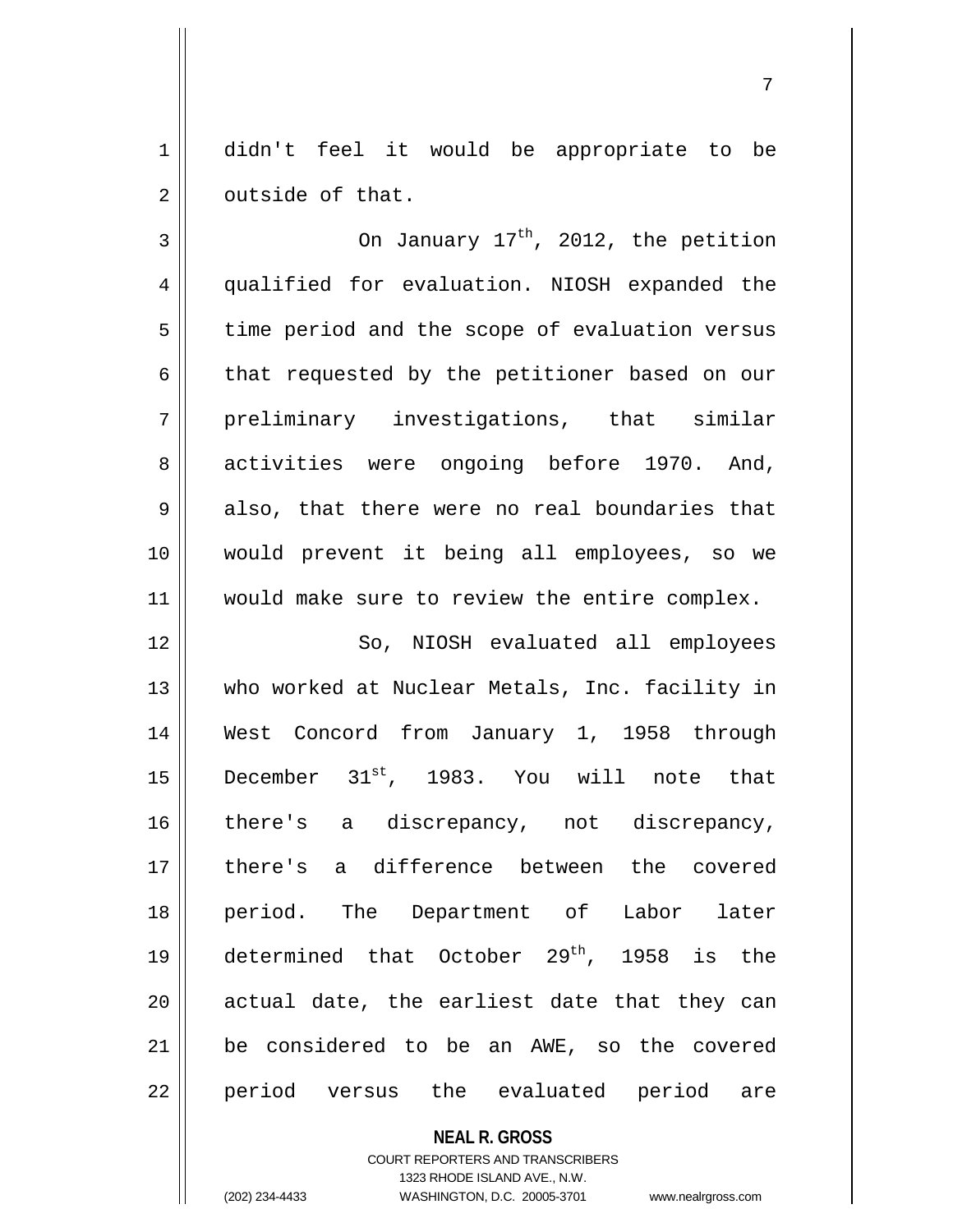slightly different.

| $\overline{2}$ | And as you all are well aware, the                                                                                                                                     |
|----------------|------------------------------------------------------------------------------------------------------------------------------------------------------------------------|
| 3              | sources of available information, the standard                                                                                                                         |
| 4              | sources, the TIBs and the TBDs, our Research                                                                                                                           |
| 5              | Database, the claimant files, affidavits                                                                                                                               |
| 6              | provided by the petitioner, and they did                                                                                                                               |
| 7              | provide a lot of information. We conducted                                                                                                                             |
| 8              | nine worker interviews.                                                                                                                                                |
| 9              | We had a fairly extensive outreach                                                                                                                                     |
| 10             | meeting conducted by ATL, our ORAU team and                                                                                                                            |
| 11             | NIOSH. We had three outreach meetings in                                                                                                                               |
| 12             | Concord, and those were attended by us or with                                                                                                                         |
| 13             | SC&A. They were -- the Board was invited to                                                                                                                            |
| 14             | attend and SC&A did have a participant. We had                                                                                                                         |
| 15             | about 50 to 60 workers, as well as former                                                                                                                              |
| 16             | company management who go all the way back to                                                                                                                          |
| 17             | day one when the building was actually built.                                                                                                                          |
| 18             | So, they provided a lot of good history and                                                                                                                            |
| 19             | perspective.                                                                                                                                                           |
| 20             | We collected information<br>from                                                                                                                                       |
| 21             | OSTI, all the standard database searches,                                                                                                                              |
| 22             | internet. As you know, we've gotten to many                                                                                                                            |
|                | <b>NEAL R. GROSS</b><br><b>COURT REPORTERS AND TRANSCRIBERS</b><br>1323 RHODE ISLAND AVE., N.W.<br>(202) 234-4433<br>WASHINGTON, D.C. 20005-3701<br>www.nealrgross.com |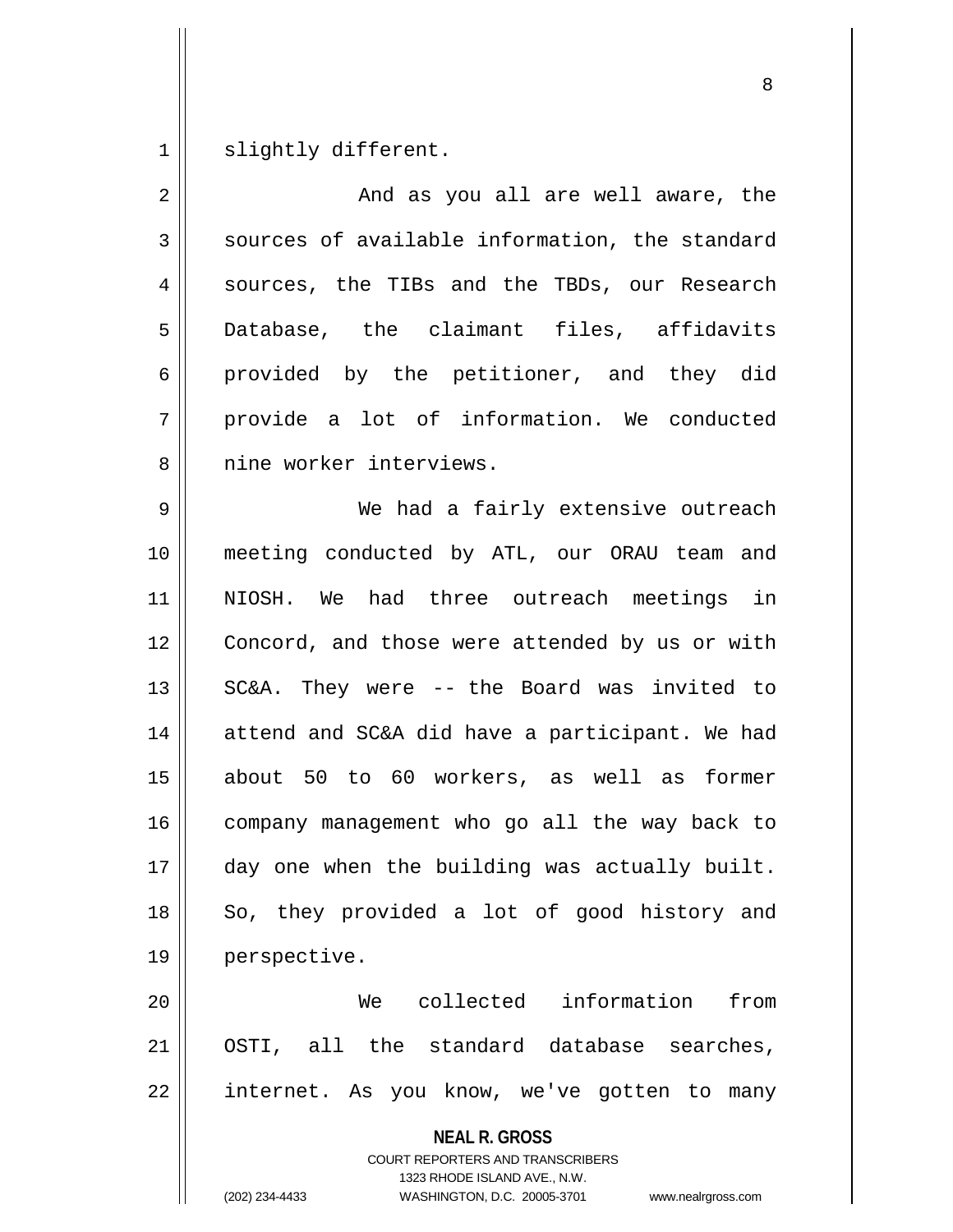| $\mathbf 1$    | facilities across the country, the classified  |
|----------------|------------------------------------------------|
| $\overline{2}$ | repositories at OSTI, Hanford. We collected    |
| 3              | information from many of these different       |
| 4              | places regarding Nuclear Metals, Inc., the     |
| 5              | type of material they did. The early           |
| 6              | Environmental Measurements Laboratory,         |
| 7              | information from the Hagley Museum & Library,  |
| 8              | NRC. As I said, we got 16,000 documents from   |
| $\mathsf 9$    | the Department of Environmental Protection     |
| 10             | from Massachusetts.                            |
| 11             | What happened was is that all the              |
| 12             | records from NMI went to a long-term storage   |
| 13             | facility, and when the company finally closed  |
| 14             | down, nobody paid the bill. So, those were     |
| 15             | denied to us for many years. Eventually, they  |
| 16             | were sent back to the facility and were just   |
| 17             | left in this abandoned facility. So, that's    |
| 18             | the state of -- you can imagine the state of   |
| 19             | records. So, they helped us, and they          |
| 20             | considered the contaminated area so they boxed |
| 21             | up and then sent relevant records to a         |
| 22             | facility where we could actually capture       |

**NEAL R. GROSS** COURT REPORTERS AND TRANSCRIBERS 1323 RHODE ISLAND AVE., N.W. (202) 234-4433 WASHINGTON, D.C. 20005-3701 www.nealrgross.com

 $\mathsf{I}$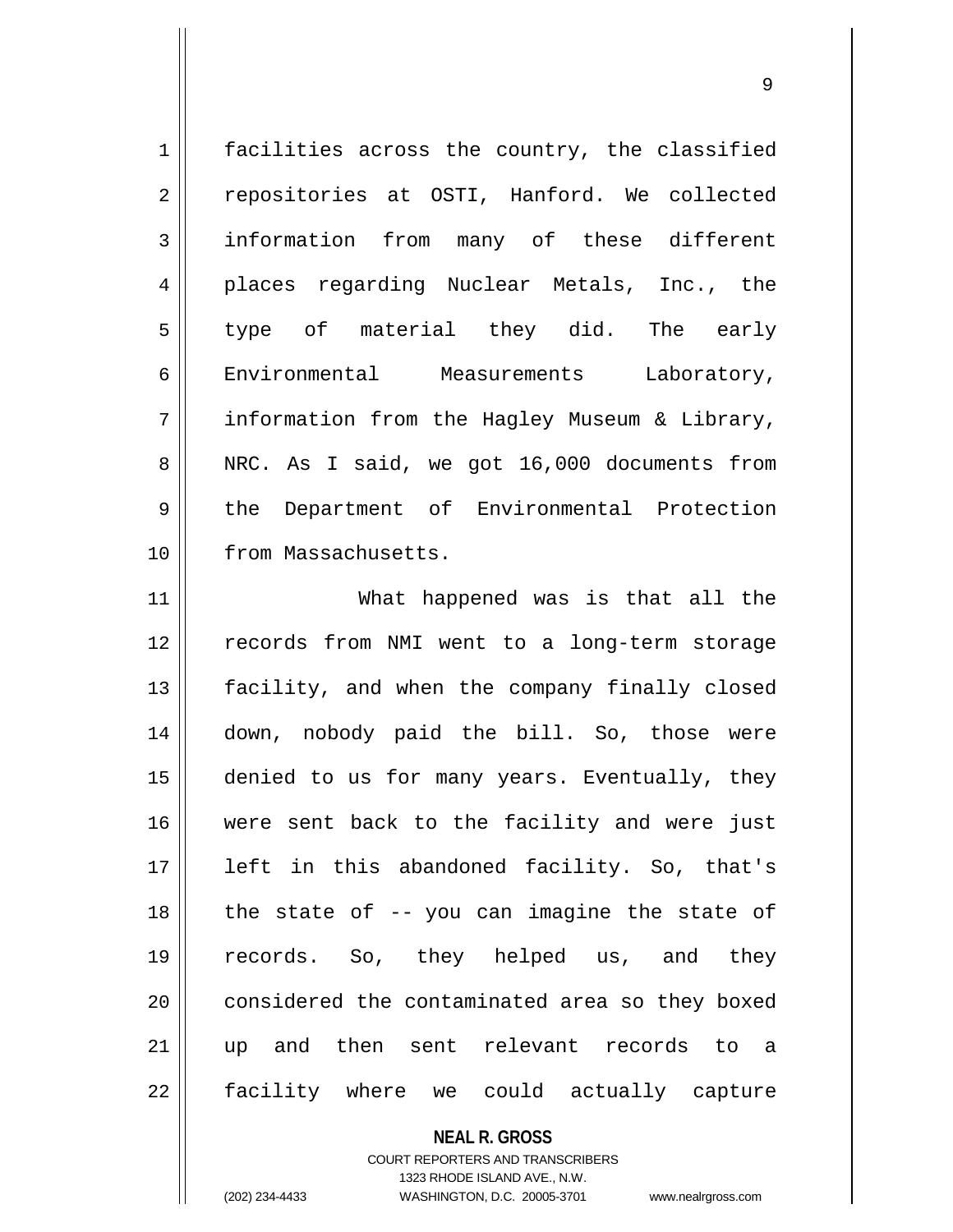1 | those. So, we really appreciate their 2 assistance, but I did want to let you 3 understand the state of records as we looked  $4 \parallel$  at them. 5 Not a large facility, at this date 6  $\parallel$  we have 23 claims. Many people who worked at 7 the Hood Building transferred to this 8 || facility, so they were actually oftentimes may 9 || have been compensated under the previous SEC 10 | Class as the Hood Building. 11 Nineteen claimants who worked here 12 in the proposed SEC total number DR 16 at DOL. 13 We have 15 claims with internal dosimetry, and 14 || 18 with external dosimetry. 15 || So, very quickly the background. 16 || They operated at the Hood Building next to the 17 || MIT campus until October  $28<sup>th</sup>$ , 1958. Of 18 course, there was a transition time frame as 19 || they began moving the facility. It was located 20 at Concord, Massachusetts on approximately 30 21 | acres of land. In the 1990s they expanded that  $22$  | to 46.4 acres for this expanded operations.

> **NEAL R. GROSS** COURT REPORTERS AND TRANSCRIBERS 1323 RHODE ISLAND AVE., N.W.

(202) 234-4433 WASHINGTON, D.C. 20005-3701 www.nealrgross.com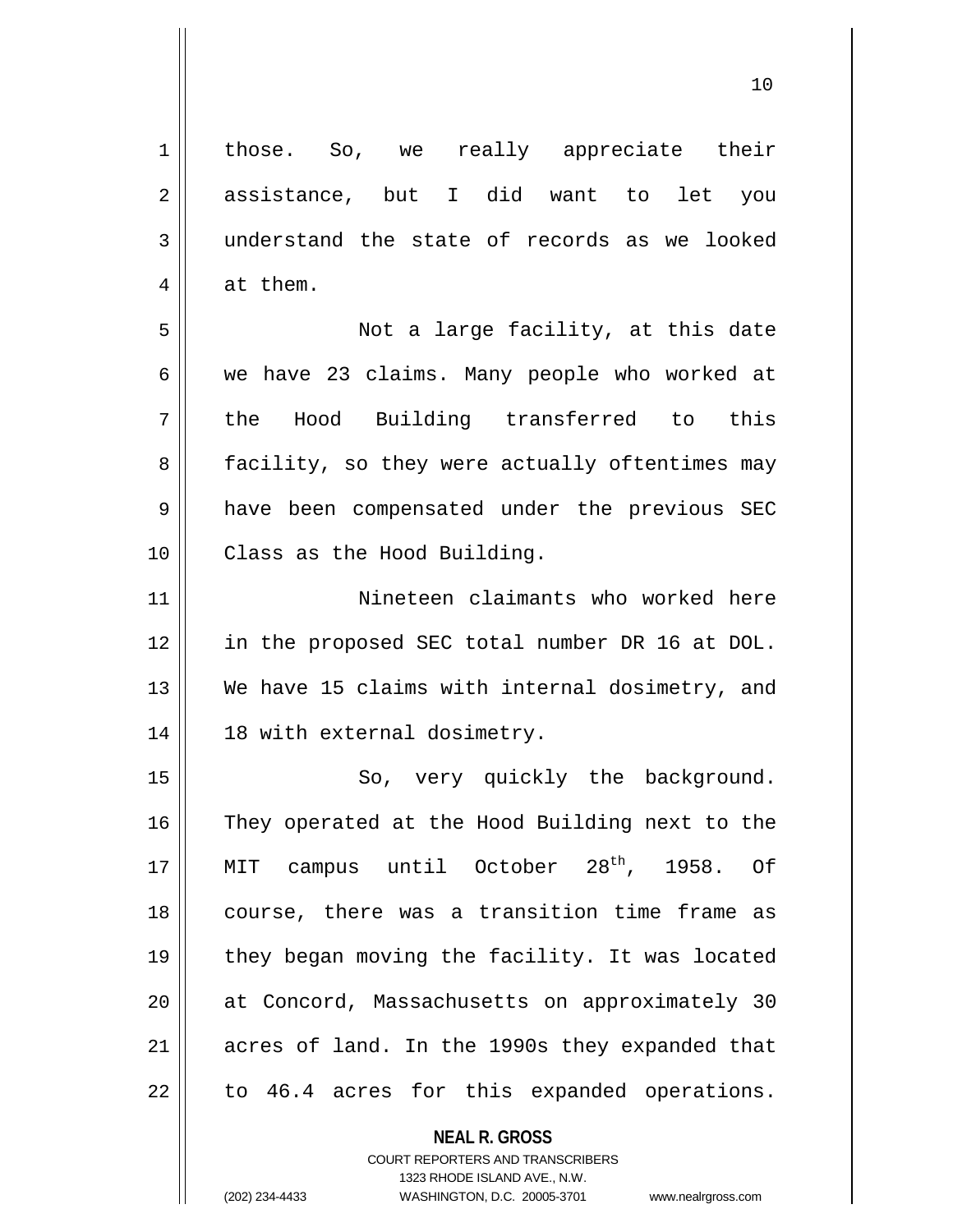$1 \parallel$  And as I mentioned, that they have been -- as  $2 \parallel$  of October 29<sup>th</sup>, 1958 DOL has determined that  $3 \parallel$  is the time when they become an AWE facility.

4 || The workforce varied from 60 to 5 | over 650 workers over time. The original 6 facility consisted of three buildings,  $7 \parallel$  Building A, B, and C. They had basically 8 || office space and research laboratories in A, 9 cafeteria and supplies, services in B. And 10 || Building C was the main production facility. 11 || As they got more advanced or more -- when they 12 || qot busier, as they began taking on new work 13 || before they built new facilities, many of the 14 facilities would get used for storage or 15 packing. The cafeteria was actually used for 16 packing depleted uranium parts at one time 17 because they ran out of space. So, this is 18 || approximately the operations in each facility. 19 Additional buildings were added 20 || over time, 1978 they added Building D to  $21$  expand the production space. Building E in

22 || 1983 for wet processes including pickling,

**NEAL R. GROSS** COURT REPORTERS AND TRANSCRIBERS 1323 RHODE ISLAND AVE., N.W.

(202) 234-4433 WASHINGTON, D.C. 20005-3701 www.nealrgross.com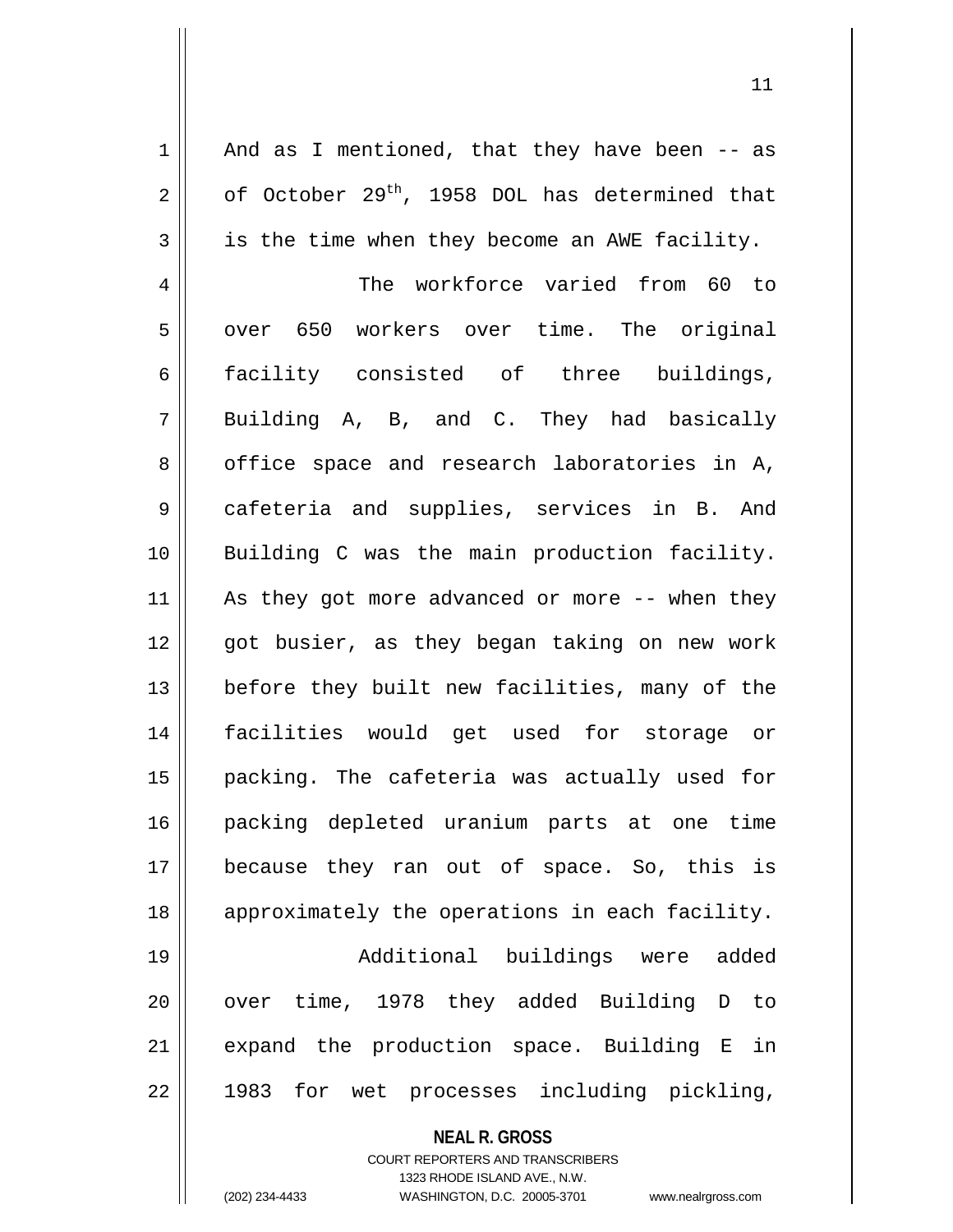1 which is basically soaking uranium in 8 molar  $2 \parallel$  nitric acid to passivate the surfaces, coolant 3 | reduction, waste treatment. Butler Buildings 4 were added over time and used for storage. And 5 I've identified some of those were for 6 depleted uranium, operations, or radiological, 7 || some of those were not.

 This is -- we slightly touched  $9 \parallel$  this up. Unfortunately, the original diagram had some -- was difficult to read but we tried to clarify the title so you can get a better feel for how the 1994 NMI, they basically just 13 || built and added to the additional structures.

 And when we first wrote the Evaluation Report, I felt like I was reading 16 the Iliad because it was just list after list || after list of all of the things the NMI has done. We significantly consolidated that because it would have really been -- it would have had to have been an appendix. So, pre- || 1972, essentially more of a research kind of 22 || operation, fundamental metallurgy, physical

> **NEAL R. GROSS** COURT REPORTERS AND TRANSCRIBERS 1323 RHODE ISLAND AVE., N.W. (202) 234-4433 WASHINGTON, D.C. 20005-3701 www.nealrgross.com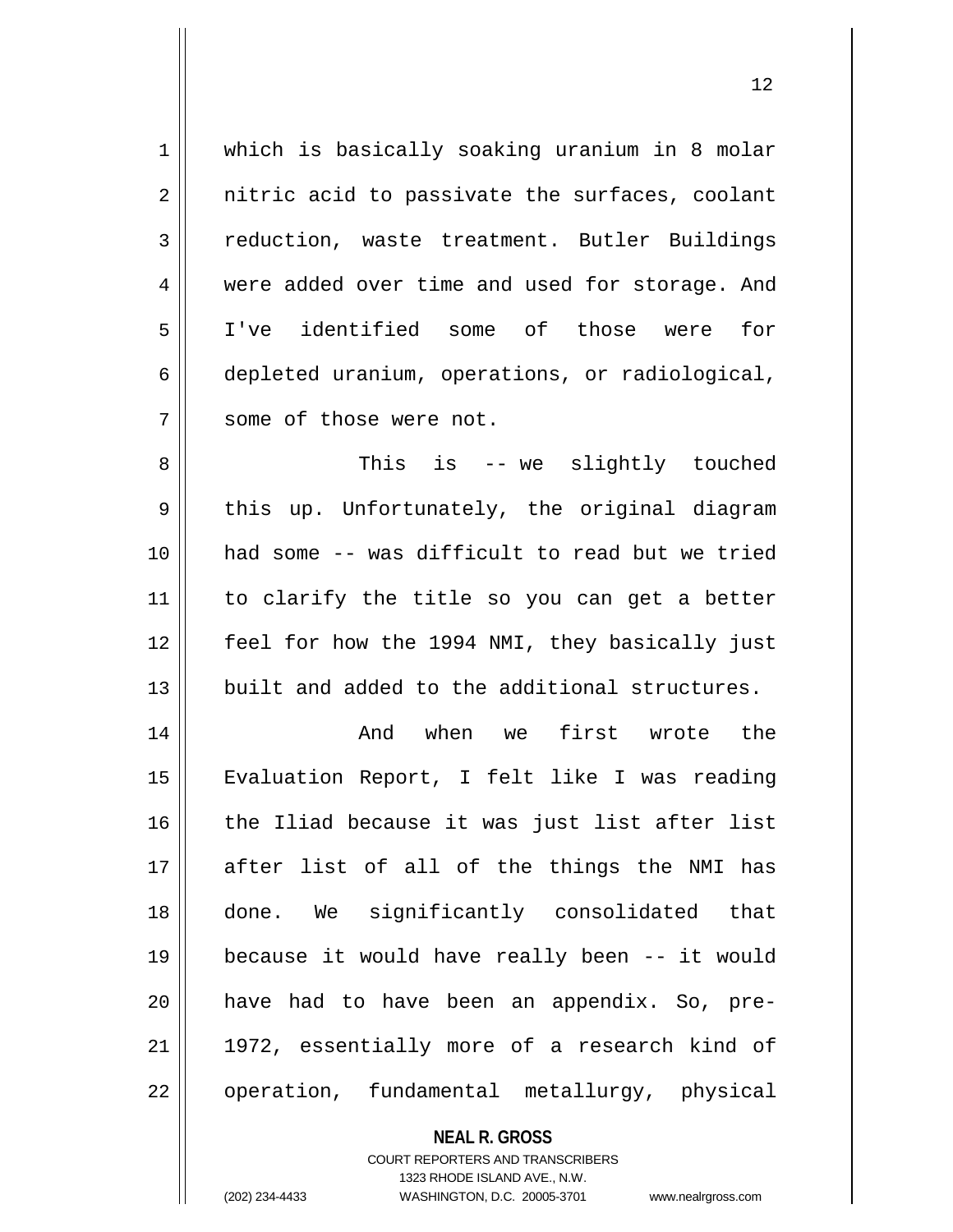1 metallurgy, chemical metallurgy, engineering, 2 | product development, fuel element development  $3 \parallel$  and manufacture, and manufacture of high-4 | temperature materials.

5 || They began shifting into more of 6 an operation scale in '72 to '79 and began 7 looking at depleted uranium shields, 8 counterweights, armor penetrators, metal 9 || powders, beryllium, beryllium alloys, and 10 special titanium parts. And after '79 11 operations continue, and as you may have 12 noticed in our Evaluation Report with that 13 16,000 documents we have reserved the post-14 || 1979 time frame for further evaluation.

 While we believe we have a good handle on the pre-'79 and all that additional 17 || information, and the new data that we have, we believe we need more time to evaluate whether we can do dose reconstruction after 1979. Unbelievably, for a facility that

21 || handled as much material as they did, they had  $22$  || no trained health physics staff until 1981. To

> **NEAL R. GROSS** COURT REPORTERS AND TRANSCRIBERS 1323 RHODE ISLAND AVE., N.W.

(202) 234-4433 WASHINGTON, D.C. 20005-3701 www.nealrgross.com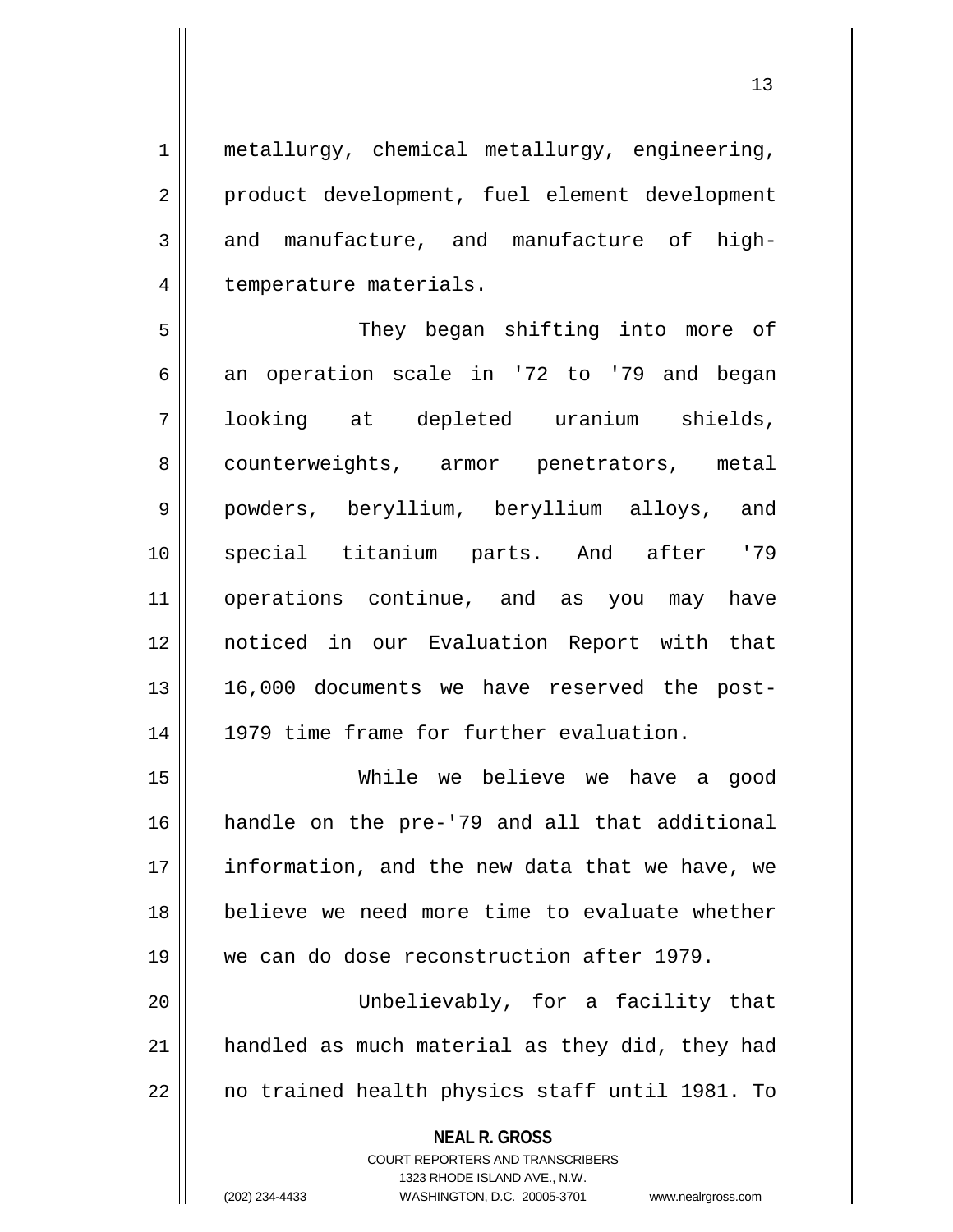1 | remind you, this started in 1958. You know, in  $2 \parallel$  the discussions that we had, you know, because  $3 \parallel$  they weren't trained health physics staff, 4 || oftentimes as they began evaluating this 5 || research material they weren't aware of the  $6$  || new hazards that were being introduced. It was 7 mentioned that they really didn't even 8 || understand as they rolled the uranium and 9 || produced the daughter products, they never 10 realized even until the late '70s that that 11 was a problem. So, it certainly is something 12 to consider very heavily as you think about a 13 | very active research facility. 14 The program evolved over many 15 years, and you'll see periods of improvement  $16$  and lapses as people come in to review them, 17 so it's not a clear-cut "this is how we do 18 || things," but you would see that devolving at 19 times. 20 And just very briefly, mid-1960s 21 described significant uranium spills, 22 || contamination which were left unreported. And

**NEAL R. GROSS**

COURT REPORTERS AND TRANSCRIBERS 1323 RHODE ISLAND AVE., N.W. (202) 234-4433 WASHINGTON, D.C. 20005-3701 www.nealrgross.com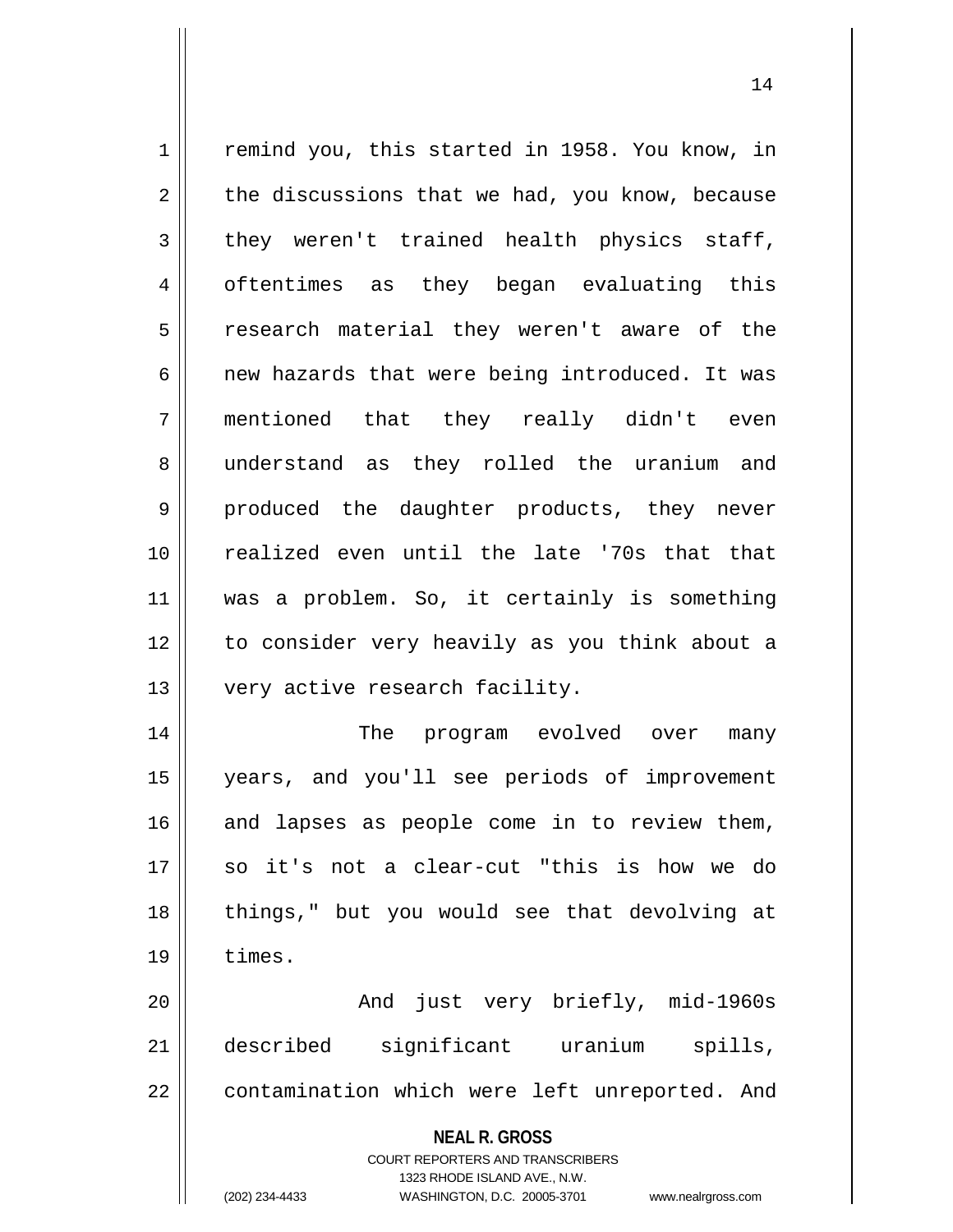1 | the inspection reports in the '70s reporting 2 emphasis on a lack of contamination controls  $3 \parallel$  and monitoring.

 Improvements in the Radiation 5 | Protection Program coincided with the growth  $6 \parallel$  of the company in the '70s and '80s. Improvements in the period after 1979 will be 8 described in a future report. They included 9 access control enforcement, increased air monitoring programs, air and swipe program analysis brought in-house to reduce delays, employee Radiation Safety Training Program, was for the first time actually provided, increased health physics coverage for all  $\parallel$  three work shifts, and a large increase in the 16 amount of bioassays, you'll see.

 NMI's research and production activities involve numerous sources of exposure. These amounts go up and down with 20 || time. Some NMI activities and source terms remain classified. Sources of internal dose 22 || included uranium: depleted, natural, and

> **NEAL R. GROSS** COURT REPORTERS AND TRANSCRIBERS 1323 RHODE ISLAND AVE., N.W.

(202) 234-4433 WASHINGTON, D.C. 20005-3701 www.nealrgross.com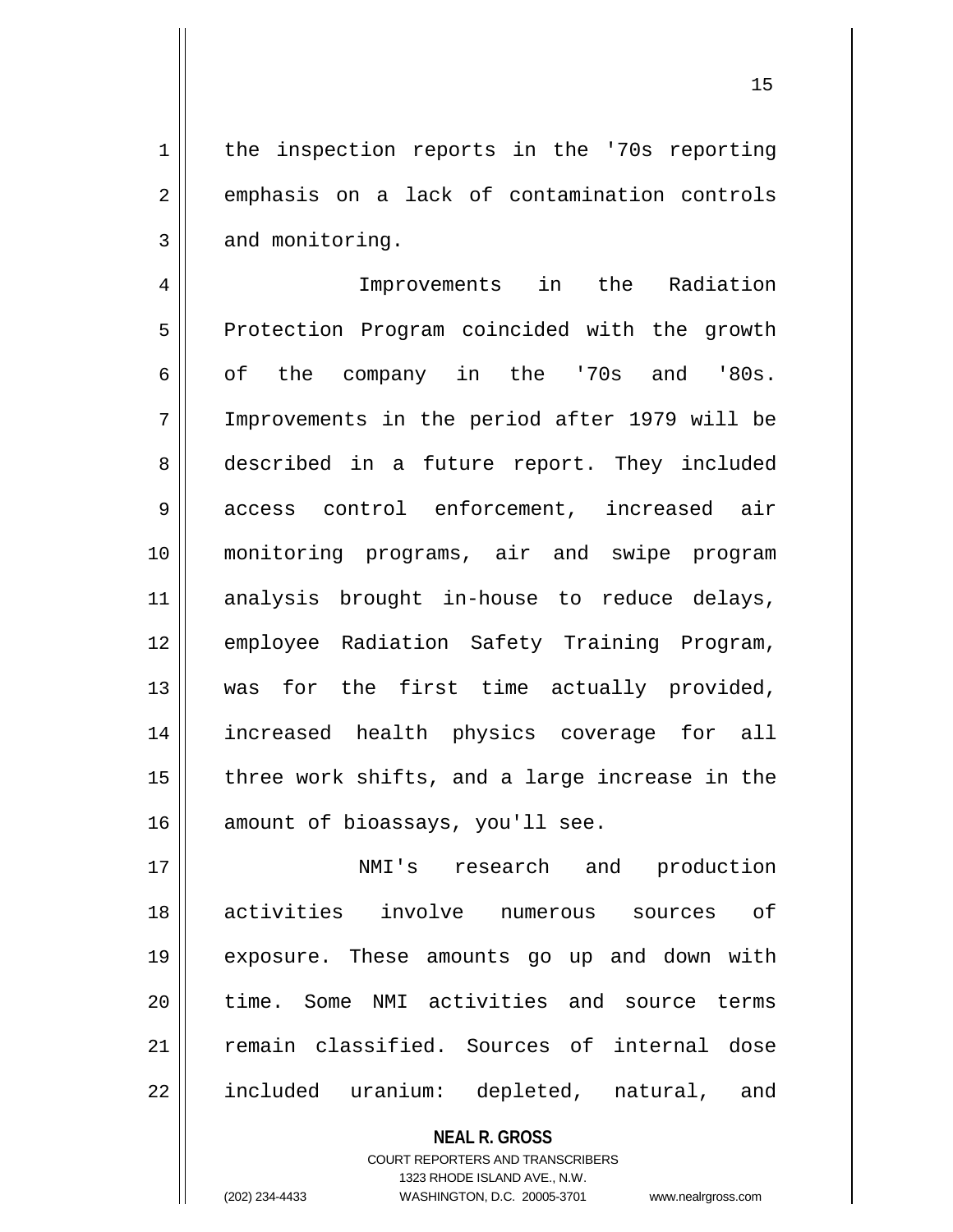1 | enriched, including highly enriched, in many 2 || physical forms as a result of fires and 3 explosions. They had thorium: oxides, powders 4 and metal, uranium and thorium progeny, and 5 | recycled uranium components.

6 So, I want to emphasize thorium. 7 Thorium was transferred to the Hood Building 8 || from the very beginning. We believe that at 9 least one ton was transferred at that time. 10 Records are clearly -- we do not have all 11 || transfers, complete documentation, but we know 12 || that in the 1960s they were extruding thorium 13 || rods for the British and French companies. We 14 || know that they were converting thorium rods to 15 | powder, extruding thorium powder at this time. 16 We know that Nuclear Metals, Inc. was casting 17 thorium to billet size following machining, 18 jacketing, extrusion, pickling, and then 19 additional machining.

20 Given the limitations in records, 21 NIOSH believes we've identified a persistent 22 || and radiologically significant thorium source

> **NEAL R. GROSS** COURT REPORTERS AND TRANSCRIBERS 1323 RHODE ISLAND AVE., N.W.

(202) 234-4433 WASHINGTON, D.C. 20005-3701 www.nealrgross.com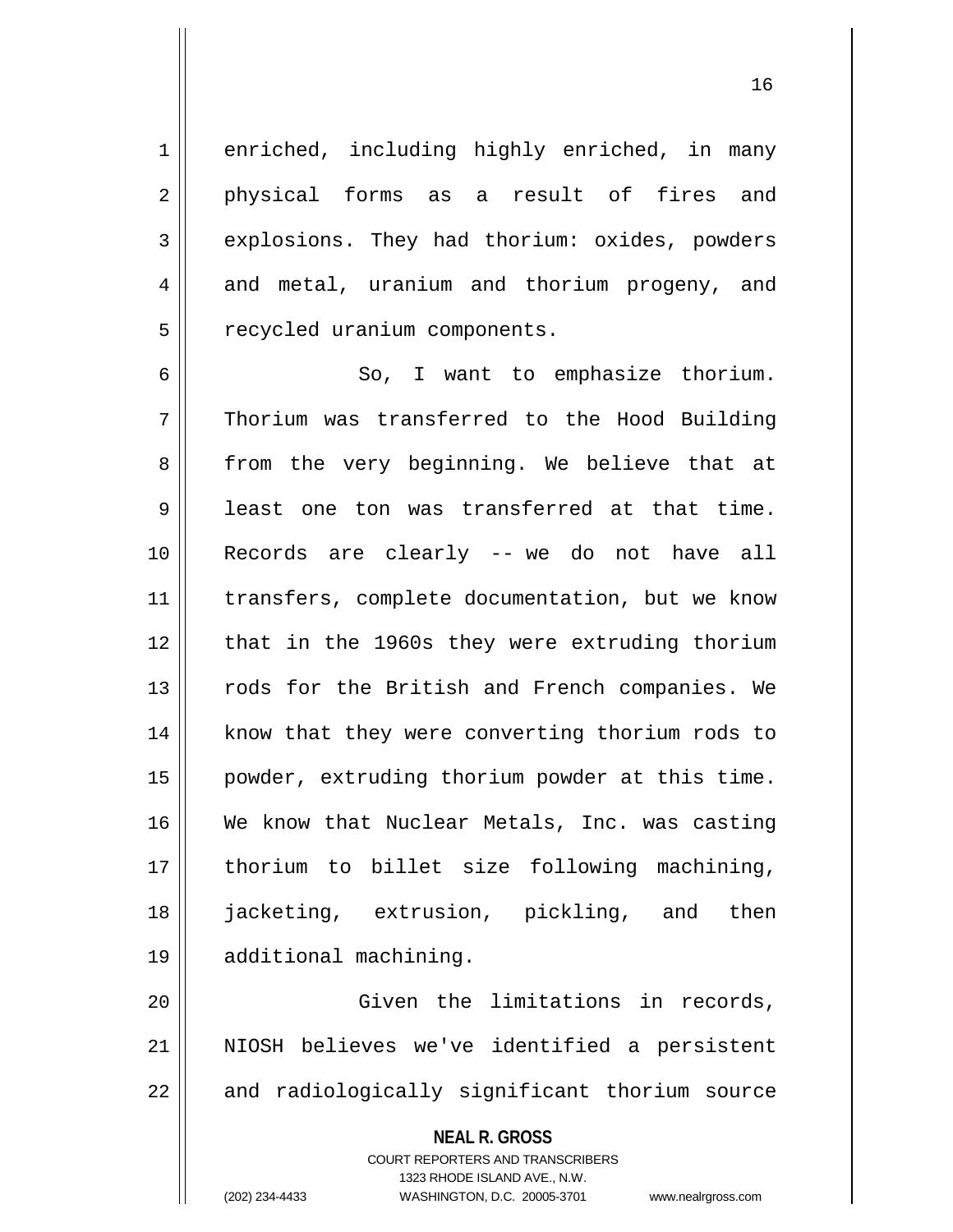$1 \parallel$  term over the operating history of NMI, which 2 no monitoring exists for the period 1958  $3 \parallel$  through 1979.

4 || As a source of external exposure,  $5 \parallel$  as we discussed, depleted, natural, enriched 6 uranium and thorium metal submerged in 7 contaminated air and exposure to contaminated 8 surface, concentration of progeny during 9 metalworking, and a separation process, 10 || enhanced radiation. They had several X-ray 11 || sources, including two industrial X-ray units, 12 40 millicurie unencapsulated iridium-192, and 13 40 curies of iridium-192, and 100 kV medical 14 | X-ray machine.

 External monitoring program data availability, personnel monitoring program in 17 || place prior to the relocation of operations. In the late 1950s, we believe that film badges were issued to all uranium processing personnel, in the 1960s all personnel wore 21 || film badges according to the documentation, | processing about every six and a half weeks.

> **NEAL R. GROSS** COURT REPORTERS AND TRANSCRIBERS 1323 RHODE ISLAND AVE., N.W. (202) 234-4433 WASHINGTON, D.C. 20005-3701 www.nealrgross.com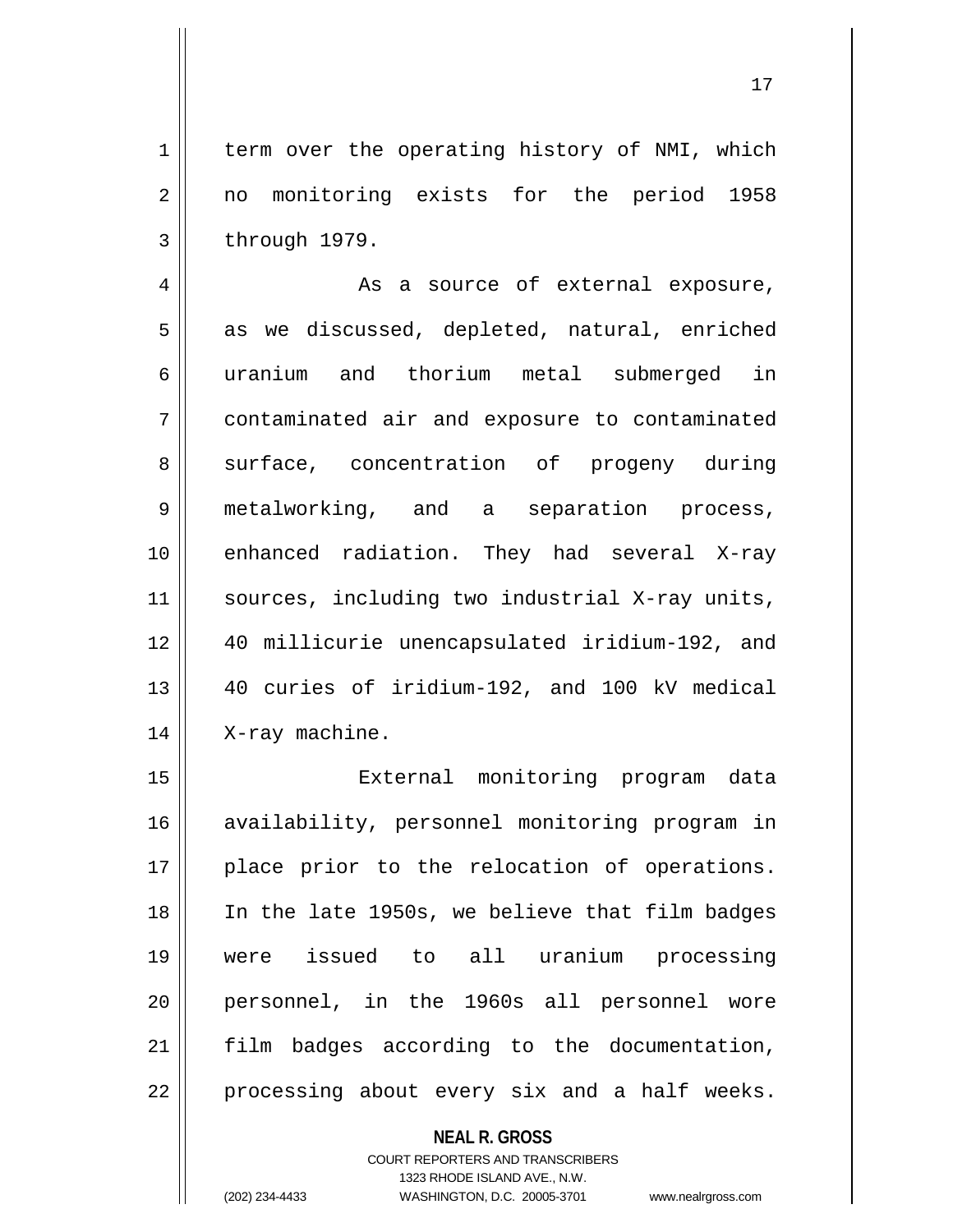1 || And clerical personnel badges were processed  $2 \parallel$  annually.

3 || So, this provides, based on the  $4 \parallel$  records that we have found, there is nobody  $5 \parallel$  actively managing the records. They don't have  $6 \parallel$  people to -- so, we have to go to the hard 7 copy records and review them based on just 8 what we received. '58 we have 98 badges, and 9 || I've provided the SRDB reference for each of 10 these, so you can kind of get a feel for the 11 external -- the number of badges as they 12 change and go over time, quickly going up to 13 about 1,000 and staying with that until we get 14 into the late 1970s when you see a large 15 | increase in badging.

16 We do see that they had a weekly 17 || smear program in 1958, only very limited 18 || results have we been able to find. In '69, AEC 19 inspectors remarked that they weren't taking 20 || them as required, other inspection reports  $21$  | that they weren't recorded on log paper, that  $22$  || they may have been recorded somewhere but it

**NEAL R. GROSS**

COURT REPORTERS AND TRANSCRIBERS 1323 RHODE ISLAND AVE., N.W. (202) 234-4433 WASHINGTON, D.C. 20005-3701 www.nealrgross.com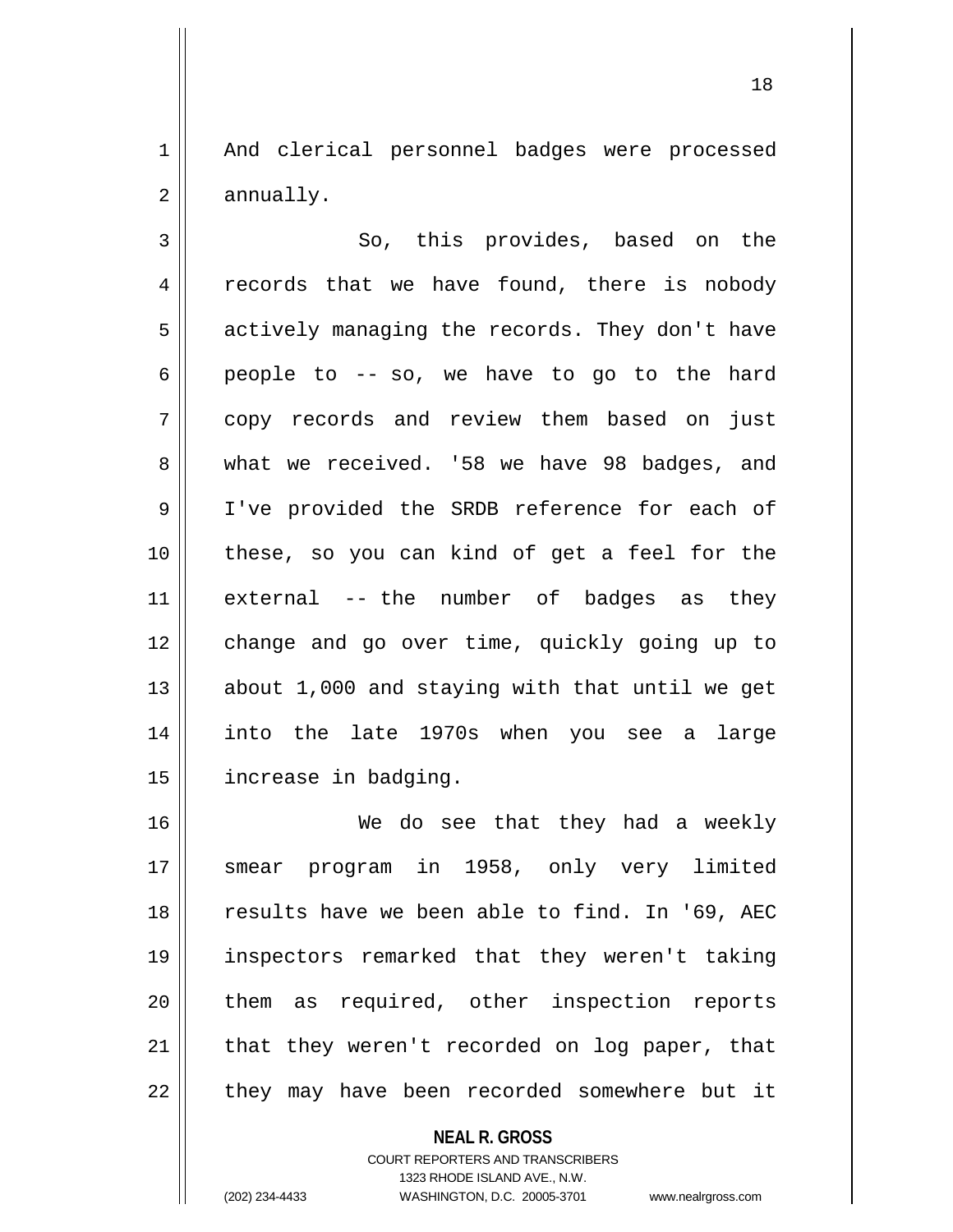1 wasn't even on an official form. They may have  $2 \parallel$  basically just -- well, essentially, they were  $3 \parallel$  on a temporary form -- looked at, it was okay,  $4 \parallel$  they threw them away, so there's no long-term 5 | record retention.

6 Internal dose monitoring programs 7 data availability of bioassay program 8 | consisted of urinalysis and lung counting 9 || program during particular points in time. It 10 || evolved over time to the AEC/NRC inspections. 11 In 1977 you'll see the bioassay program 12 Starting to ramp up. By 1983, it was 13 || reportedly consistent with Regulatory Guide  $14 \parallel 8.11.$ 

 NIOSH currently has identified 2,600 urine bioassay samples for the period ||  $158$  to  $179$ , and from the period 1980 through 18 || 183 we have 12,500. You see a marked increase 19 || as they began the munitions manufacture. We do not have urine samples for

 $21$  |  $\sqrt{68}$ , '72, and '75, and some of that may be due  $22$  | to how record retrieval has occurred. We do

> **NEAL R. GROSS** COURT REPORTERS AND TRANSCRIBERS

> > 1323 RHODE ISLAND AVE., N.W.

(202) 234-4433 WASHINGTON, D.C. 20005-3701 www.nealrgross.com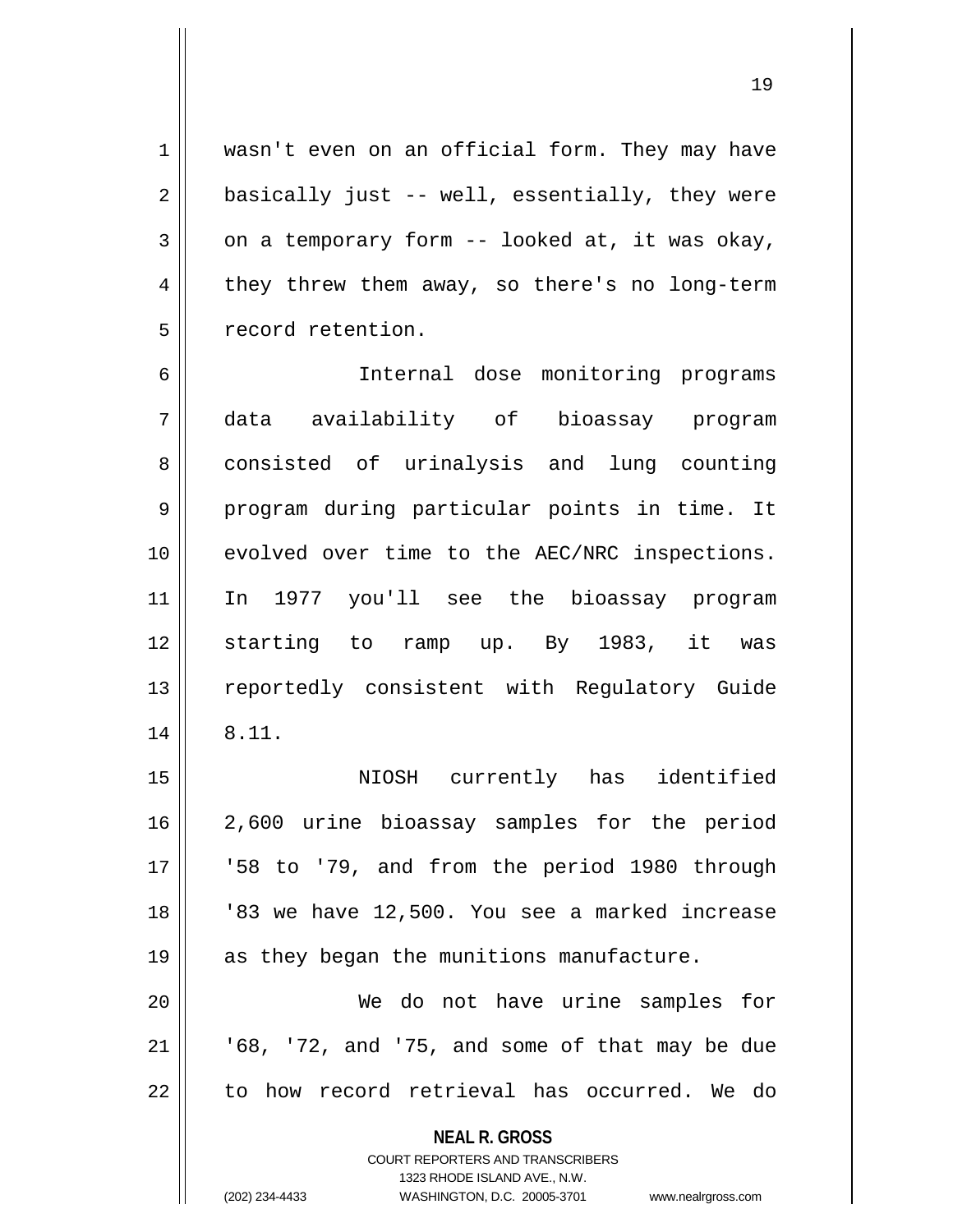| $\mathbf 1$    | find lung counts for uranium annually during   |
|----------------|------------------------------------------------|
|                |                                                |
| $\overline{2}$ | the '82 to '86 time frame. We have about 500   |
| 3              | lung counts that was done by Helgeson. And     |
| 4              | here you'll see a graph that shows the number  |
| 5              | of urinalysis samples, the massive ramp-up.    |
| 6              | You're not talking about a lot of urine        |
| 7              | samples early on, very limited. But then       |
| 8              | again, so not nearly as many employees as we   |
| $\mathsf 9$    | ramp up to 650 around 1980. And this just      |
| 10             | gives you a feel of the number of lung counts  |
| 11             | versus urinalysis, and about what time they    |
| 12             | occurred at.                                   |
| 13             | Again, in this post-1970 time                  |
| 14             | frame which I'm asking you that we reserve for |
| 15             | a future report, just give you a feel for some |
| 16             | of the -- as they looked at the lung counting  |
| 17             | data you'll see that in 1982 when they         |
| 18             | initiated this they had a fairly high depleted |
| 19             | uranium -- not fairly high but certainly much  |
| 20             | larger -- it dropped down quite a bit after    |
| 21             | 1982. It went from 154 and dropped down to 11  |
| 22             | for the massive depleted uranium in the lung.  |

**NEAL R. GROSS** COURT REPORTERS AND TRANSCRIBERS

1323 RHODE ISLAND AVE., N.W. (202) 234-4433 WASHINGTON, D.C. 20005-3701 www.nealrgross.com

 $\mathsf{I}$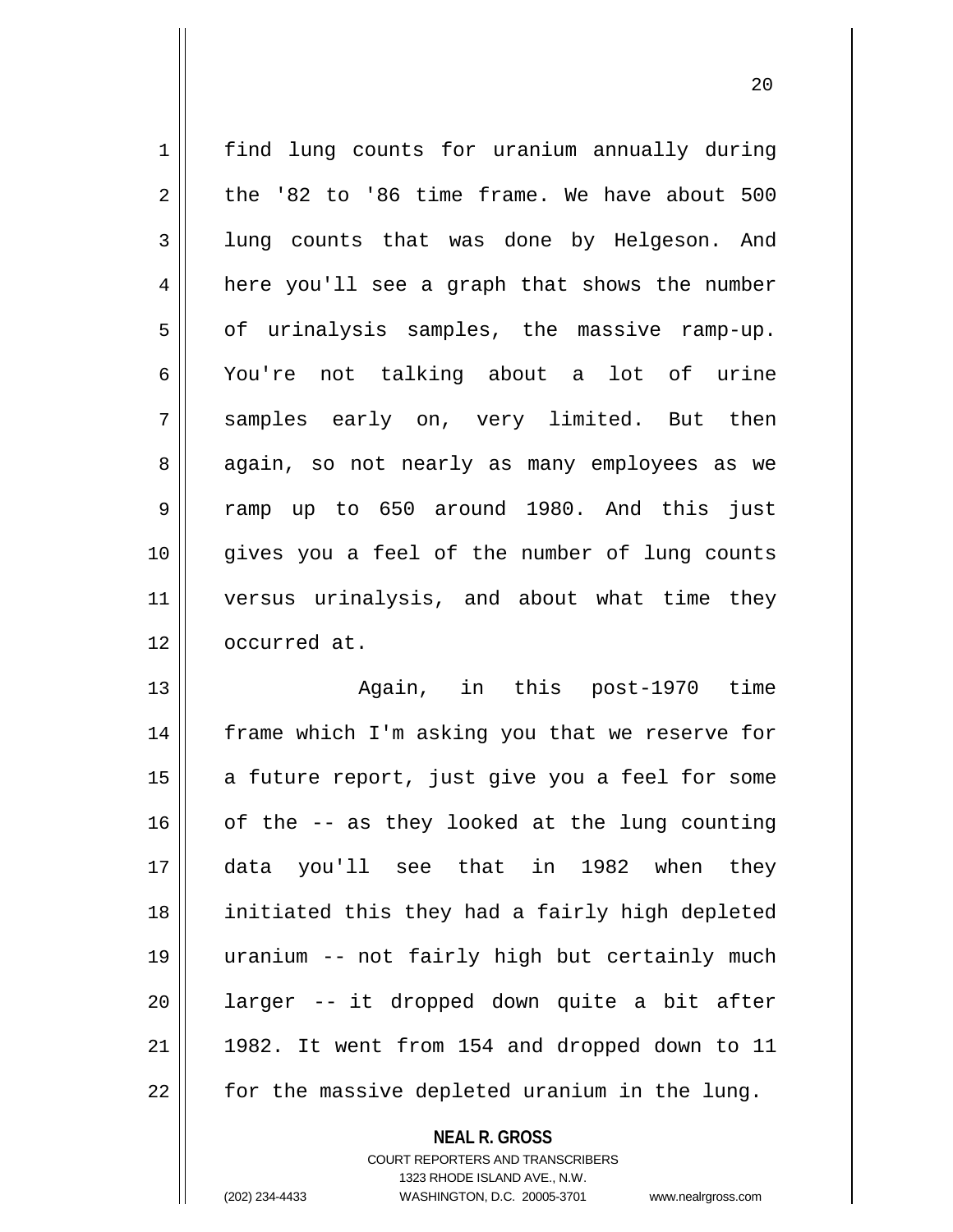| $\mathbf 1$    | So, NMI did maintain an air                                             |
|----------------|-------------------------------------------------------------------------|
| $\overline{2}$ | monitoring program from the earliest years.                             |
| 3              | These were sort of fixed air samples. We                                |
| $\overline{4}$ | obtained a few of these from 1980, 31 of 255                            |
| 5              | reports is all we found so far. The summary                             |
| 6              | data, which provide average/minimum/maximum                             |
| 7              | concentration, describes having 12 fixed air                            |
| 8              | samples located throughout the plant, and this                          |
| 9              | was to increase later.                                                  |
| 10             | 1959 reports operations involving                                       |
| 11             | enriched uranium or special jobs where they                             |
| 12             | have additional air sampling. But if they did,                          |
| 13             | we don't have the results. 1974 inspection                              |
| 14             | results report specifically that the fixed air                          |
| 15             | sample did not approximate worker breathing                             |
| 16             | zone samples. New data available to NIOSH, we                           |
| 17             | basically have 28,000 breathing zone samples                            |
| 18             | between 1980 and 1983 to evaluate.                                      |
| 19             | So, summary of monitoring gaps.                                         |
| 20             | Well, not really one to consider neutrons as                            |
| 21             | being a significant source of exposure at a                             |
| 22             | natural uranium plant. There are light                                  |
|                | <b>NEAL R. GROSS</b>                                                    |
|                | <b>COURT REPORTERS AND TRANSCRIBERS</b><br>1323 RHODE ISLAND AVE., N.W. |
|                | (202) 234-4433<br>WASHINGTON, D.C. 20005-3701<br>www.nealrgross.com     |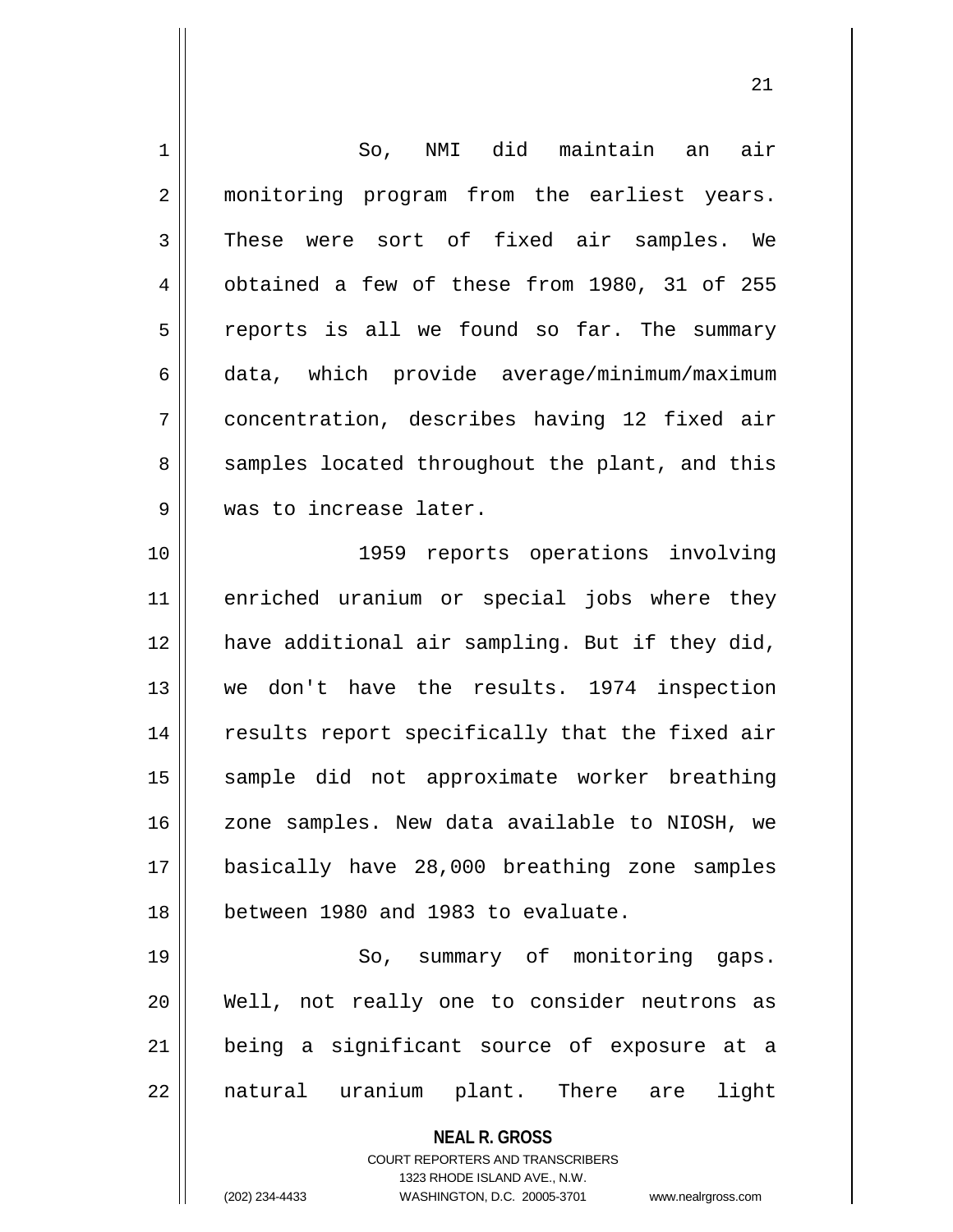1 elements which can interact with it, so we 2 believe that even though there is no 3 monitoring we have guidance which would 4 || provide a suitable estimation of dose. For 5 || internal dose, however, the early bioassay 6 programs pre-1980 are often sparse, and NIOSH 7 cannot verify they represent the worst case 8 || exposures. Early air sample data is limited  $9 \parallel$  and not equivalent to breathing zone samples. 10 Late 1970s, it's difficult to determine if 11 bioassay results included incidents. No 12 || results for thorium operations urine or air, 13 and we also have no results for thorium 14 || sources.

15 || So, a summary of why the Class: workers were potentially exposed to enriched uranium, thorium, uranium progeny, and thorium 18 || progeny who were not monitored, nor does a 19 || suitable dose reconstruction method exist. The decision was based on lack of adequate biological monitoring data, sufficient air monitoring information, and/or sufficient

> **NEAL R. GROSS** COURT REPORTERS AND TRANSCRIBERS 1323 RHODE ISLAND AVE., N.W. (202) 234-4433 WASHINGTON, D.C. 20005-3701 www.nealrgross.com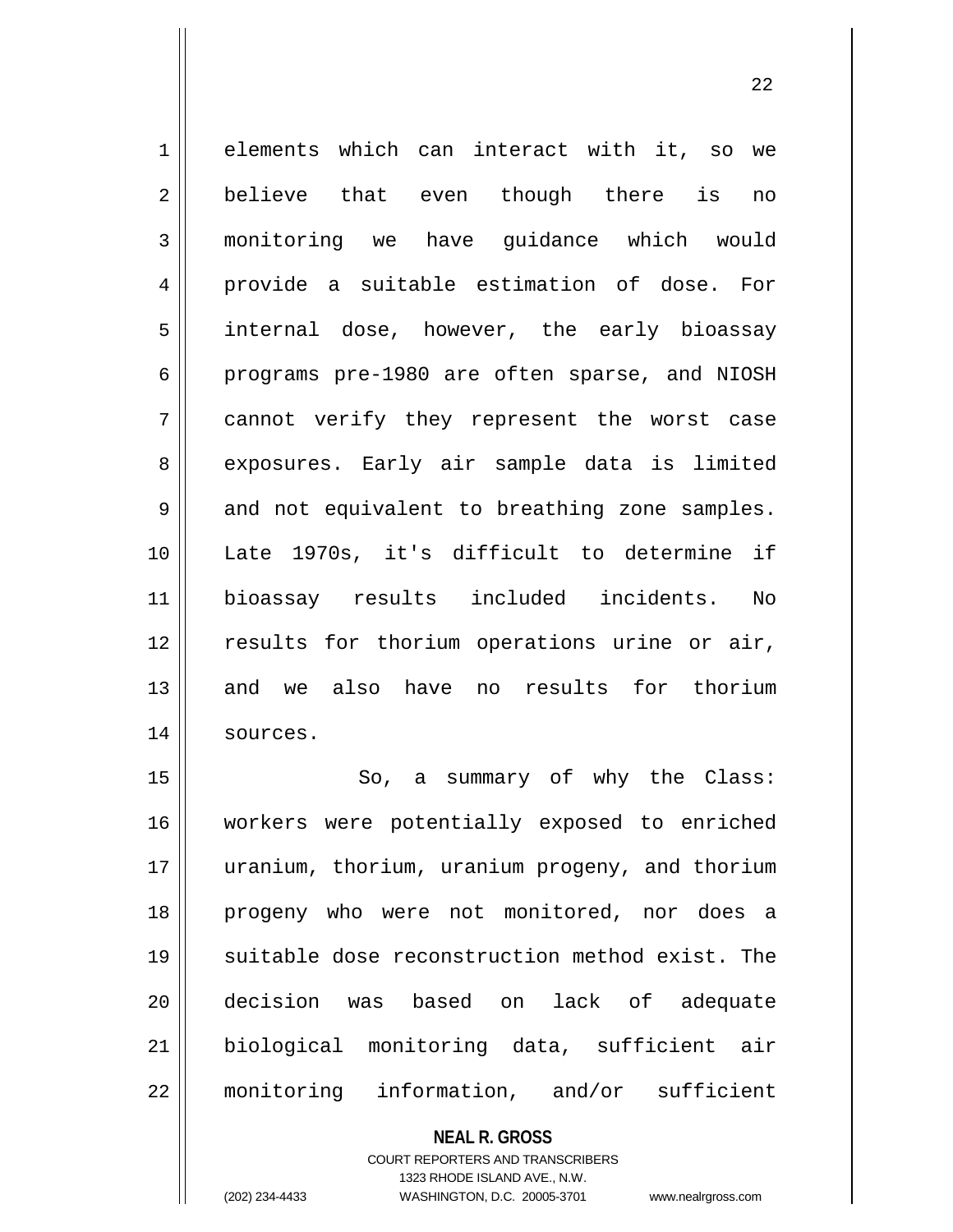| $\mathbf 1$ | process and radiological source term data to              |
|-------------|-----------------------------------------------------------|
| 2           | reconstruct dose with sufficient accuracy.                |
| 3           | Why everyone? Based on reports by                         |
| 4           | the AEC and facility layout, the process areas            |
| 5           | were not isolated from the non-process areas              |
| 6           | and no barriers to access were in place, in               |
| 7           | particular they were not enforced.                        |
| 8           | What about employees not included                         |
| 9           | in the SEC? NIOSH intends to use any internal             |
| 10          | or external monitoring data that may become               |
| 11          | available for an individual claim and can be              |
| 12          | interpreted using existing dose reconstruction            |
| 13          | processes and procedures. Therefore, dose                 |
| 14          | reconstructions for individuals employed at               |
| 15          | Nuclear Metals during the time October 29 <sup>th</sup> , |
| 16          | 1959 through December 31 <sup>st</sup> , 1979 but who do  |
| 17          | not qualify for inclusion in the SEC may be               |
| 18          | performed using these data as appropriate.                |
| 19          | NIOSH intends to estimate doses                           |
| 20          | from medical X-rays using information<br>from             |
| 21          | employee medical records and claimant-                    |
| 22          | favorable medical dose reconstruction                     |
|             | <b>NEAL R. GROSS</b><br>COURT REPORTERS AND TRANSCRIBERS  |

1323 RHODE ISLAND AVE., N.W.

 $\begin{array}{c} \hline \end{array}$ 

(202) 234-4433 WASHINGTON, D.C. 20005-3701 www.nealrgross.com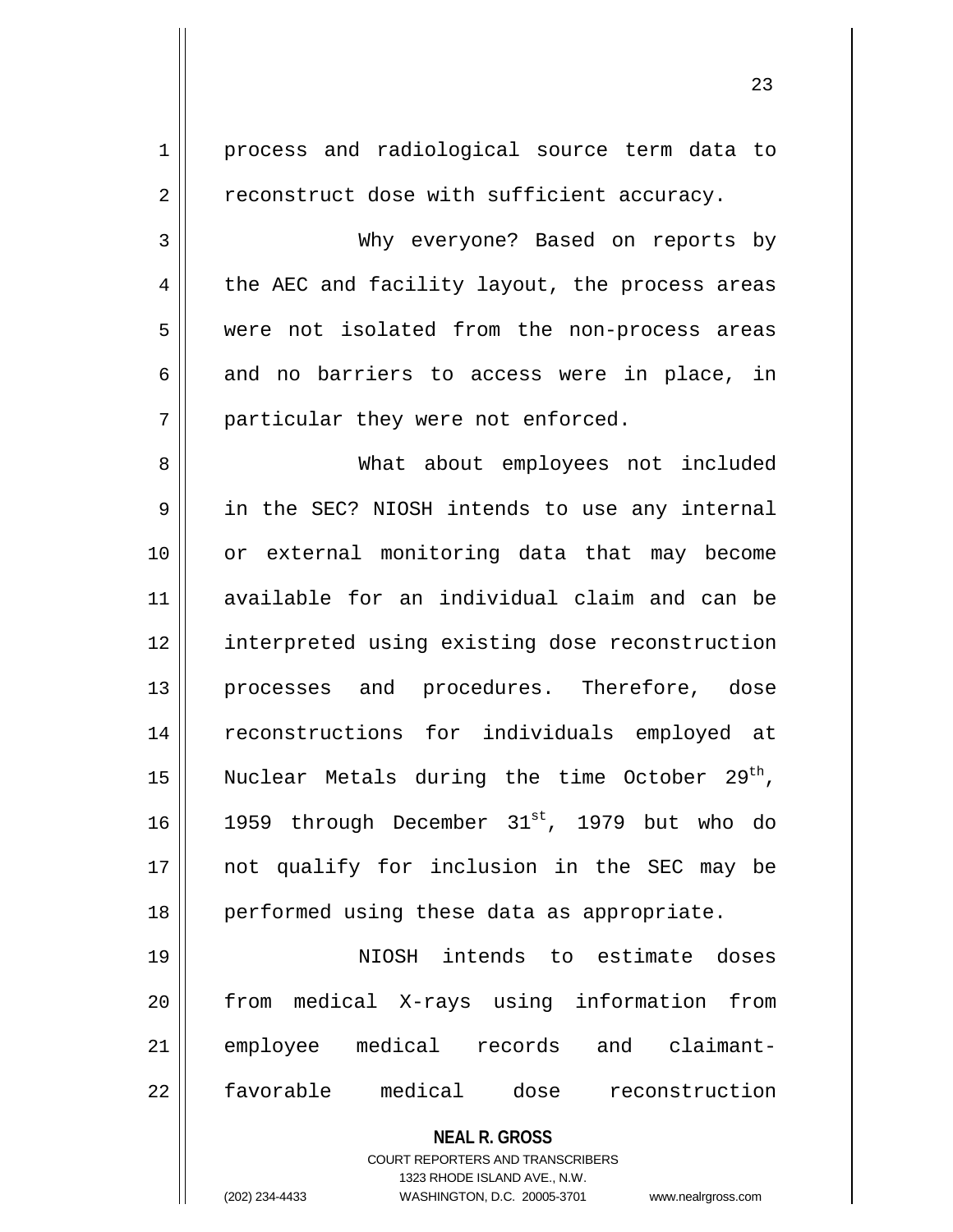1 assumptions and methods.

| $\overline{2}$ | Why stop at 1979? A continuing                                                                                                                                  |
|----------------|-----------------------------------------------------------------------------------------------------------------------------------------------------------------|
| 3              | analysis affects only post-1979. NIOSH                                                                                                                          |
| $\overline{4}$ | determined that it is appropriate to proceed                                                                                                                    |
| 5              | with the pre-1980 feasibility evaluation while                                                                                                                  |
| 6              | continuing to analyze the impact of newly                                                                                                                       |
| 7              | obtained data on post-1979 dose                                                                                                                                 |
| 8              | reconstruction. Therefore, NIOSH is reserving                                                                                                                   |
| 9              | its full assessment with available post 1979                                                                                                                    |
| 10             | and will continue to evaluate the<br>data                                                                                                                       |
| 11             | feasibility of sufficient, accurate dose                                                                                                                        |
| 12             | reconstruction for the period January 1, 1980                                                                                                                   |
| 13             | to December $31^{st}$ , 1983.                                                                                                                                   |
| 14             | And the standard "health                                                                                                                                        |
| 15             | endangerment." We saw evidence of accumulated                                                                                                                   |
| 16             | chronic radiation exposures, and consequently                                                                                                                   |
| 17             | specifying that health may have been                                                                                                                            |
| 18             | endangered.                                                                                                                                                     |
| 19             | Proposed Class: all Atomic Weapons                                                                                                                              |
| 20             | Employees who worked at the facility owned by                                                                                                                   |
| 21             | Nuclear Metals, Inc. or subsequent owner in                                                                                                                     |
| 22             | West Concord, Massachusetts during the period                                                                                                                   |
|                | <b>NEAL R. GROSS</b><br>COURT REPORTERS AND TRANSCRIBERS<br>1323 RHODE ISLAND AVE., N.W.<br>(202) 234-4433<br>WASHINGTON, D.C. 20005-3701<br>www.nealrgross.com |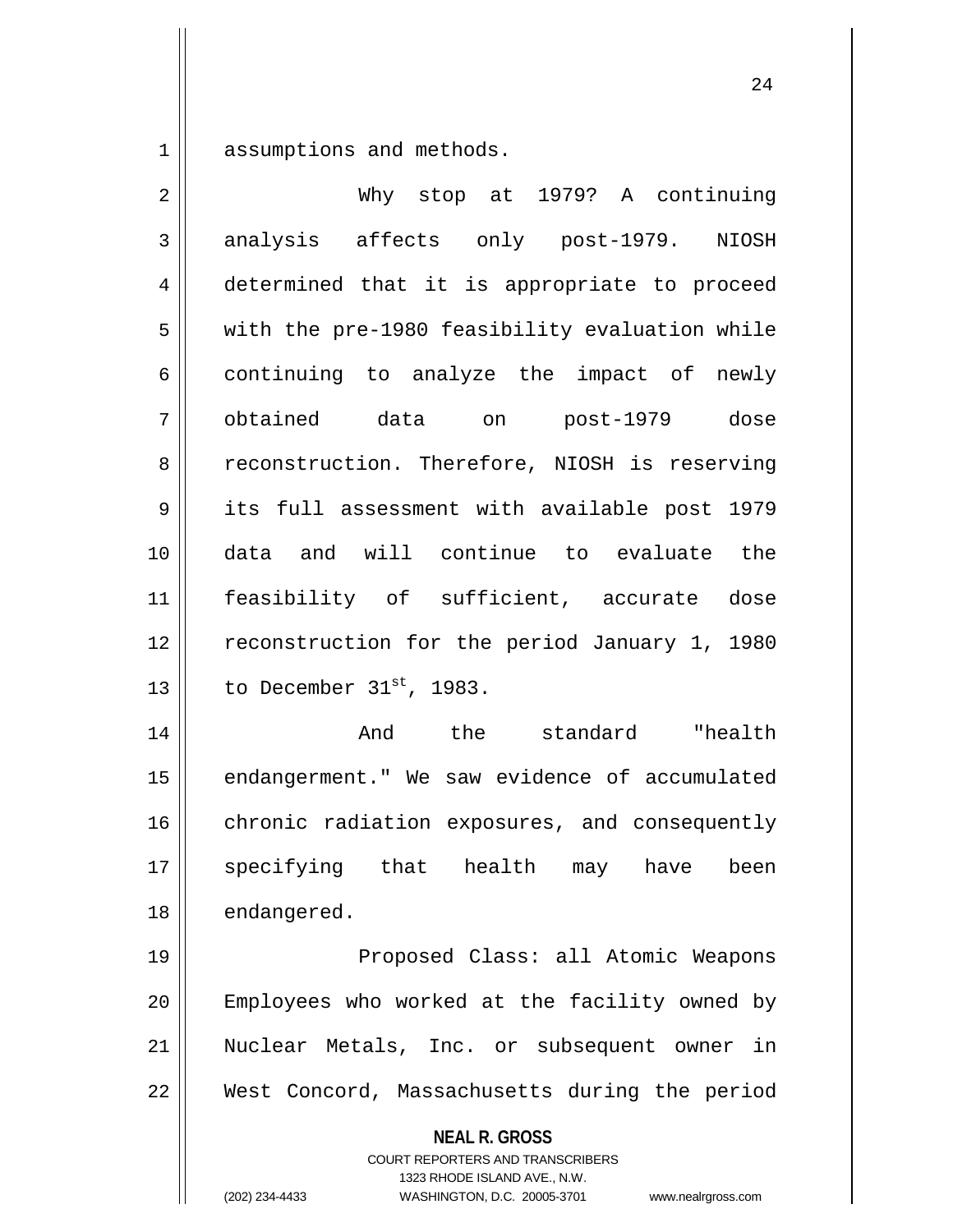| $\mathbf{1}$ | from October 29 <sup>th</sup> , 1958 through December 31 <sup>st</sup> , |
|--------------|--------------------------------------------------------------------------|
| 2            | 1979 for a number of work days aggregating at                            |
| 3            | least 250 work days occurring either solely                              |
| 4            | under this employment or in combination with                             |
| 5            | work days within the parameters established                              |
| 6            | for one or more other Classes of employees                               |
| 7            | including the Special Exposure Cohort.                                   |
| 8            | And our standard closure slide. We                                       |
| 9            | have feasibility no. Health endangerment, yes.                           |
| 10           | Thank you, Dr. Melius.                                                   |
| 11           | CHAIRMAN MELIUS: Okay. Thank you,                                        |
| 12           | Sam. Good presentation. Board Members with                               |
| 13           | questions? Yes, Paul.                                                    |
| 14           | MEMBER ZIEMER: Sam, I noticed in                                         |
| 15           | the original Class Definition there was some                             |
| 16           | descriptive information referring to the plant                           |
| 17           | grounds outside the buildings, and it wasn't                             |
| 18           | clear to me whether this was all fenced in.                              |
| 19           | this new definition include what<br>Does<br>was                          |
| 20           | originally referred to as these grounds                                  |
| 21           | immediately outside the buildings? You know,                             |
| 22           | I'm really asking --                                                     |
|              | <b>NEAL R. GROSS</b>                                                     |

COURT REPORTERS AND TRANSCRIBERS 1323 RHODE ISLAND AVE., N.W.

(202) 234-4433 WASHINGTON, D.C. 20005-3701 www.nealrgross.com

 $\mathsf{II}$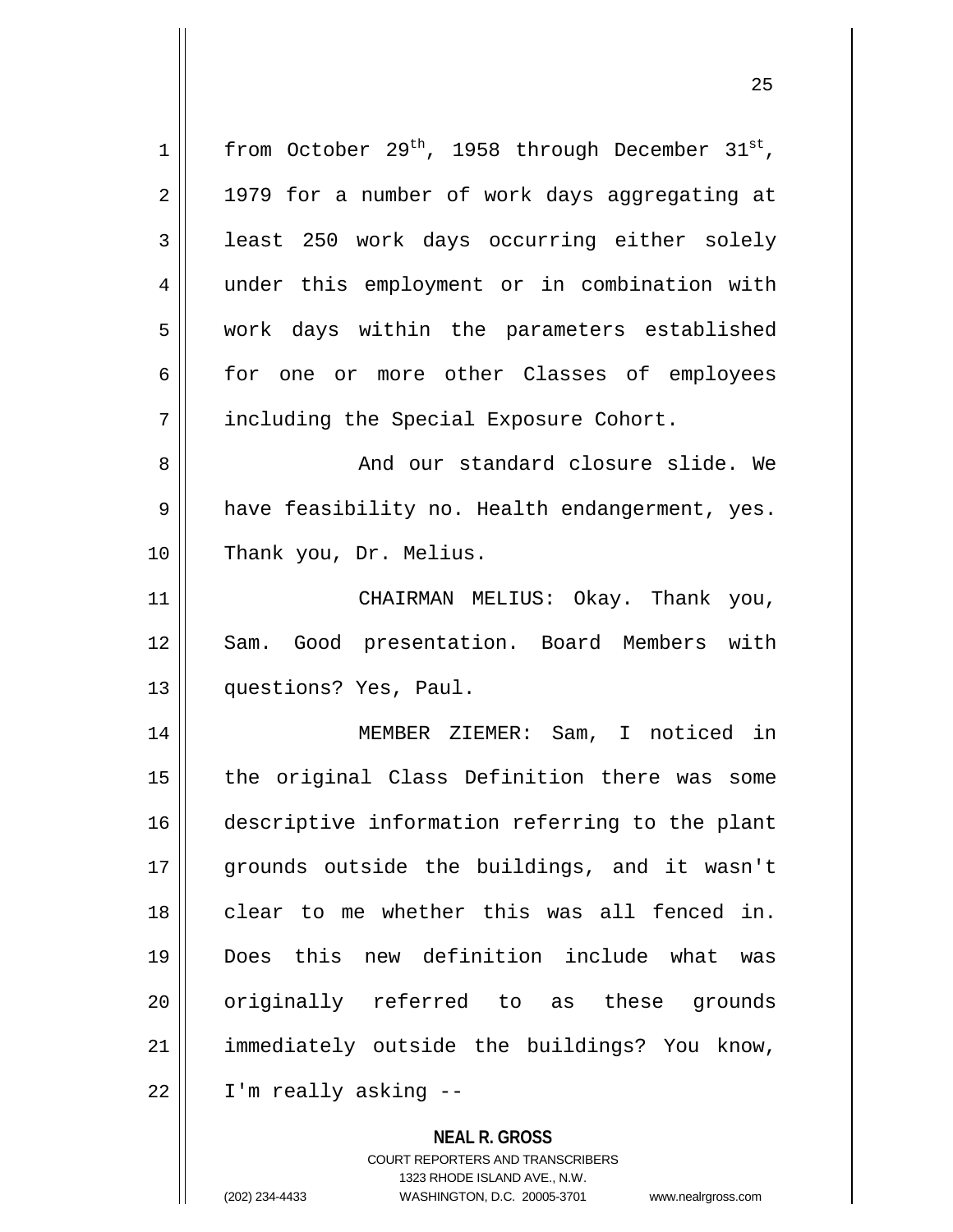| $\mathbf 1$ | DR. GLOVER: We were careful to                                                                                                                                  |
|-------------|-----------------------------------------------------------------------------------------------------------------------------------------------------------------|
| 2           | modify it. We originally said in the buildings                                                                                                                  |
| 3           | or in the facility. We want to make sure that                                                                                                                   |
| 4           | it's the entire facility owned by that, so                                                                                                                      |
| 5           | it's the entire designated facility, so it                                                                                                                      |
| 6           | includes the entire grounds and also the                                                                                                                        |
| 7           | structures.                                                                                                                                                     |
| 8           | MEMBER ZIEMER: And that was fenced                                                                                                                              |
| 9           | off so others could not access the grounds?                                                                                                                     |
| 10          | DR. GLOVER: Well, within the AWE,                                                                                                                               |
| 11          | they'd have to be an AWE -- DOL would have to                                                                                                                   |
| 12          | certify them as being an employee of this                                                                                                                       |
| 13          | contractor.                                                                                                                                                     |
| 14          | MEMBER ZIEMER: Okay.                                                                                                                                            |
| 15          | DR. GLOVER: So we're<br>not                                                                                                                                     |
| 16          | segregating the grounds that are part of the                                                                                                                    |
| 17          | facilities.                                                                                                                                                     |
| 18          | MEMBER ZIEMER: Gotcha.                                                                                                                                          |
| 19          | CHAIRMAN MELIUS: Could I just add,                                                                                                                              |
| 20          | because I want to make sure -- in the proposed                                                                                                                  |
| 21          | Class you'll see it says "Nuclear Metals, Inc.                                                                                                                  |
| 22          | or a subsequent owner." I think that's -- I                                                                                                                     |
|             | <b>NEAL R. GROSS</b><br>COURT REPORTERS AND TRANSCRIBERS<br>1323 RHODE ISLAND AVE., N.W.<br>(202) 234-4433<br>WASHINGTON, D.C. 20005-3701<br>www.nealrgross.com |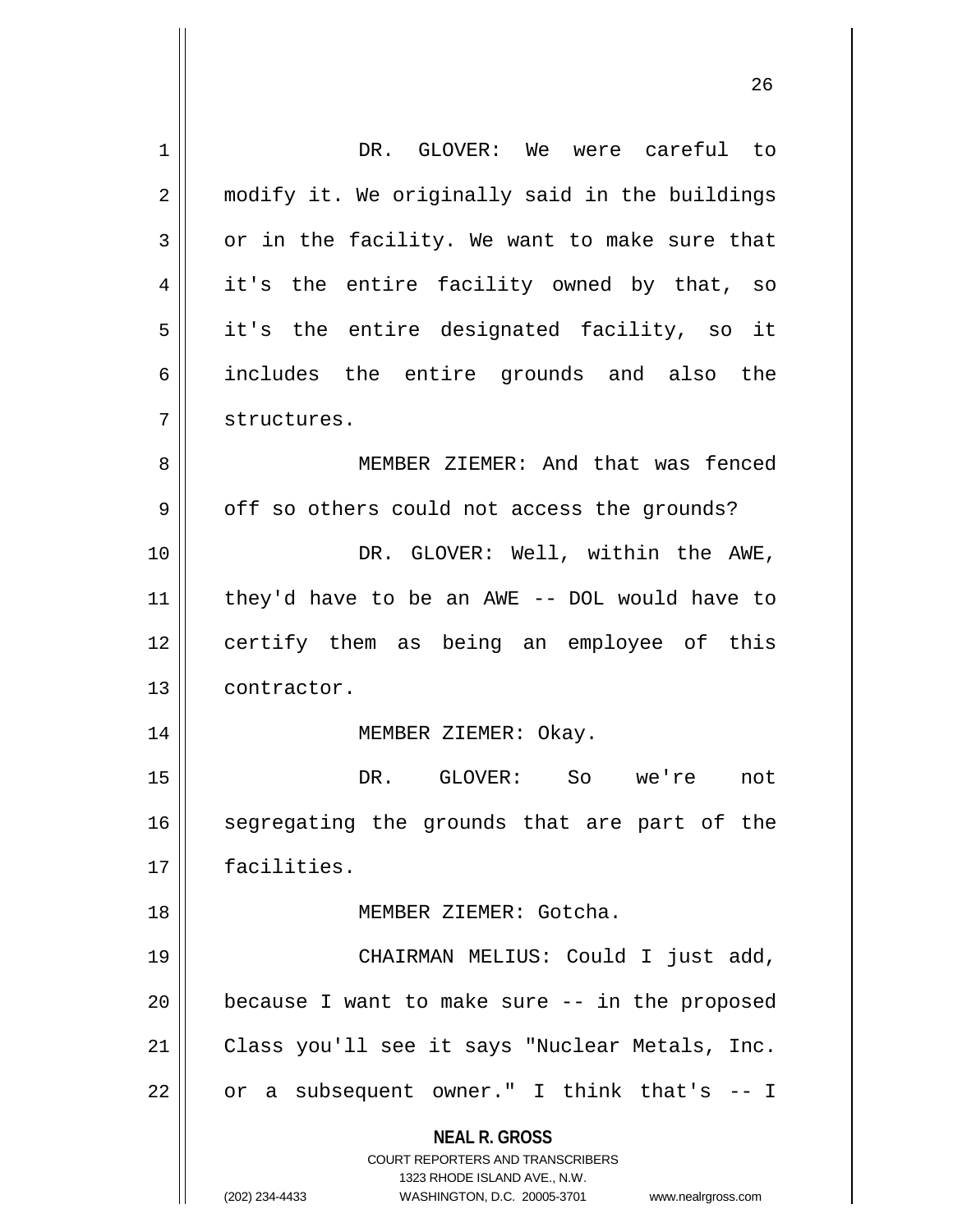1 | thought LaVon was trying to trip me up or 2 || something when we were getting ready for this  $3 \parallel$  and reviewing it, but I think the Department 4 | of Labor, as I understand it, has requested it  $5 \parallel$  serve as standard language now with these  $6 \parallel$  sites because ownership changes, and I think 7 some of the issues is the grounds may be 8 split, people take over buildings, and trying  $9 \parallel$  to keep which is the actual AWE facility in 10 mind, because that's really what it's focused 11 on. So, we may see that language later on 12 other sites, also. So, I was wrong. LaVon 13 wasn't trying to catch me on something. Okay, 14 Gen. 15 MEMBER ROESSLER: I notice in your

16 presentation you said that there was no 17 || trained health physics staff until 1981, and 18 yet it appears from what you've presented that 19 there were some changes in '79 or certainly 20 during 1980, so what was the change that 21 || happened to make things, it appears to be, 22 | very different?

> **NEAL R. GROSS** COURT REPORTERS AND TRANSCRIBERS 1323 RHODE ISLAND AVE., N.W. (202) 234-4433 WASHINGTON, D.C. 20005-3701 www.nealrgross.com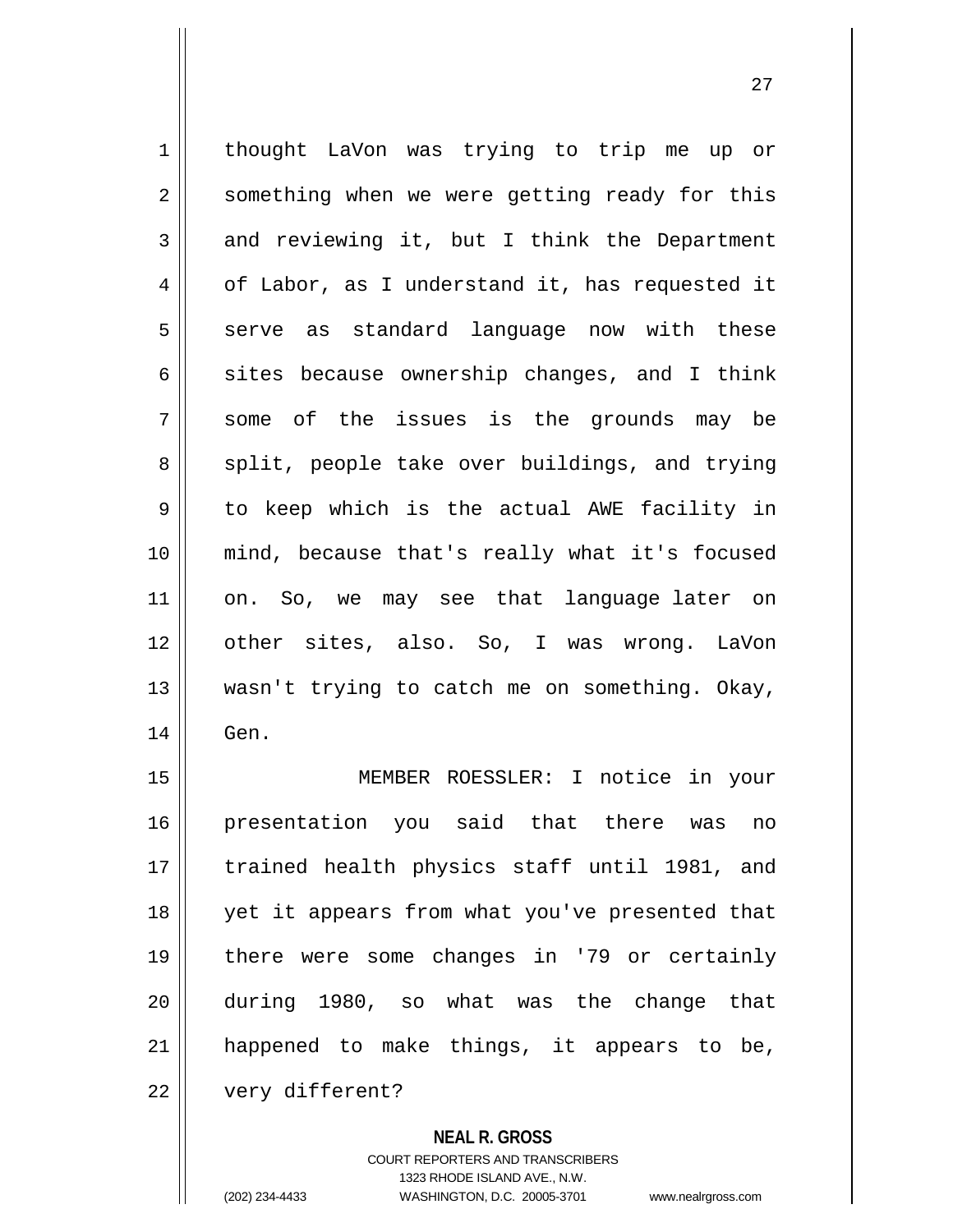| 1  | DR. GLOVER: I would imagine that                         |
|----|----------------------------------------------------------|
| 2  | there's some contractual obligations that you            |
| 3  | have in that '70 time frame, but I'm not                 |
| 4  | completely -- it is clear that changes were              |
| 5  | occurring, the number of samples had to                  |
| 6  | increase, but whether that was part of an Army           |
| 7  | requirement or a contractual change, it's not            |
| 8  | clear to me. But it wasn't until that time               |
| 9  | frame, that '81, that we actually got an                 |
| 10 | increase in the health physics staff.                    |
| 11 | CHAIRMAN MELIUS: Wanda, then Dave.                       |
| 12 | MEMBER MUNN: There's an awful lot                        |
| 13 | of information here, Sam. It is of concern, I            |
| 14 | think, that we have such apparently good                 |
| 15 | badging information and it appears to be                 |
| 16 | ultimately worthless when we come down to                |
| 17 | identifying whether or not we can perform                |
| 18 | individual dose assessments.                             |
| 19 | Winnowing this down to<br>its                            |
| 20 | absolute bottom essence, does this really boil           |
| 21 | down to the fact that since we don't have                |
| 22 | thorium and radon monitoring for internal                |
|    | <b>NEAL R. GROSS</b><br>COURT REPORTERS AND TRANSCRIBERS |

1323 RHODE ISLAND AVE., N.W.

 $\mathop{\textstyle\prod}$ 

(202) 234-4433 WASHINGTON, D.C. 20005-3701 www.nealrgross.com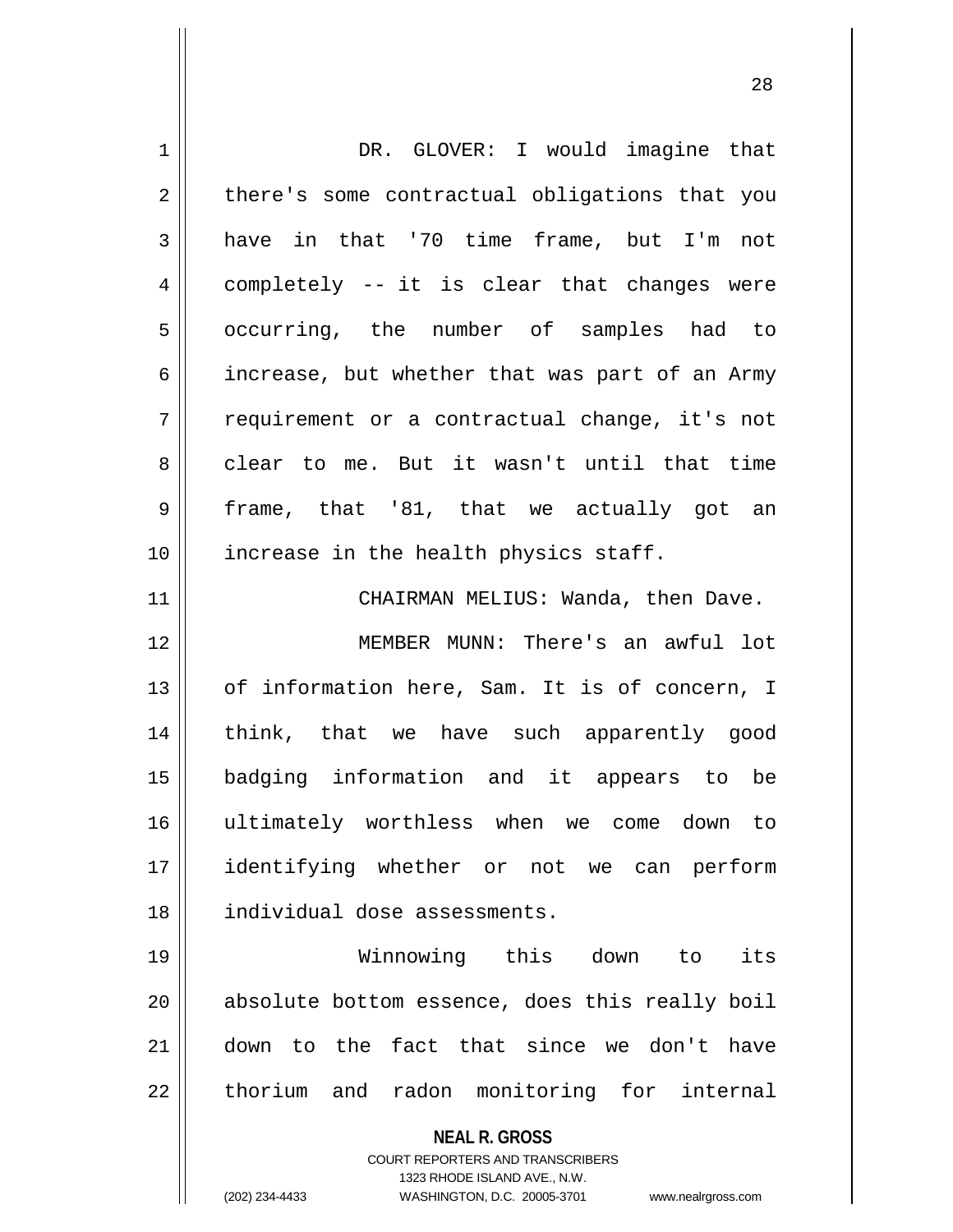1 exposure we're hogtied with what we can or  $2 \parallel$  can't do? Is that the bottom line?

3 DR. GLOVER: And that's why I 4 emphasized the thorium component. I believe in 5 | our Evaluation Report we will likely be able  $6 \parallel$  to do at least components of the uranium based  $7 \parallel$  on the data that we have. But without the 8 thorium, there are a number of alloys and 9 processes that we do not have anywhere near 10 full documentation of the facility to 11 determine all the source terms. And there's a 12 number of classified sources as well. So, it 13 || was a substantial source term at the facility 14 over time, and we simply have no way to 15 || correlate the air sampling data with it. And 16 there's no bioassay, either in vitro or in  $17 \parallel$  vivo.

 Now, post-1979 that source term exists. However, with the increased air 20 || sampling data, we're not going in and just saying we can't do it. We do want to carefully  $\parallel$  evaluate whether this new data and all the

**NEAL R. GROSS**

COURT REPORTERS AND TRANSCRIBERS 1323 RHODE ISLAND AVE., N.W. (202) 234-4433 WASHINGTON, D.C. 20005-3701 www.nealrgross.com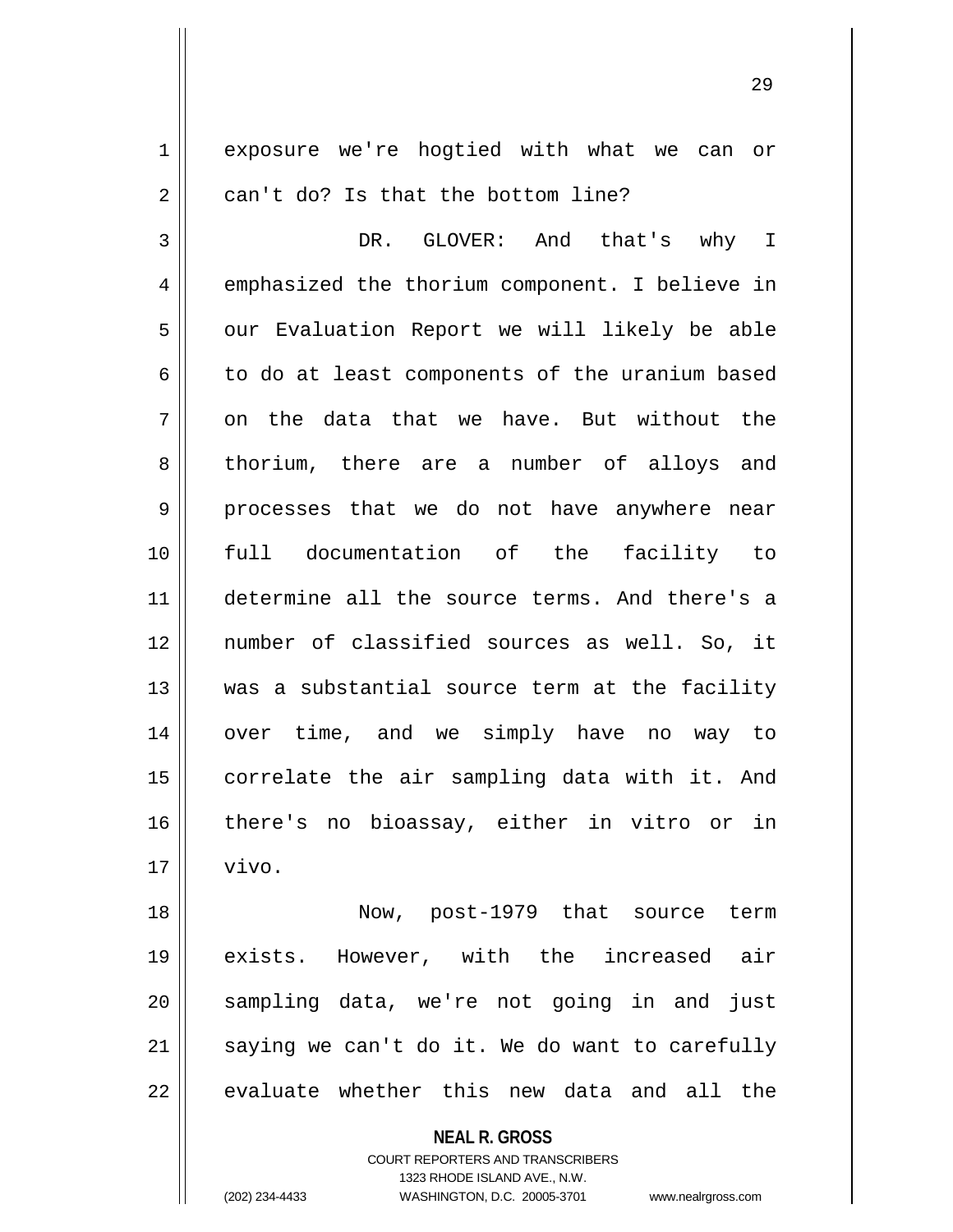|                | 30                                                                                                                                                              |
|----------------|-----------------------------------------------------------------------------------------------------------------------------------------------------------------|
| 1              | additional breathing zone samples, whether                                                                                                                      |
| $\overline{2}$ | that gives us a path forward to doing dose                                                                                                                      |
| 3              | reconstruction.                                                                                                                                                 |
| 4              | MEMBER MUNN: Okay, thanks.                                                                                                                                      |
| 5              | CHAIRMAN MELIUS: Dave, then Paul.                                                                                                                               |
| 6              | MEMBER KOTELCHUCK: I wonder, NMI                                                                                                                                |
| 7              | no longer exists, right? As a company.                                                                                                                          |
| 8              | DR. GLOVER: That's correct.                                                                                                                                     |
| 9              | MEMBER KOTELCHUCK: And I'm<br>just                                                                                                                              |
| 10             | curious, do you know if that facility or --                                                                                                                     |
| 11             | did it come across that that facility is                                                                                                                        |
| 12             | still in use privately? I'm just wondering                                                                                                                      |
| 13             | about successor companies, not -- obviously,                                                                                                                    |
| 14             | they're not part of our compensation program.                                                                                                                   |
| 15             | DR. GLOVER: It was cleaned up or                                                                                                                                |
| 16             | is in the process of being cleaned up. It                                                                                                                       |
| 17             | became Starmet. It then became bankrupt. I'm                                                                                                                    |
| 18             | not sure if there's not a small operation on                                                                                                                    |
| 19             | site. I'd have to refresh my memory. I                                                                                                                          |
| 20             | apologize, I didn't --                                                                                                                                          |
| 21             | MEMBER KOTELCHUCK: No, no,<br>no,                                                                                                                               |
| 22             | it's not necessary. But I just was curious                                                                                                                      |
|                | <b>NEAL R. GROSS</b><br>COURT REPORTERS AND TRANSCRIBERS<br>1323 RHODE ISLAND AVE., N.W.<br>(202) 234-4433<br>WASHINGTON, D.C. 20005-3701<br>www.nealrgross.com |

 $\overline{\mathsf{I}}$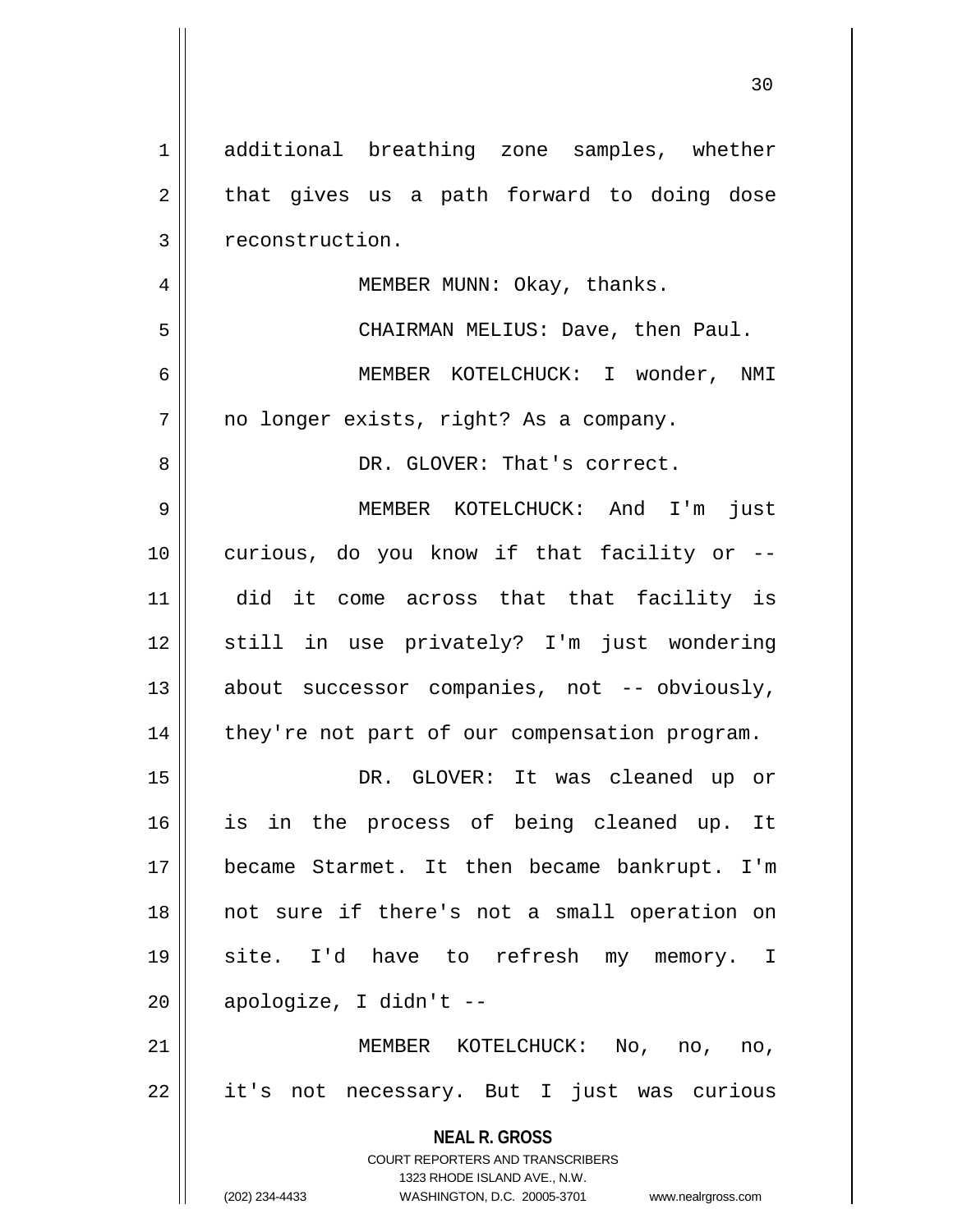1 || sort of how life proceeded after it left the 2 | government contract.

3 || DR. GLOVER: I believe it was 4 abandoned for a number of years. Now, the 5 Massachusetts Department of Health is having  $6 \parallel$  to work on cleaning it up.

7 MEMBER KOTELCHUCK: Thanks.

8 CHAIRMAN MELIUS: Paul.

 MEMBER ZIEMER: The feasibility chart doesn't really give the usual breakdown. 11 || I assume it's feasible to do external partial dose reconstructions in the early years. Is | that correct, from the film badge data?

 DR. GLOVER: I believe the terminology they use, and it's a little bit of a difference. I think we put "may be 17 || feasible." Certainly, we're going to use any data that people have in their records to do their dose reconstruction, so if their 20 || external dose -- I don't know if you would  $\parallel$  have as much -- we have -- I don't think we | have a coworker model so to speak.

> **NEAL R. GROSS** COURT REPORTERS AND TRANSCRIBERS 1323 RHODE ISLAND AVE., N.W. (202) 234-4433 WASHINGTON, D.C. 20005-3701 www.nealrgross.com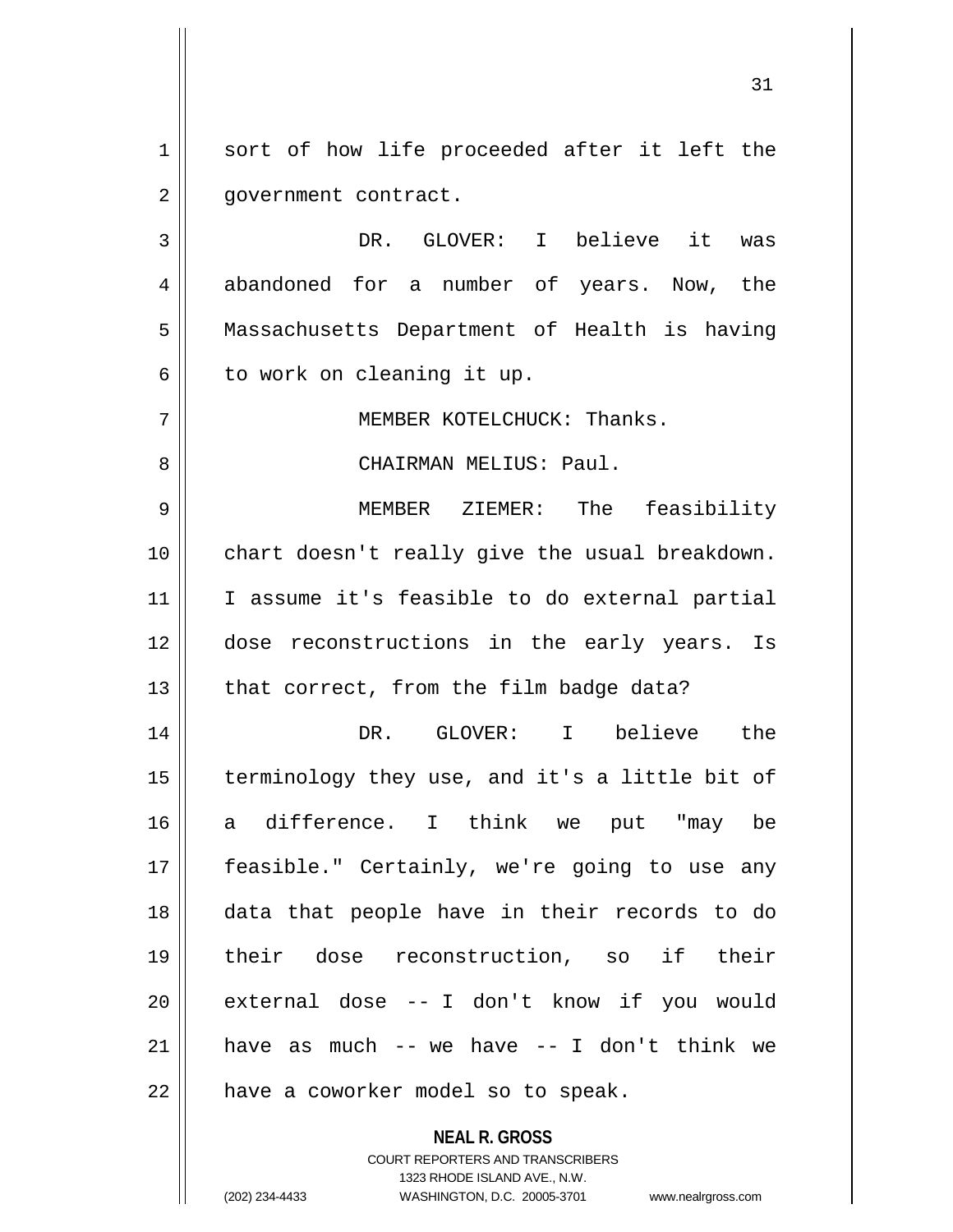**NEAL R. GROSS** COURT REPORTERS AND TRANSCRIBERS 1323 RHODE ISLAND AVE., N.W. 1 MEMBER ZIEMER: Okay. You have a  $2 \parallel$  partial external, and you don't have the other  $3$  components that the badge might have missed. 4 You referred to a little bit of neutron and  $5$  || there were --6 DR. GLOVER: Enhanced beta  $7$  || radiation from the daughter progeny, so there  $8 \parallel$  may be aspects for which we don't have a full 9 | --10 MEMBER ZIEMER: Well, these badges 11 do not include beta? 12 DR. GLOVER: Well, but for, say, 13 || extremity dose, or for operations where the C- $14$  || - they certainly would have beta --15 MEMBER ZIEMER: But you would do 16 partials to the extent you could, for 17 | externals. 18 || DR. GLOVER: Yes, sir. 19 || CHAIRMAN MELIUS: Gen. 20 MEMBER ROESSLER: So, there was no 21 affiliation with MIT after they once got 22 | started.

(202) 234-4433 WASHINGTON, D.C. 20005-3701 www.nealrgross.com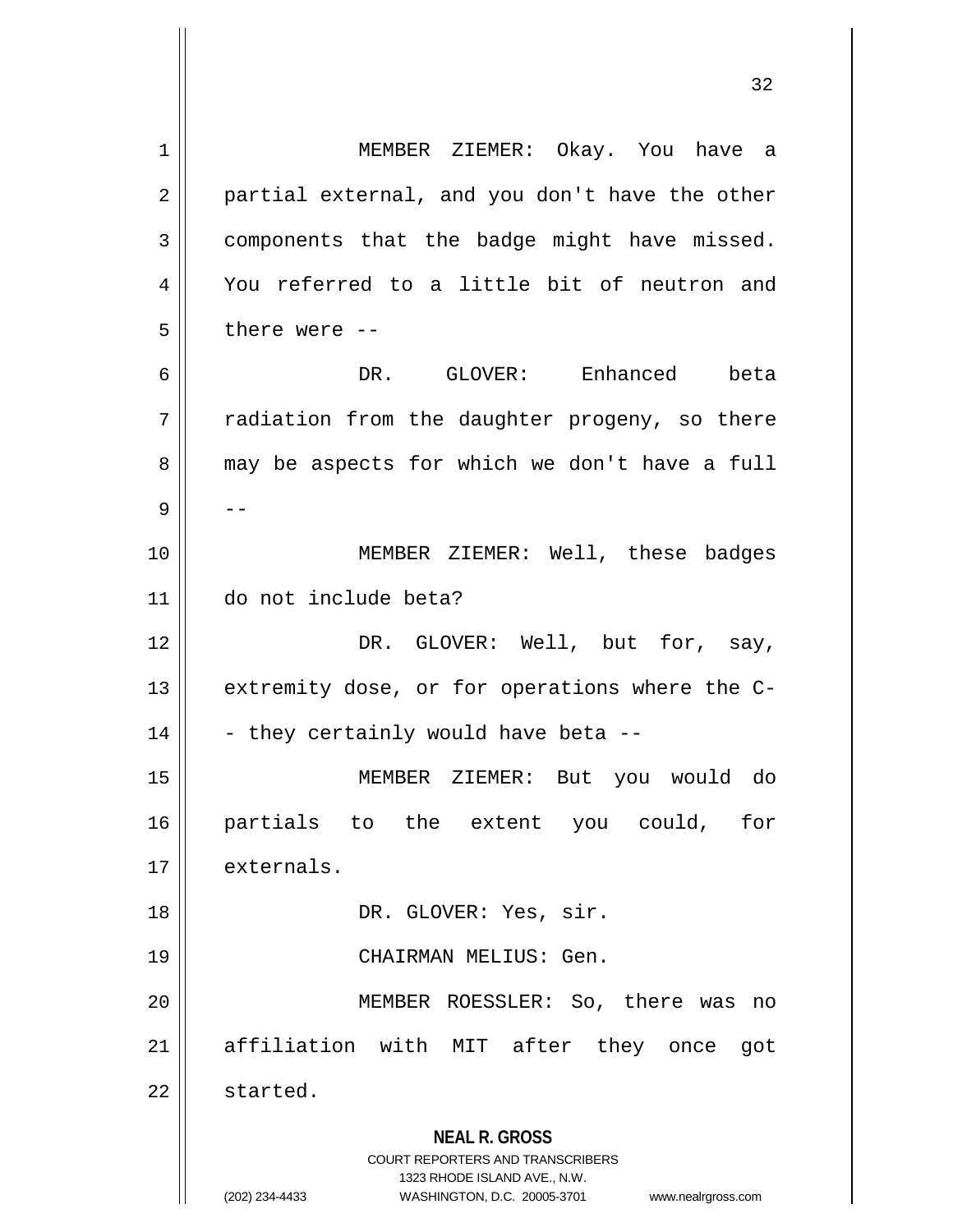**NEAL R. GROSS** COURT REPORTERS AND TRANSCRIBERS 1323 RHODE ISLAND AVE., N.W. (202) 234-4433 WASHINGTON, D.C. 20005-3701 www.nealrgross.com 1 || DR. GLOVER: So, right, MIT staff - $2 \parallel$  - it was to segregate all that activity that 3 was at MIT in the Hood Building. And then 4 essentially the staff who were -- that  $5 \parallel$  separate company became NMI, if that's what 6 you mean. And then Nuclear Metals, Inc. 7 actually moved -- changed from the Hood 8 || Building out to Concord, but they were no 9 | longer associated with MIT. 10 || MEMBER ROESSLER: Yes, that's what 11 | I mean. 12 || DR. GLOVER: Yes, ma'am. 13 || MEMBER ROESSLER: Okay. 14 CHAIRMAN MELIUS: I don't know if 15 MIT had health physics staff, but I think they 16 would. 17 || MEMBER ROESSLER: They did. 18 CHAIRMAN MELIUS: Yes. 19 MEMBER ZIEMER: I think Dr. 20 Roessler and I are thinking about certain 21 || people that we know at MIT and wondering why  $22$  | this happened.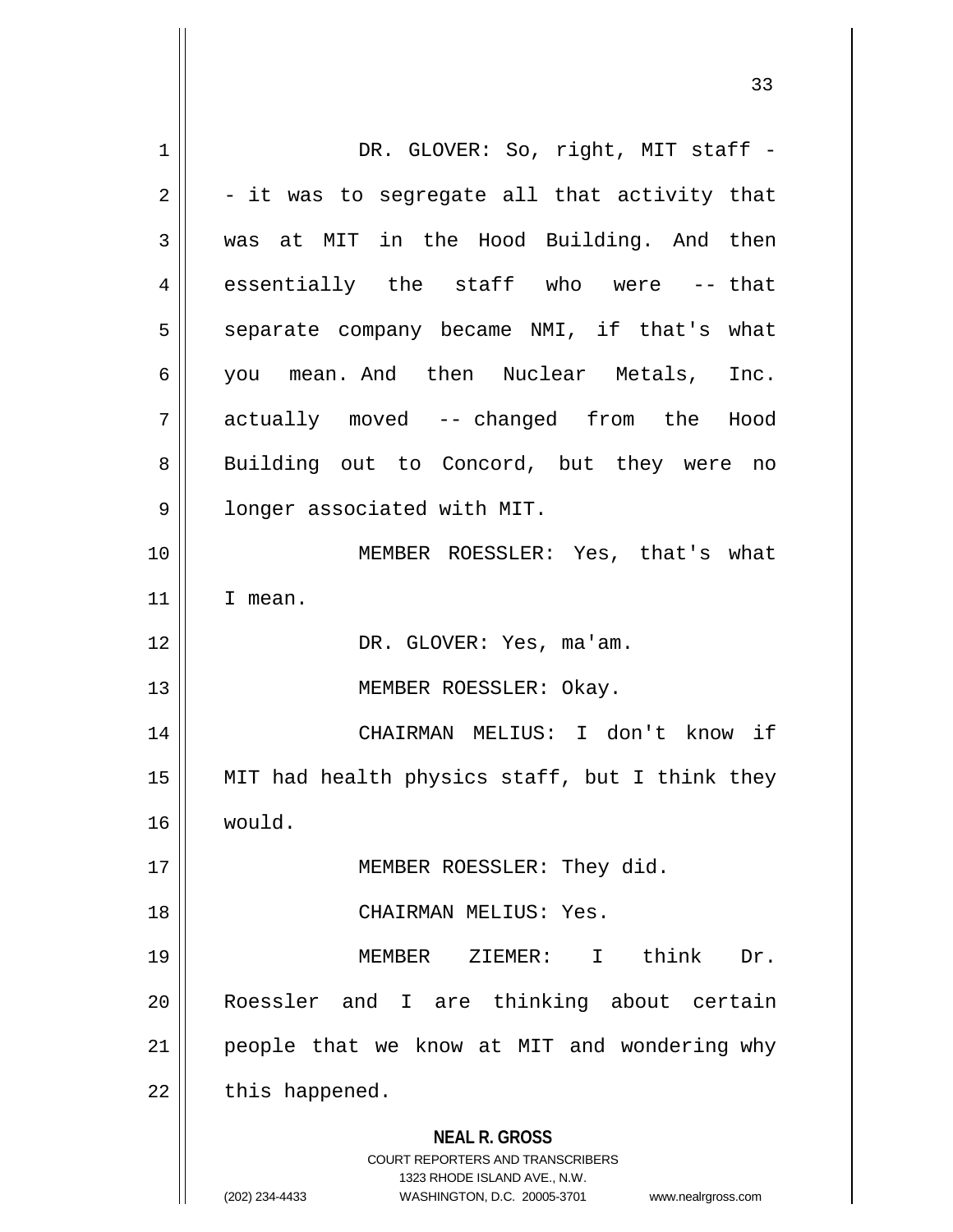**NEAL R. GROSS** COURT REPORTERS AND TRANSCRIBERS 1 CHAIRMAN MELIUS: Yes, that was my 2 | comment to Paul, when Sam was partway through  $3$  his presentation, with that. But I quess 4 that's a separate issue and so forth. And I 5 was a little bit surprised also how slow they  $6 \parallel$  seem to be responding to some of their 7 | inspection reports also. 8 MEMBER ZIEMER: Well, if I could 9 || add another comment, I think Josie has a 10 comment, but I assume this was an NRC-licensed 11 facility during those early years. And it's a 12 || little surprising with the amount of materials 13 || they handled that there wasn't some sort of 14 radiation safety staff required to get the 15 || license. Although, I know in those early days 16 many facilities had people designated as 17 radiation safety officers, and that was a 18 || title for somebody who was kind of clerically 19 || responsible for certain things. 20 DR. GLOVER: I used the term that 21 || it was the first time they had a trained  $22$  | health physicist on staff.

1323 RHODE ISLAND AVE., N.W.

(202) 234-4433 WASHINGTON, D.C. 20005-3701 www.nealrgross.com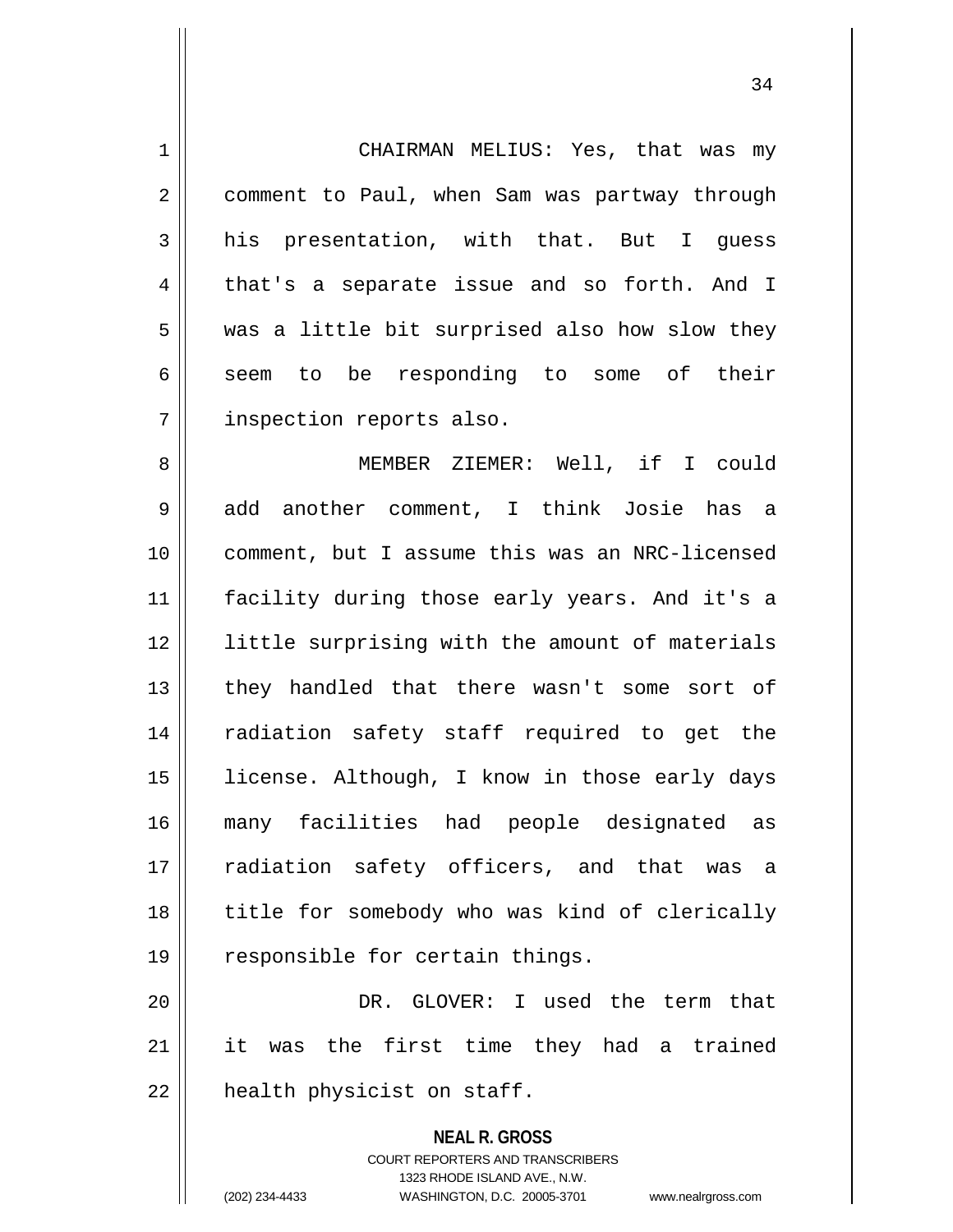|             | 35                                                                                                                                                              |
|-------------|-----------------------------------------------------------------------------------------------------------------------------------------------------------------|
| $\mathbf 1$ | MEMBER ZIEMER: Right. Exactly.                                                                                                                                  |
| 2           | DR. GLOVER: So, they may have had                                                                                                                               |
| 3           | a safety office.                                                                                                                                                |
| 4           | MEMBER ZIEMER: Right.                                                                                                                                           |
| 5           | DR. GLOVER: They may not have had                                                                                                                               |
| 6           | training in the field.                                                                                                                                          |
| 7           | CHAIRMAN MELIUS: Josie.                                                                                                                                         |
| 8           | MEMBER BEACH: Sam, I'm looking in                                                                                                                               |
| 9           | the Evaluation Report under your summary of                                                                                                                     |
| 10          | feasibility findings, and for the natural and                                                                                                                   |
| 11          | depleted uranium it says that you're going to                                                                                                                   |
| 12          | reconstruct dose using some monitoring and                                                                                                                      |
| 13          | TBD-6000. Can you kind of explain that? You                                                                                                                     |
| 14          | may have already mentioned it, but what the                                                                                                                     |
| 15          | percentage that you have samples?                                                                                                                               |
| 16          | DR. GLOVER: Is that where we said                                                                                                                               |
| 17          | "may" $--$ let's go to $--$                                                                                                                                     |
| 18          | MEMBER BEACH: Yes, it says "May be                                                                                                                              |
| 19          | feasible" --                                                                                                                                                    |
| 20          | DR. GLOVER: I don't have that in                                                                                                                                |
| 21          | front of me. I apologize.                                                                                                                                       |
| 22          | MEMBER BEACH: -- "to reconstruct                                                                                                                                |
|             | <b>NEAL R. GROSS</b><br>COURT REPORTERS AND TRANSCRIBERS<br>1323 RHODE ISLAND AVE., N.W.<br>(202) 234-4433<br>WASHINGTON, D.C. 20005-3701<br>www.nealrgross.com |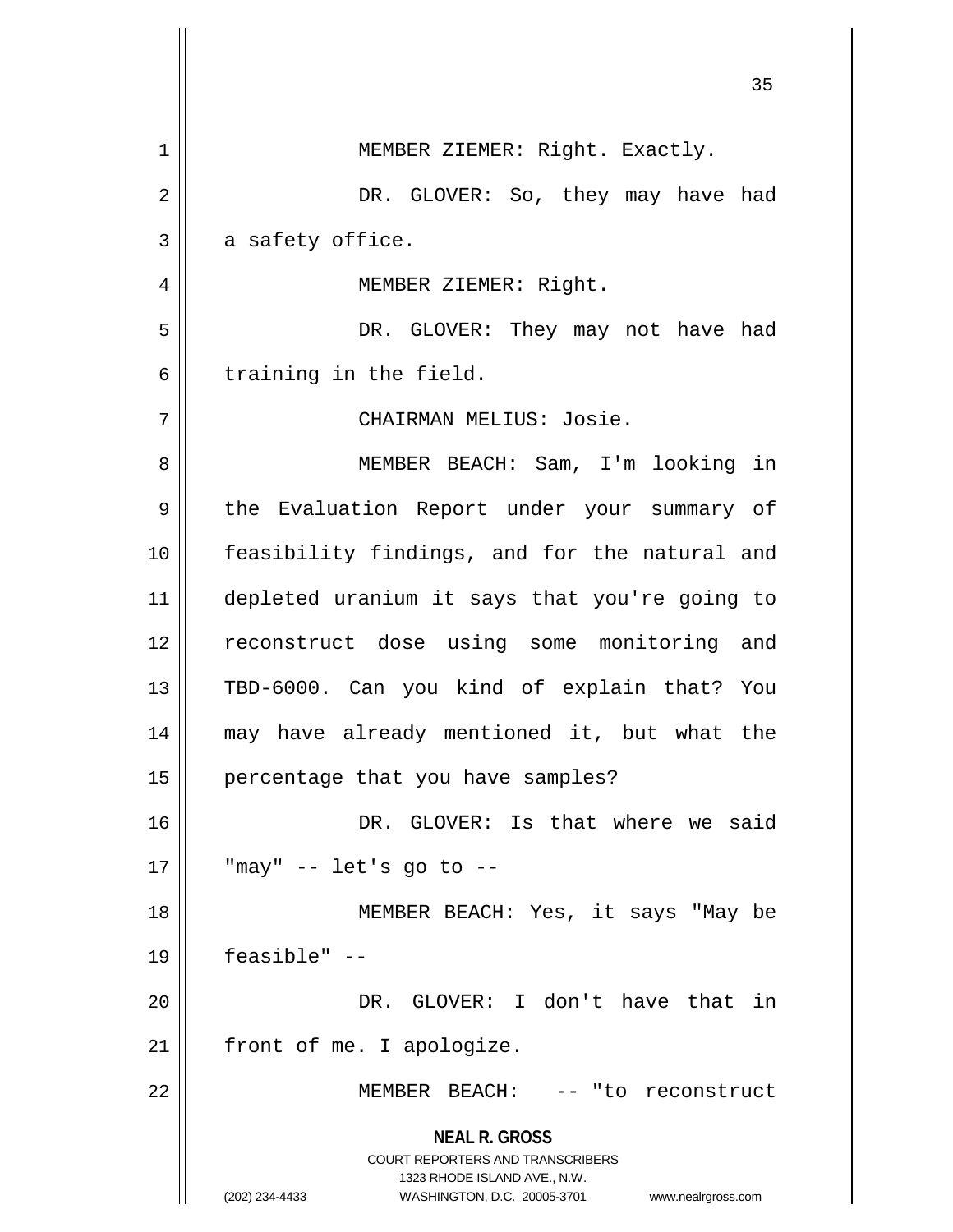1 | internal doses," but it says you're going to 2 wse available claimant information and TBD- $3 \parallel 6000$ . So, I was just wondering  $-$ 

4 DR. GLOVER: I believe it was  $5 \parallel$  between the two where it's appropriate. TBD- $6 \parallel$  6000 would not cover all the operations that  $7 \parallel$  they had here. So, we will have to carefully  $8 \parallel$  look at what our path forward is. That's why 9 || we used the language "may." We have not fully 10 developed all the alternate dose 11 || reconstruction methods which may be utilized, 12 || certainly existing bioassay data that can be 13 utilized under existing claimant methods will 14 be used.

 MEMBER BEACH: So, that may be something that we want to look at once you make a determination for that time period it 18 || sounds like, from '58 to '79.

19 DR. GLOVER: Yes, so there will be  $20$  || a -- we will have either a TBD or an appendix  $21$  | for this facility.

22 || MEMBER BEACH: Okay, thanks.

**NEAL R. GROSS** COURT REPORTERS AND TRANSCRIBERS 1323 RHODE ISLAND AVE., N.W. (202) 234-4433 WASHINGTON, D.C. 20005-3701 www.nealrgross.com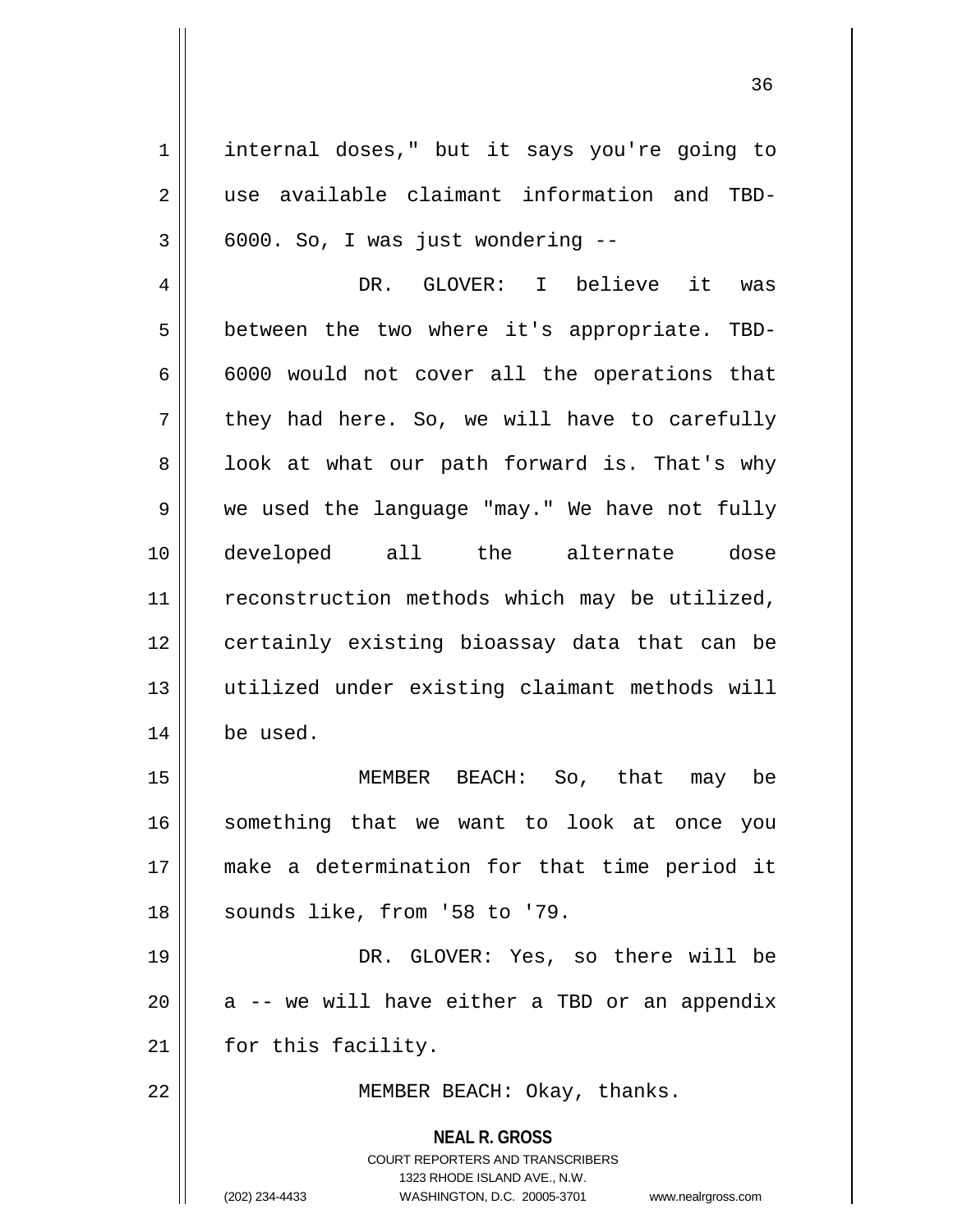| $\mathbf 1$ | DR. GLOVER: That would have to                                      |
|-------------|---------------------------------------------------------------------|
| 2           | conclude what we're supposed to do. That's                          |
| 3           | correct.                                                            |
| 4           | MEMBER BEACH: Okay.                                                 |
| 5           | CHAIRMAN MELIUS: Any other                                          |
| 6           | questions or comments? If not, do I hear a                          |
| 7           | proposal from the Board? Brad.                                      |
| 8           | MEMBER CLAWSON: I move that we                                      |
| 9           | accept NIOSH's recommendation.                                      |
| 10          | CHAIRMAN MELIUS: Okay.                                              |
| 11          | MEMBER FIELD: I'll second.                                          |
| 12          | CHAIRMAN MELIUS: Second, okay. Any                                  |
| 13          | further discussion?                                                 |
| 14          | MEMBER BEACH: I just wonder if                                      |
| 15          | we're going to set up -- has SC&A been tasked                       |
| 16          | to look at this? Probably not.                                      |
| 17          | CHAIRMAN MELIUS: I personally                                       |
| 18          | think it's a little early for that. Because                         |
| 19          | they have to do the post-'79 period, and I                          |
| 20          | would think -- let's wait. I think that would                       |
| 21          | be, at least in my mind, would be more of a                         |
| 22          | priority, and then let's see what the work                          |
|             | <b>NEAL R. GROSS</b>                                                |
|             | COURT REPORTERS AND TRANSCRIBERS<br>1323 RHODE ISLAND AVE., N.W.    |
|             | WASHINGTON, D.C. 20005-3701<br>(202) 234-4433<br>www.nealrgross.com |

 $\overline{\phantom{a}}$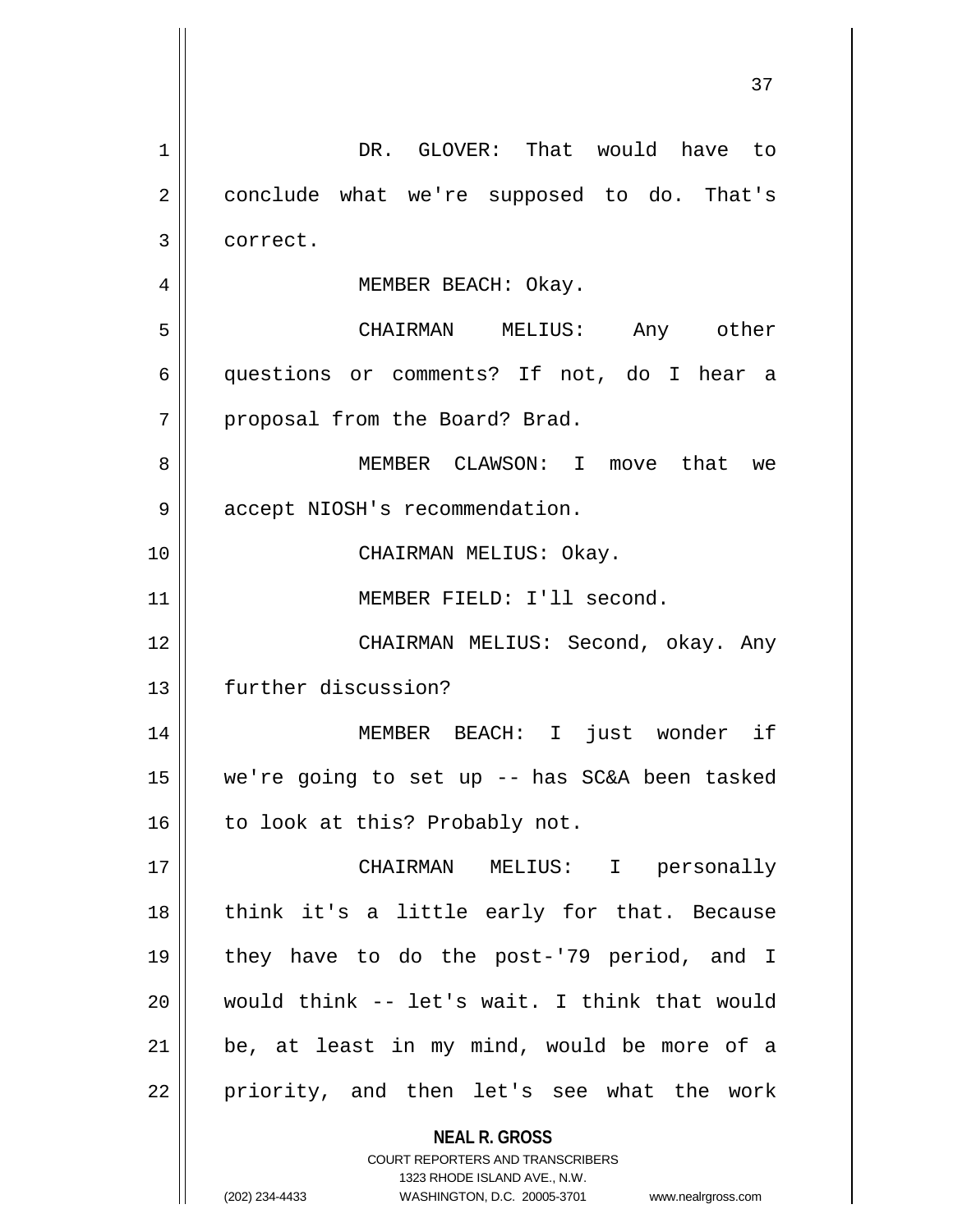| plan is from there in terms of doing that. So, I think it's just early to set up a Work  $3 \parallel$  Group. It certainly may depend -- the future 4 || priority may actually depend on what they decide to do with the '79 to '83 period. MEMBER FIELD: Jim, there's no petitioner? CHAIRMAN MELIUS: Pardon? MEMBER FIELD: There's no petitioner? CHAIRMAN MELIUS: Thank you for reminding me. Is the petitioner on the line 13 and wishes to make comments? MR. WALTZ: Yes. This is Mark Waltz, the petitioner. CHAIRMAN MELIUS: Okay. MR. WALTZ: In North Borough,

 Massachusetts. I would like to first compliment Dr. Glover. I know he and his team || there at Oak Ridge had a very intensive task 21 || with the scope of information we provided, and | he and his team have done an excellent job.

> **NEAL R. GROSS** COURT REPORTERS AND TRANSCRIBERS

> > 1323 RHODE ISLAND AVE., N.W.

(202) 234-4433 WASHINGTON, D.C. 20005-3701 www.nealrgross.com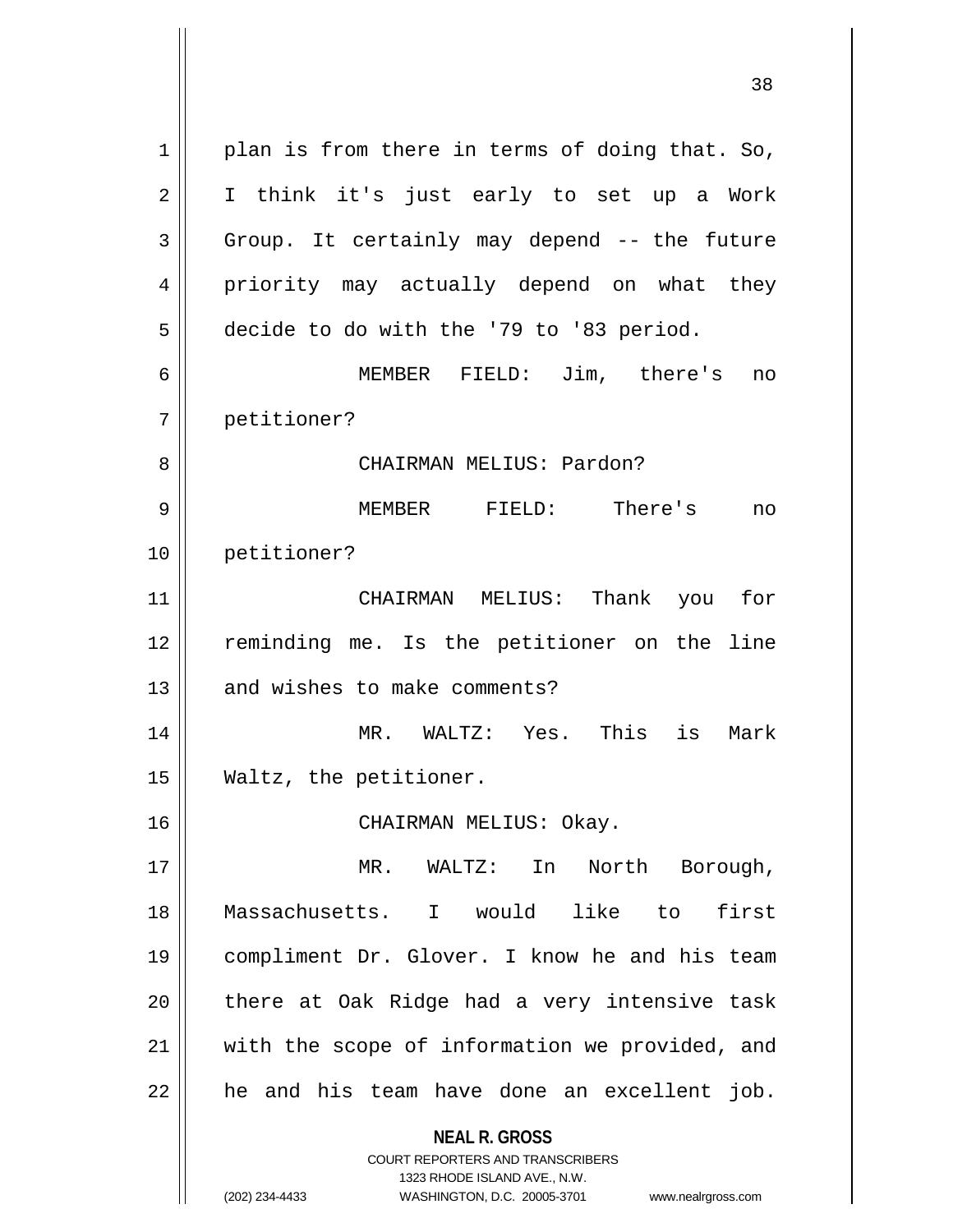1 I'd like to thank Vern McDougall as well as  $2 \parallel$  the petitioner counsel, Josh Kinman, for their  $3 \parallel$  assistance over this period of time. Again, 4 | thank you for your efforts.

5 I can shed some light on some of 6 the questions raised. One was what happened 7 with the company in its transition from 8 bankruptcy. I am aware that when the company 9 went bankrupt, I think it was around 2001 time 10 || frame. I may be off on that a little bit. But 11 || there was a representative from Bank of 12 America that held the mortgage to oversee the 13 dissolution of the company.

14 That fellow ended up purchasing  $15$  | the assets of the company, the technology and 16 proprietary information and all that, and he 17 || and a small group of employees continued to 18 inhabit the building and operate in the area 19 of some beryllium alloy work and some 20 || specialty products, powders and so forth, up 21 || until perhaps two years ago. I believe he sold 22 || off segments of the business or relocated it

> **NEAL R. GROSS** COURT REPORTERS AND TRANSCRIBERS 1323 RHODE ISLAND AVE., N.W. (202) 234-4433 WASHINGTON, D.C. 20005-3701 www.nealrgross.com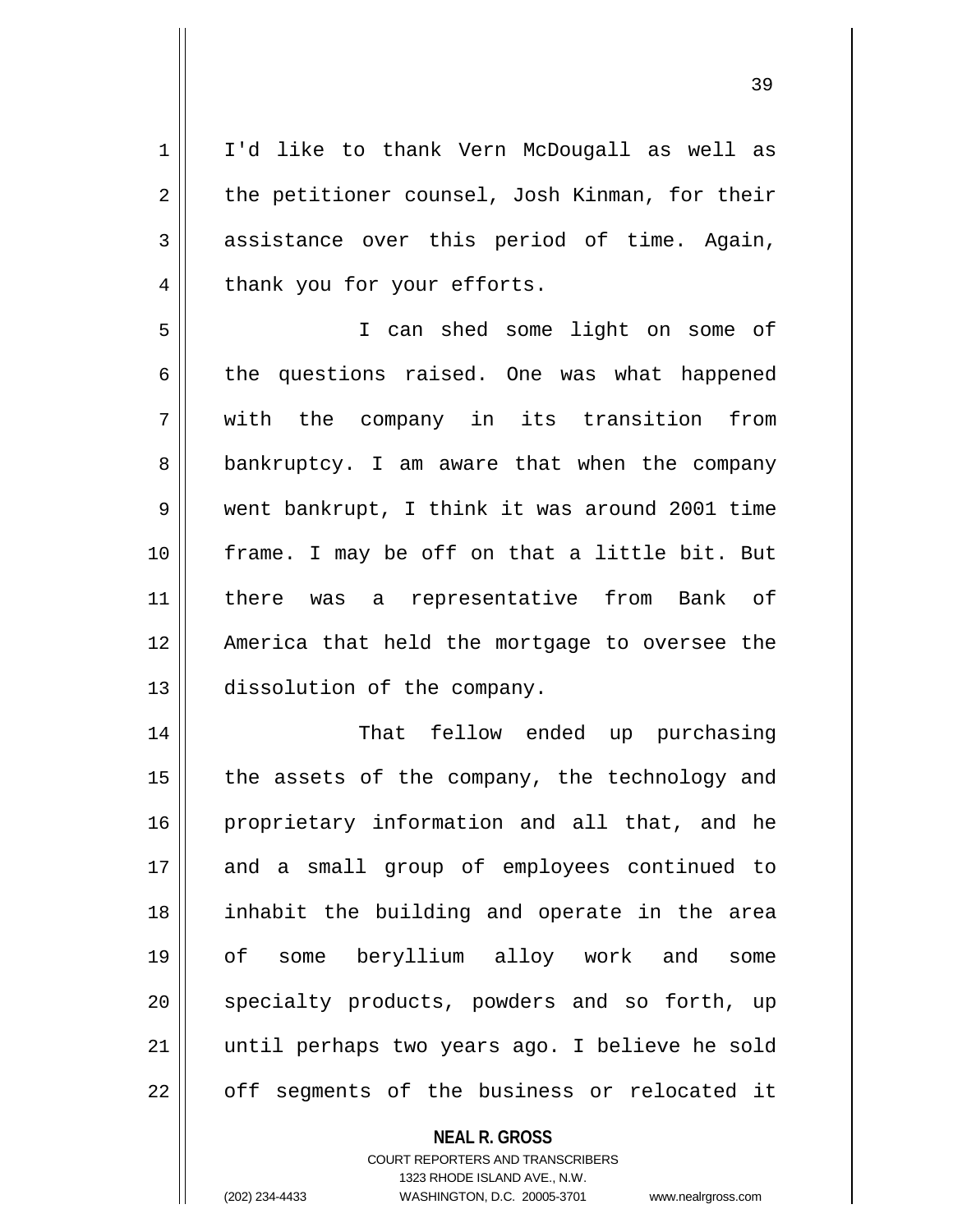1 or whatever, and they were perhaps in the 2 2001-on time frame, perhaps 25 employees 3 working at the facility.

4 || But right now I also have a  $5 \parallel$  suggestion that since this report is so 6 exhaustive and really sheds some light on 7 activities that weren't fully appreciated at 8 || the company during the '60s and '70s and then  $9 \parallel$  into the '80s, that the EPA that is there with 10 || a team of prior owners of the facility over 11 time to decommission the facility, that the 12 || reports and information that's been gathered 13 || by Dr. Glover and his team perhaps be shared 14 with the EPA, because there was some 15 activities, particularly with the enriched 16 material on thorium, that aren't fully 17 appreciated perhaps by the decommissioning 18 || team, and the potential hazards they may face 19 in decommissioning the facility. So, I think  $20$  || that suggestion could be useful to them. 21 || T do have two questions. One, Dr.

22 Glover, in your presentation you note that I

**NEAL R. GROSS** COURT REPORTERS AND TRANSCRIBERS

1323 RHODE ISLAND AVE., N.W.

(202) 234-4433 WASHINGTON, D.C. 20005-3701 www.nealrgross.com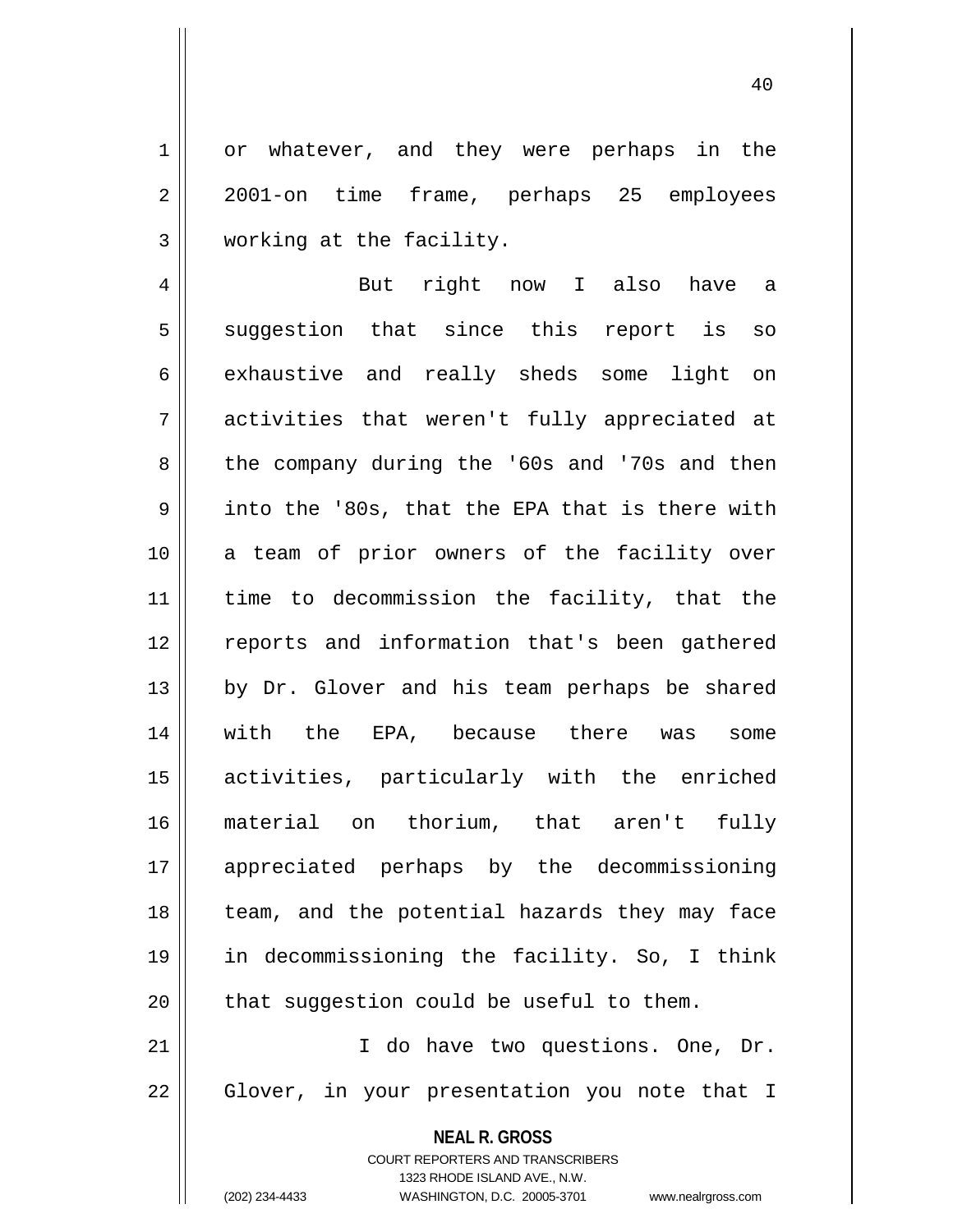| $\mathbf 1$ | think 19 of the 23 outstanding claims on NMI   |
|-------------|------------------------------------------------|
| 2           | would be covered by this petition, but it      |
| 3           | wasn't clear to me. Was that for the '58 to 83 |
| 4           | time frame or for up until the '79 time frame  |
| 5           | that you're recommending?                      |
| 6           | CHAIRMAN MELIUS: Sam Glover is                 |
| 7           | coming to the microphone to answer.            |
| 8           | MR. WALTZ: Oh, okay.                           |
| 9           | DR. GLOVER: That should go through             |
| 10          | '79 which is the covered -- which is the point |
| 11          | of this particular report.                     |
| 12          | MR. WALTZ: Okay, thank you.                    |
| 13          | Another question I have for you is when we     |
| 14          | were doing our data search, and we have        |
| 15          | uncovered the information that the Department  |
| 16          | of Energy was recycling the spent fuel rod     |
|             |                                                |
| 17          | material in the depleted uranium stream, so    |
| 18          | there were fission products in the depleted    |
| 19          | uranium that we were unaware of. We just       |
| 20          | assumed it was textbook-grade depleted uranium |
| 21          | that the government was providing us. Were you |

**NEAL R. GROSS** COURT REPORTERS AND TRANSCRIBERS

1323 RHODE ISLAND AVE., N.W.

(202) 234-4433 WASHINGTON, D.C. 20005-3701 www.nealrgross.com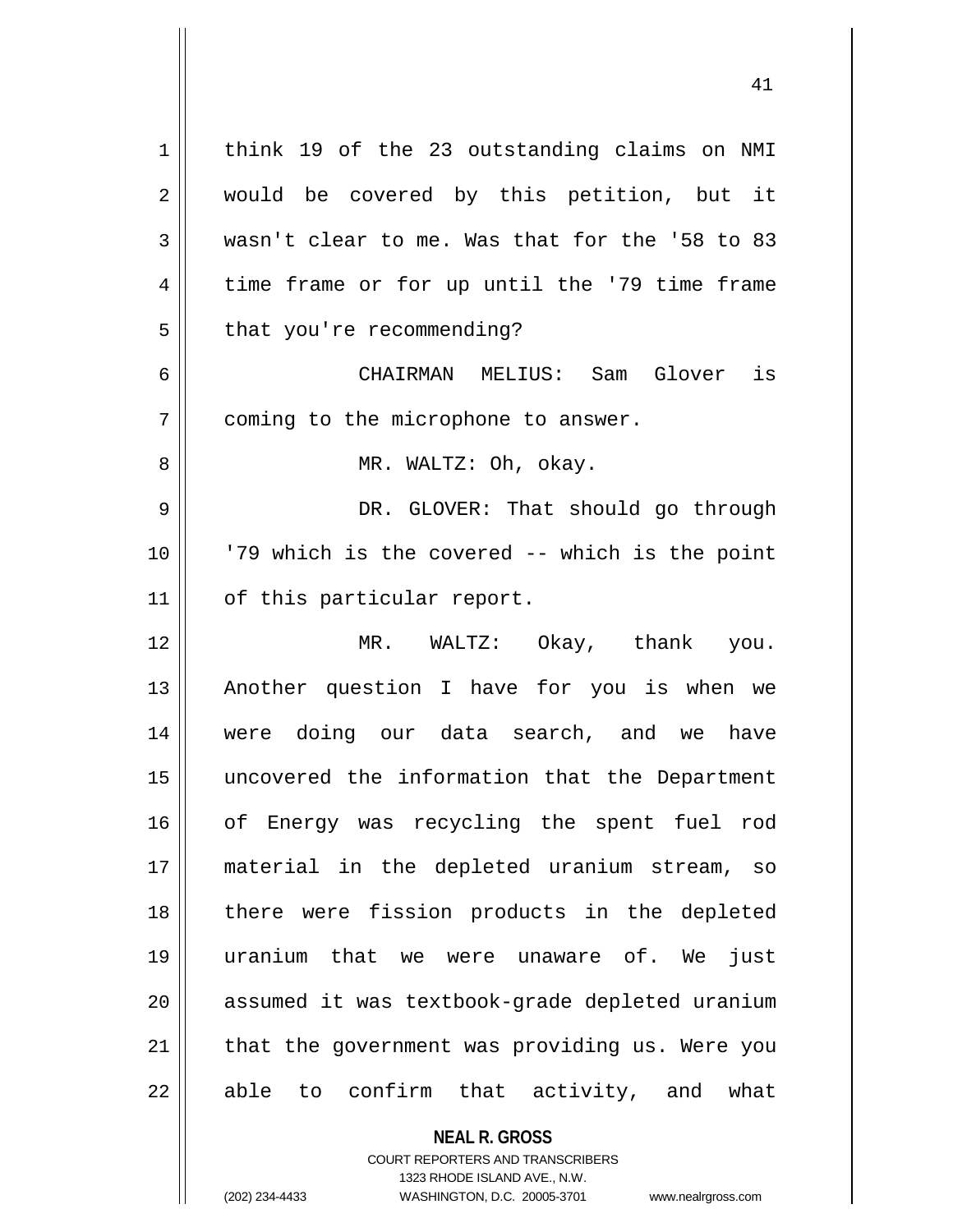| $\mathbf 1$    | impact, if any, did it have on your                                 |
|----------------|---------------------------------------------------------------------|
| $\overline{2}$ | evaluation?                                                         |
| 3              | DR. GLOVER: For the recycled                                        |
| $\overline{4}$ | uranium components --                                               |
| 5              | MR. WALTZ: Yes.                                                     |
| 6              | DR. GLOVER: Most of the recycled                                    |
| 7              | uranium in the stockpile at that time was                           |
| 8              | recycled and not just depleted, and if you                          |
| 9              | look at the munitions, what the Army has                            |
| 10             | utilized, those -- and this is talking off the                      |
| 11             | cuff. I don't have the report in front of me -                      |
| 12             | - but those also include other products. But                        |
| 13             | I'd have to -- we didn't go into the details                        |
| 14             | on that. We really focused on some of the                           |
| 15             | thorium aspects, and we would include -- we                         |
| 16             | have some default values for recycled uranium                       |
| 17             | that could be utilized.                                             |
| 18             | We will have to address that as                                     |
| 19             | part of the 1979 through '83 report, so that                        |
| 20             | would be really the focus of that when we go                        |
| 21             | into large-scale depleted uranium munitions.                        |
| 22             | include that<br>I'll make<br>that<br>sure<br>we                     |
|                | <b>NEAL R. GROSS</b><br><b>COURT REPORTERS AND TRANSCRIBERS</b>     |
|                | 1323 RHODE ISLAND AVE., N.W.                                        |
|                | (202) 234-4433<br>WASHINGTON, D.C. 20005-3701<br>www.nealrgross.com |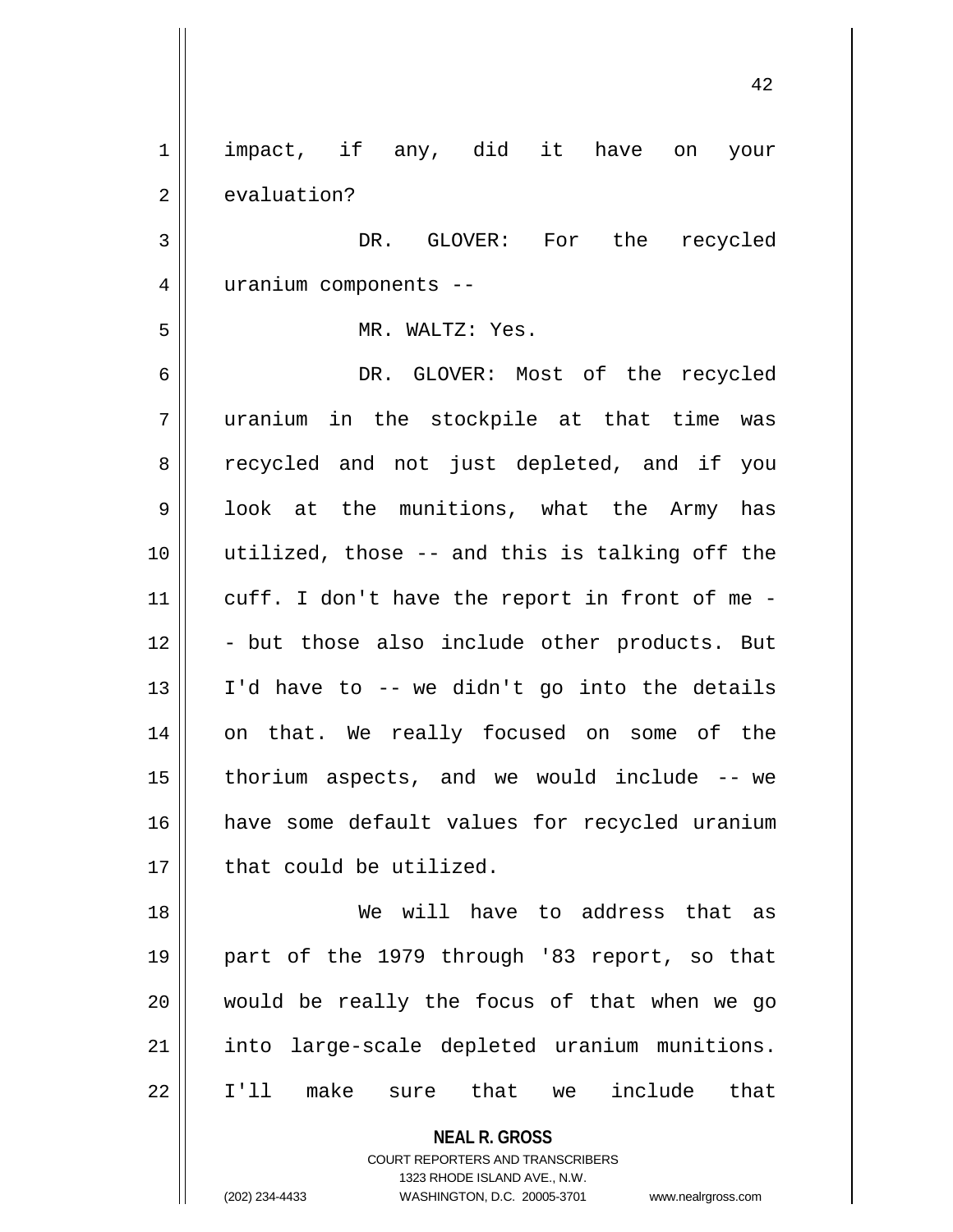1 || specifically in our next report.

 And I did -- I was reminded to be very clear that the Department of Labor makes 4 all determinations on who is eligible who would be included in the SEC. It's just our 6 first estimate of the number of claims that would be part of that. MR. WALTZ: Sure. Thank you. There was a mention before about the health physics 10 || staff, and whether or not there was an RSO. And I believe [identifying information redacted], who was the [identifying 13 || information redacted] in at least the '60s and '70s later became [identifying information 15 || redacted], I believe in the late '70s. He was 16 || interviewed, a telephone interview, and in my discussions with him he commented to me what when he was assigned responsibility, he didn't have any formal training, and it was kind of a 20 || learn-as-you-go experience for him. And he did | the best he could, but there were limitations. || And, in fact, there was no one with formal

**NEAL R. GROSS**

COURT REPORTERS AND TRANSCRIBERS 1323 RHODE ISLAND AVE., N.W. (202) 234-4433 WASHINGTON, D.C. 20005-3701 www.nealrgross.com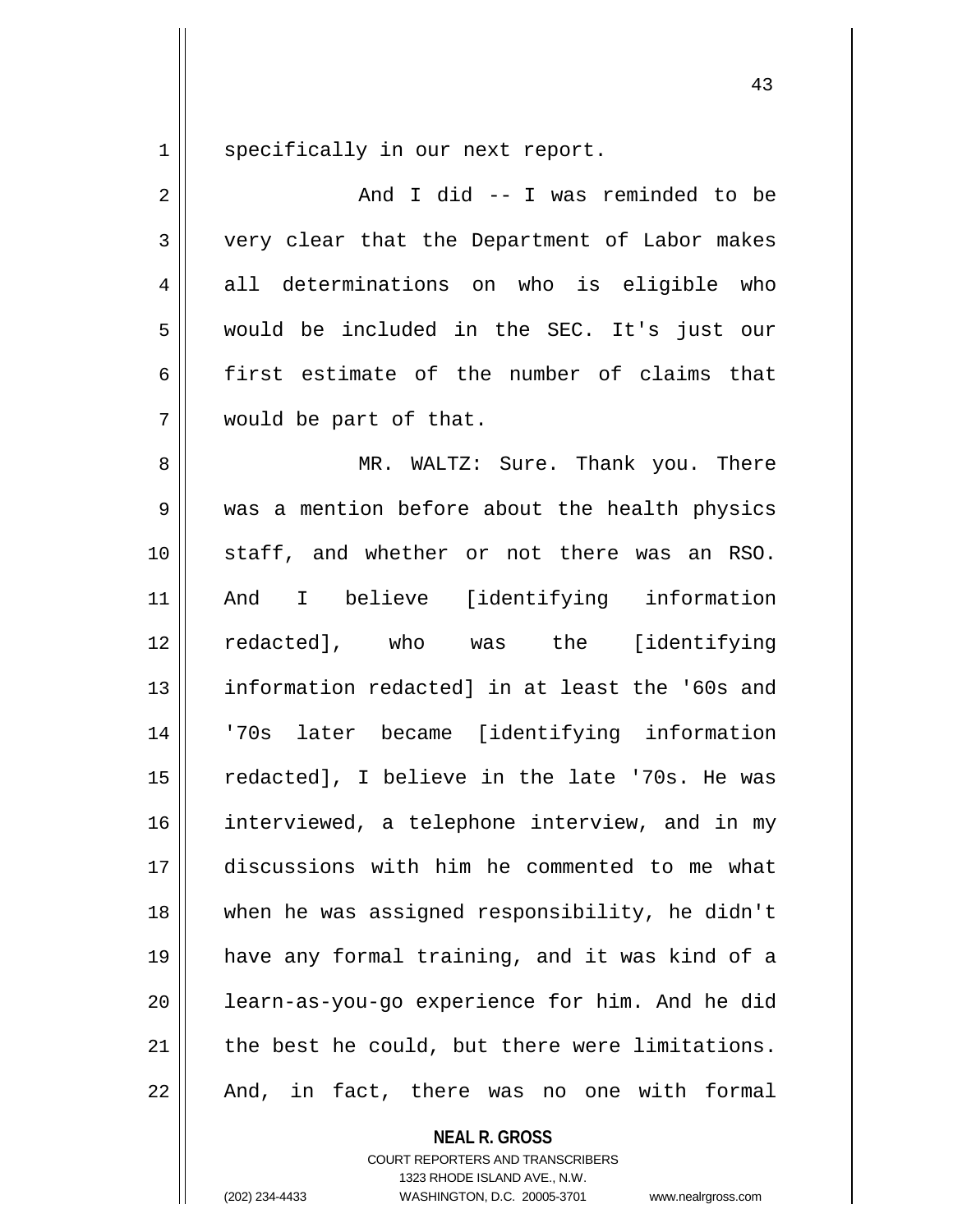**NEAL R. GROSS** COURT REPORTERS AND TRANSCRIBERS 1323 RHODE ISLAND AVE., N.W. (202) 234-4433 WASHINGTON, D.C. 20005-3701 www.nealrgross.com 1 || training in health physics in charge of the 2 || health and safety program, which is probably  $3 \parallel$  responsible for the quality of the program  $4 \parallel$  that's been cited in the evaluation. 5 That's all the comments I have. 6 Welcome if anyone has any questions that I 7 could answer, I'd be more than happy to.  $8 \parallel$  Again, thank you for the effort, Dr. Glover, 9 and the whole team. 10 CHAIRMAN MELIUS: Thank you for the 11 comments. Any questions for the petitioner? 12 Okay. I don't believe anyone has questions. 13 || Now, I would just certainly urge you to keep 14 || in touch with Dr. Glover and the NIOSH team 15 involved in terms of information. They will be 16 following up and so forth on this. So, anyway, 17 || thank you. Appreciate your comments. 18 || MR. WALTZ: Thank you. 19 CHAIRMAN MELIUS: Thank you, Bill,  $20$  | for reminding me of that. 21 || Chay. Any further questions? If  $22$  || not, Ted, do you want to do the vote?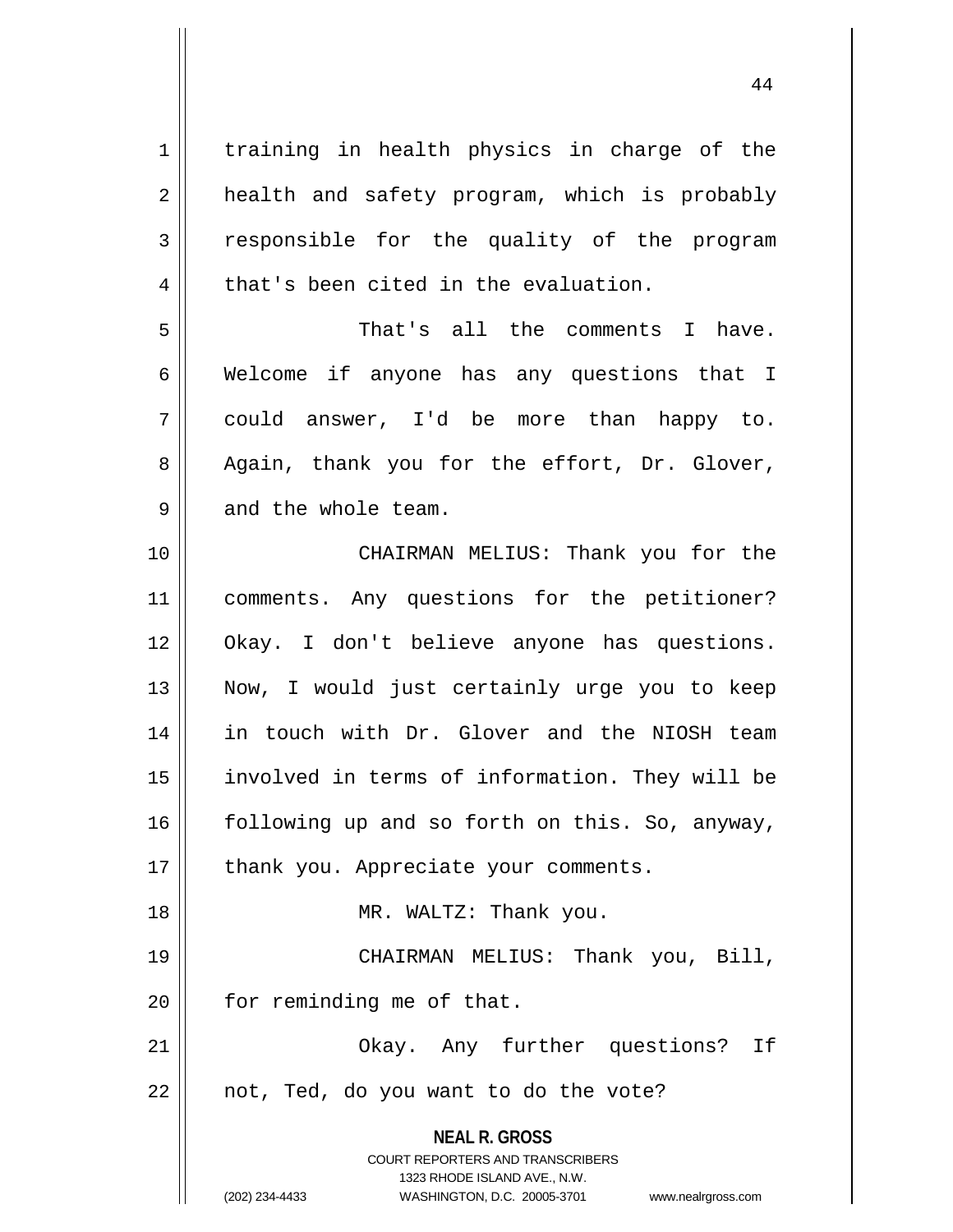| $\mathbf 1$    |                | MR. KATZ: Dr. Ziemer.                                                                                                                                |
|----------------|----------------|------------------------------------------------------------------------------------------------------------------------------------------------------|
| $\overline{2}$ |                | MEMBER ZIEMER: Yes.                                                                                                                                  |
| $\overline{3}$ |                | MR. KATZ: Mr. Schofield.                                                                                                                             |
| $\overline{4}$ |                | MEMBER SCHOFIELD: Yes.                                                                                                                               |
| 5              |                | MR. KATZ: Dr. Roessler.                                                                                                                              |
| 6              |                | MEMBER ROESSLER: Yes.                                                                                                                                |
| 7              |                | MR. KATZ: Ms. Munn.                                                                                                                                  |
| 8              |                | MEMBER MUNN: Yes.                                                                                                                                    |
| 9              |                | MR. KATZ: Dr. Melius.                                                                                                                                |
| 10             |                | CHAIRMAN MELIUS: Yes.                                                                                                                                |
| 11             |                | MR. KATZ: Dr. Lemen.                                                                                                                                 |
| 12             |                | MEMBER LEMEN: Yes.                                                                                                                                   |
| 13             |                | MR. KATZ: Dr. Kotelchuck.                                                                                                                            |
| 14             |                | MEMBER KOTELCHUCK: Yes.                                                                                                                              |
| 15             |                | MR. KATZ: Dr. Field.                                                                                                                                 |
| 16             |                | MEMBER FIELD: Yes.                                                                                                                                   |
| 17             |                | MR. KATZ: Mr. Clawson.                                                                                                                               |
| 18             |                | MEMBER CLAWSON: Yes.                                                                                                                                 |
| 19             |                | MR. KATZ: Ms. Beach.                                                                                                                                 |
| 20             |                | MEMBER BEACH: Yes.                                                                                                                                   |
| 21             |                | MR. KATZ: And Dr. Anderson.                                                                                                                          |
| 22             |                | MEMBER ANDERSON: Yes.                                                                                                                                |
|                | (202) 234-4433 | <b>NEAL R. GROSS</b><br><b>COURT REPORTERS AND TRANSCRIBERS</b><br>1323 RHODE ISLAND AVE., N.W.<br>WASHINGTON, D.C. 20005-3701<br>www.nealrgross.com |

Ħ

 $\mathsf{I}$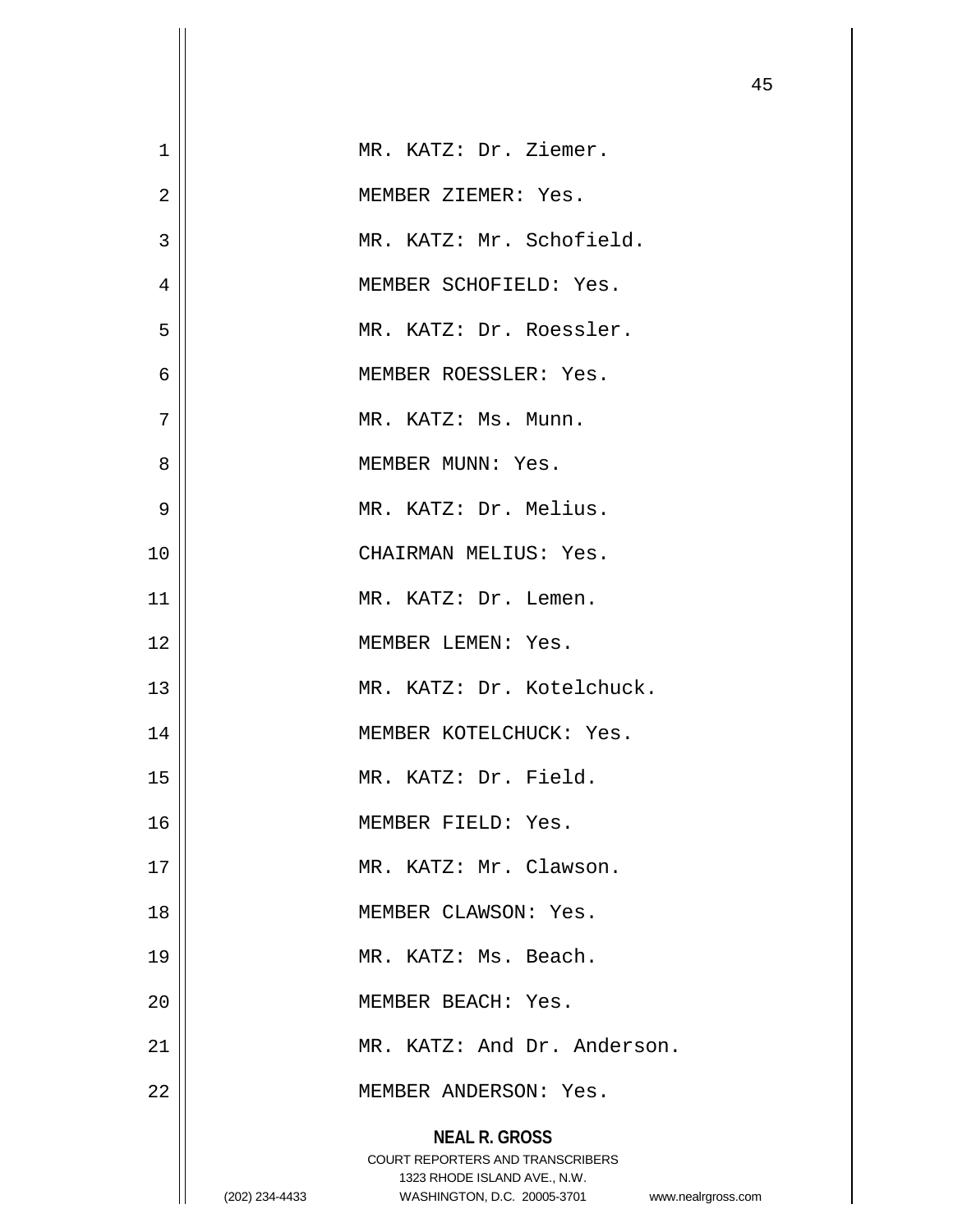| 1  | MR. KATZ: So it's unanimous,                                                                        |
|----|-----------------------------------------------------------------------------------------------------|
| 2  | motion passes, a number of absentee votes to                                                        |
| 3  | collect.                                                                                            |
| 4  | CHAIRMAN MELIUS: Very good. So,                                                                     |
| 5  | I'll now draw your attention to the -- we                                                           |
| 6  | should have four letters for review. And I'm                                                        |
| 7  | going to start in reverse order, but our                                                            |
| 8  | counsel is approaching the table.                                                                   |
| 9  | Okay. I'm going to start with the                                                                   |
| 10 | site we just discussed.                                                                             |
| 11 | "The Advisory Board on Radiation                                                                    |
| 12 | and Worker Health (the Board) has evaluated                                                         |
| 13 | Special Exposure Cohort (SEC) Petition 00195                                                        |
| 14 | concerning workers at the facility owned by                                                         |
| 15 | Nuclear Metals, Inc. and a subsequent owner in                                                      |
| 16 | West Concord, Massachusetts under the                                                               |
| 17 | statutory requirements established by the                                                           |
| 18 | Energy Employees Occupational Illness                                                               |
| 19 | Compensation Program Act of 2000 (EEOICPA),                                                         |
| 20 | incorporated into 42 CFR Section 83.13.                                                             |
| 21 | "The Board respectfully recommends                                                                  |
| 22 | that SEC status be accorded to, quote, `all                                                         |
|    | <b>NEAL R. GROSS</b>                                                                                |
|    | <b>COURT REPORTERS AND TRANSCRIBERS</b>                                                             |
|    | 1323 RHODE ISLAND AVE., N.W.<br>(202) 234-4433<br>WASHINGTON, D.C. 20005-3701<br>www.nealrgross.com |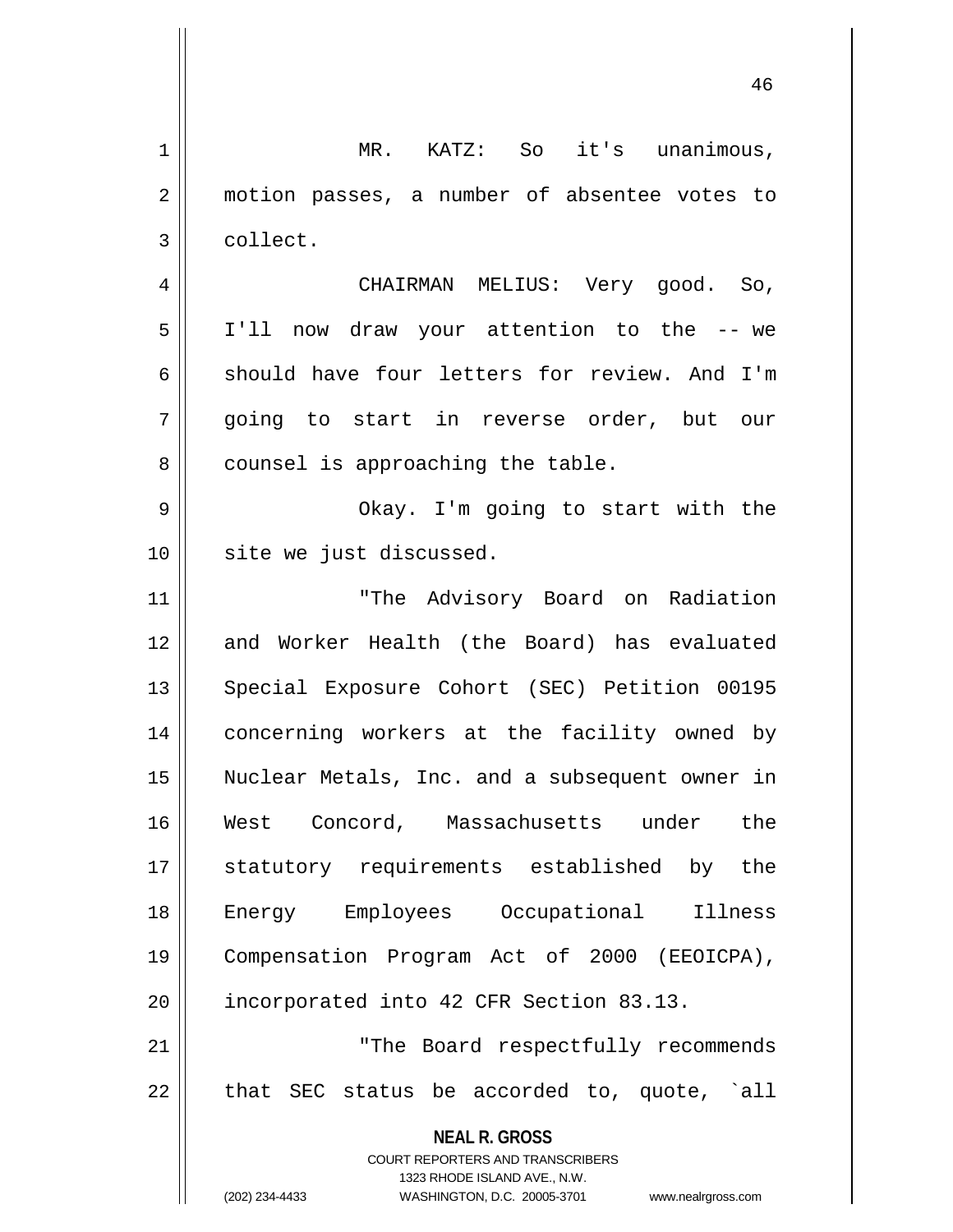| $\mathbf 1$    | atomic weapons employees who worked at the         |
|----------------|----------------------------------------------------|
| $\overline{2}$ | facility owned by Nuclear Metals, Inc. or a        |
| 3              | subsequent owner in West Concord,                  |
| 4              | Massachusetts during the period from October       |
| 5              | $29th$ , 1958 through December $31st$ , 1979 for a |
| 6              | number of work days aggregating at least 250       |
| 7              | work days occurring either solely under this       |
| 8              | employment or in combination with work days        |
| 9              | within the parameters established for one or       |
| 10             | more other Classes of employees included in        |
| 11             | the Special Exposure Cohort.'                      |
| 12             | "Recommendation is based on the                    |
| 13             | following factors: individuals employed at         |
| 14             | this facility in West Concord, Massachusetts       |
| 15             | during the time period in question worked on       |
| 16             | research and production for materials used in      |
| 17             | the production of nuclear weapons. Two, the        |
| 18             | National Institute for Occupational Safety and     |
| 19             | Health (NIOSH) review of available monitoring      |
| 20             | data as well as available process and source       |
| 21             | term information for this facility found that      |
| 22             | NIOSH lacked sufficient information necessary      |

**NEAL R. GROSS** COURT REPORTERS AND TRANSCRIBERS 1323 RHODE ISLAND AVE., N.W.

 $\prod$ 

(202) 234-4433 WASHINGTON, D.C. 20005-3701 www.nealrgross.com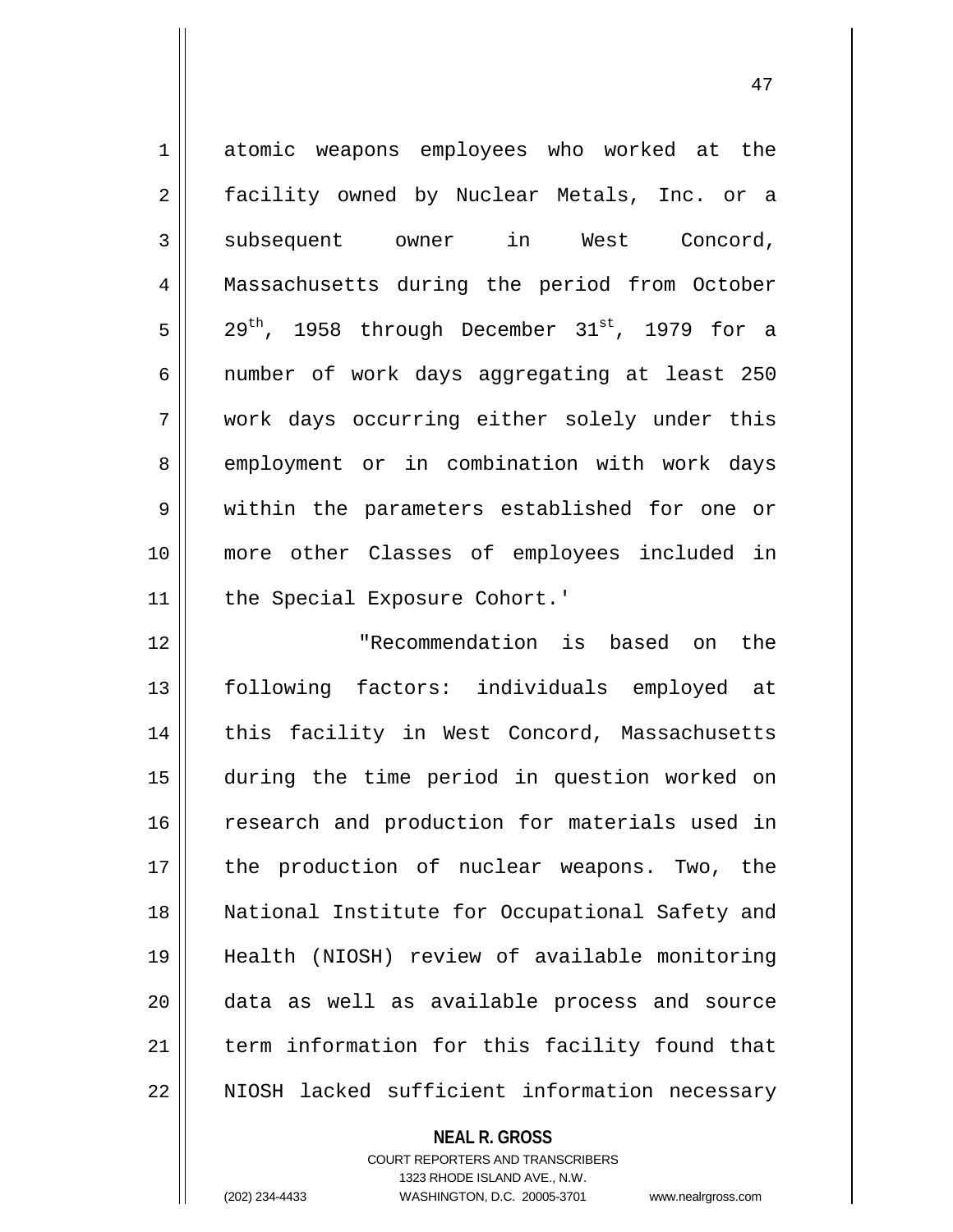| 1              | to complete individual dose reconstructions              |
|----------------|----------------------------------------------------------|
| $\overline{2}$ | with sufficient accuracy for<br>internal                 |
| 3              | radiological exposures to enriched uranium,              |
| 4              | thorium, uranium progeny and thorium progeny             |
| 5              | to which these workers may have been subjected           |
| 6              | during the time period in question. The Board            |
| 7              | concurs with this determination.                         |
| 8              | "Three, NIOSH determined that                            |
| 9              | health may have been endangered for employees            |
| 10             | at this facility during the time period in               |
| 11             | question. The Board also concurs with this               |
| 12             | determination.                                           |
| 13             | "Based on these considerations and                       |
| 14             | discussion at the December $18^{th}$ to $20^{th}$ , 2012 |
| 15             | Board meeting held in Denver, Colorado, the              |
| 16             | Board recommends that this Class be added to             |
| 17             | the SEC. Enclosed is documentation from the              |
| 18             | Board meeting where this SEC Class<br>was                |
| 19             | discussed. The documentation includes copies             |
| 20             | of the petition, the NIOSH review thereof, and           |
| 21             | related materials. If any of these items are             |
| 22             | unavailable at this time, they will follow               |

**NEAL R. GROSS** COURT REPORTERS AND TRANSCRIBERS

1323 RHODE ISLAND AVE., N.W.

(202) 234-4433 WASHINGTON, D.C. 20005-3701 www.nealrgross.com

 $\mathsf{I}$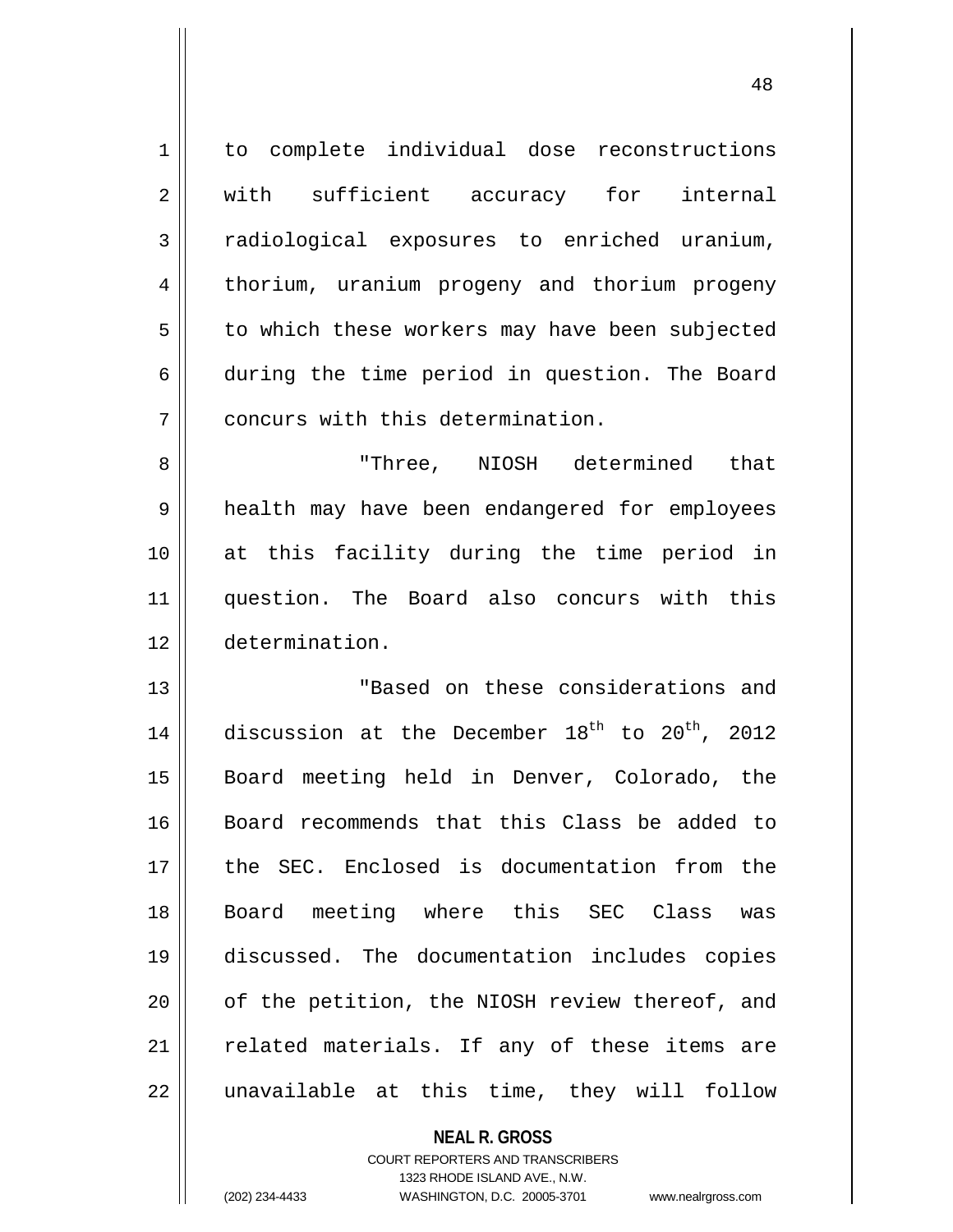$1 \parallel$  shortly."

2 | Comments? Questions? Okay. 3 Moving on, this is the Mound 83.14 4 || petition. 5 "The Advisory Board on Radiation  $6 \parallel$  and Worker Health (the Board) has evaluated 7 Special Exposure Cohort (SEC) Petition 00207 8 concerning workers at the Mound Plant in 9 Miamisburg, Ohio under the statutory 10 requirements established by the Energy 11 Employees Occupational Illness Compensation 12 Program Act of 2000 (EEOICPA), and 13 | incorporated in 42 CFR Section 83.13. 14 || The Board respectfully recommends 15  $\parallel$  that SEC status be accorded to, quote, `all 16 employees to the Department of Energy, its 17 || predecessor agencies and their contractors and 18 || subcontractors who worked at the Mound Plant, 19 || Miamisburg, Ohio from September  $1^{st}$ , 1972 20  $\parallel$  through December 31st, 1972, or from January 21  $\parallel$  1<sup>st</sup>, 1975 through December 31<sup>st</sup>, 1976 for a 22 || number of work days aggregating at least 250

> **NEAL R. GROSS** COURT REPORTERS AND TRANSCRIBERS 1323 RHODE ISLAND AVE., N.W. (202) 234-4433 WASHINGTON, D.C. 20005-3701 www.nealrgross.com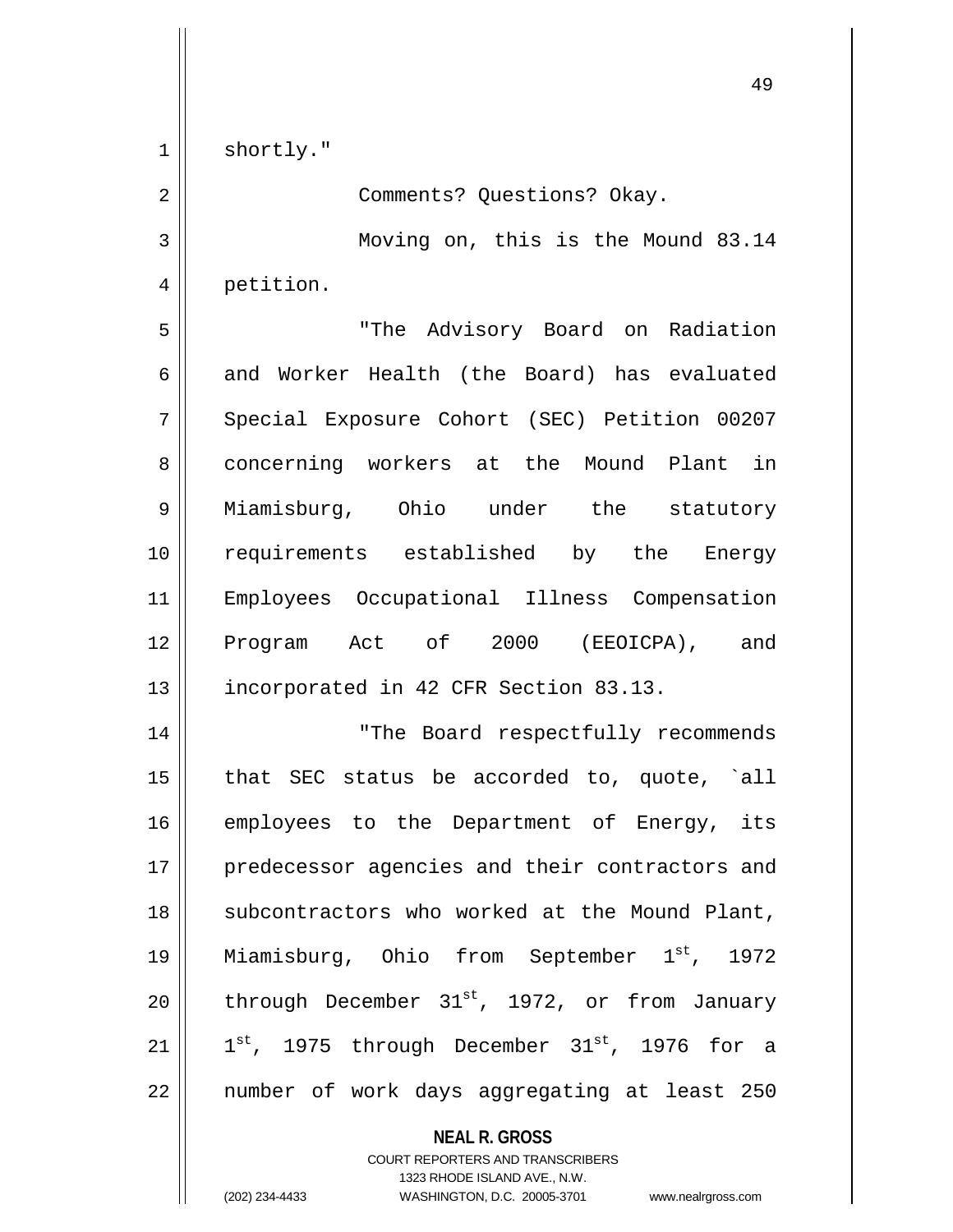50

1 || work days occurring either solely under this 2 employment or in combination with work days 3 within the parameters established for one or 4 more other Classes of employees included in  $5 \parallel$  the Special Exposure Cohort', close quotes.

 "Recommendation is based on the following factors: individuals employed at the 8 || Mound Plant in Miamisburg, Ohio for the time period in question worked on research, development, and production related to nuclear weapons. Two, National Institute for Occupational Safety and Health (NIOSH) review of available monitoring data as well as 14 || available process and source term information for this facility found that NIOSH lacked 16 || sufficient information necessary to complete individual dose reconstructions with 18 || sufficient accuracy for internal radiological 19 || exposures to radon to which these workers may have been subjected during the time period in question. The Board concurs with this determination.

## **NEAL R. GROSS**

COURT REPORTERS AND TRANSCRIBERS 1323 RHODE ISLAND AVE., N.W. (202) 234-4433 WASHINGTON, D.C. 20005-3701 www.nealrgross.com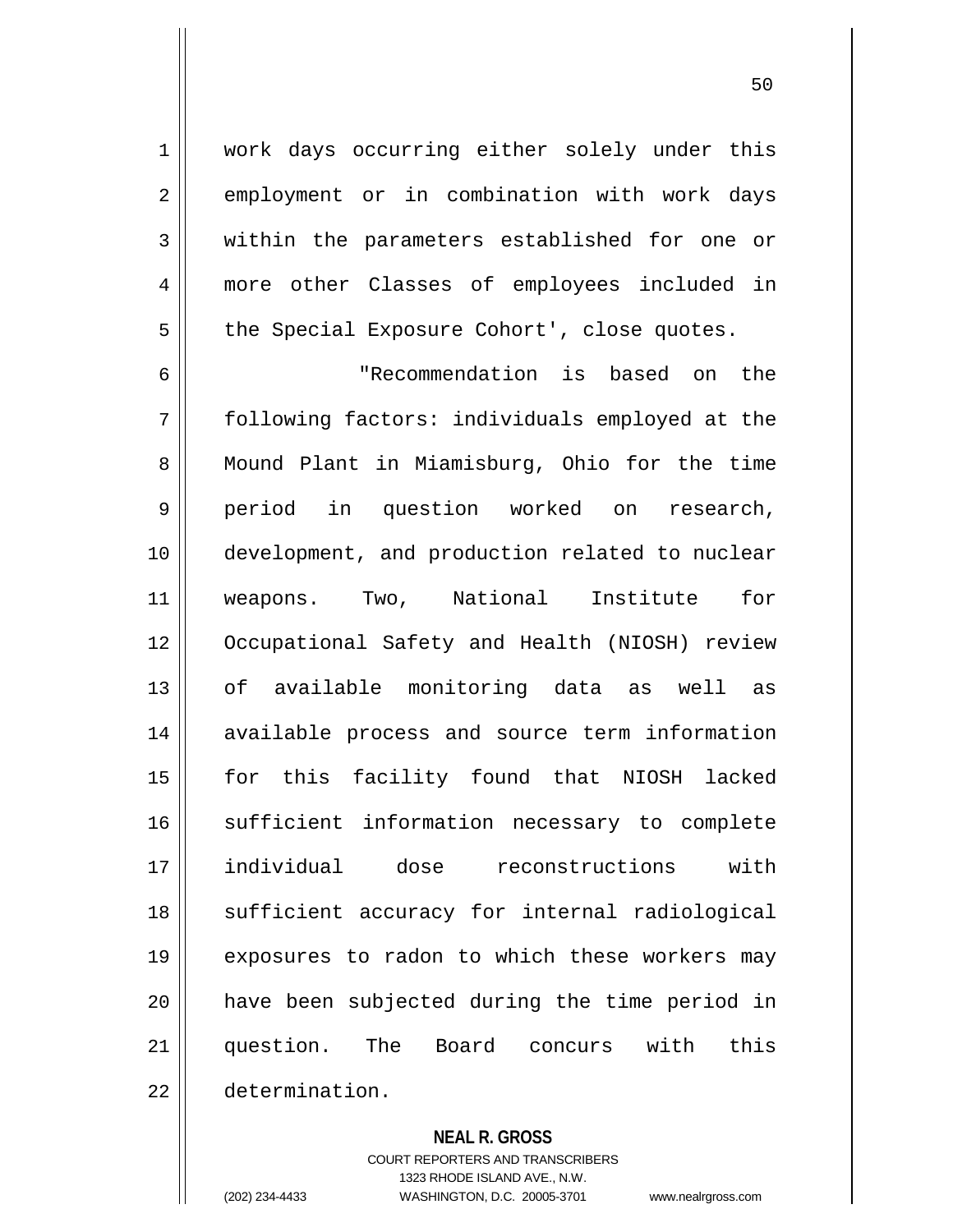1 "Three, NIOSH determined that 2 || health may have been endangered for these 3 Mound Plant employees during the time period 4 || in question. The Board also concurs with this 5 determination.

6 **6 1** TBased on these considerations and  $7 \parallel$  discussion in the September  $18^{\text{th}}$  to  $20^{\text{th}}$ , 2012 8 Board meeting held in Denver, Colorado, the  $9 \parallel$  Board recommends that this Class be added to 10 the SEC. Enclosed is documentation from the 11 Board meeting where the SEC Class was 12 discussed. Documentation includes copies of 13 || the petition, the NIOSH review thereof, and 14 || related materials. If any of these are 15 unavailable at this time, they will follow  $16$  shortly."

**NEAL R. GROSS** 17 MEMBER BEACH: Under that first 18 || bullet you said  $83.13$ ; shouldn't that read 14? 19 || CHAIRMAN MELIUS: No. 20 MEMBER BEACH: No? It should be a  $21$  13? 22 CHAIRMAN MELIUS: It's always 13.

> COURT REPORTERS AND TRANSCRIBERS 1323 RHODE ISLAND AVE., N.W.

(202) 234-4433 WASHINGTON, D.C. 20005-3701 www.nealrgross.com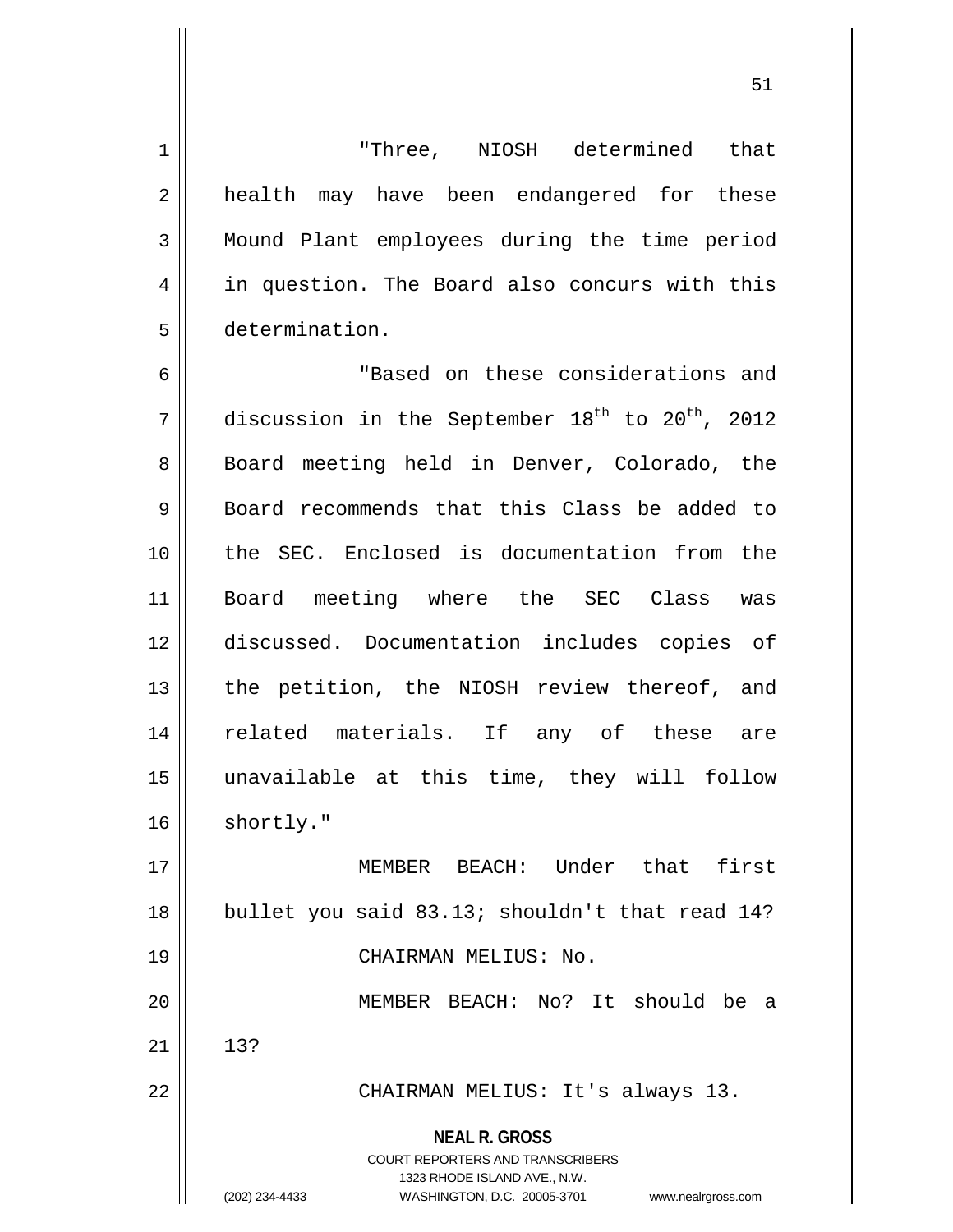|    | 52                                                                                                                                                                     |
|----|------------------------------------------------------------------------------------------------------------------------------------------------------------------------|
| 1  | MEMBER BEACH: Okay.                                                                                                                                                    |
| 2  | CHAIRMAN MELIUS: We used to                                                                                                                                            |
| 3  | include both, but our attorneys advised us                                                                                                                             |
| 4  | that's no longer necessary.                                                                                                                                            |
| 5  | MEMBER BEACH: Okay, thank you.                                                                                                                                         |
| 6  | CHAIRMAN MELIUS: And we believe                                                                                                                                        |
| 7  | them.                                                                                                                                                                  |
| 8  | MEMBER BEACH: Gotcha.                                                                                                                                                  |
| 9  | CHAIRMAN MELIUS: Okay. Any other                                                                                                                                       |
| 10 | comments or questions? Okay.                                                                                                                                           |
| 11 | Next I'll do the Weldon Spring.                                                                                                                                        |
| 12 | "The Advisory Board on Radiation                                                                                                                                       |
| 13 | Worker and Health (the Board) has evaluated                                                                                                                            |
| 14 | Special Exposure Cohort Petition 00143                                                                                                                                 |
| 15 | concerning workers at the Weldon Spring Plant                                                                                                                          |
| 16 | in Weldon Spring, Missouri under the statutory                                                                                                                         |
| 17 | requirements established by the Employees                                                                                                                              |
| 18 | Occupational Illness Compensation Program Act                                                                                                                          |
| 19 | of 2000 (EEOICPA) and incorporated into 42 CFR                                                                                                                         |
| 20 | 83.13.                                                                                                                                                                 |
| 21 | "The National Institute<br>for                                                                                                                                         |
| 22 | Occupational Safety and Health has recommended                                                                                                                         |
|    | <b>NEAL R. GROSS</b><br><b>COURT REPORTERS AND TRANSCRIBERS</b><br>1323 RHODE ISLAND AVE., N.W.<br>(202) 234-4433<br>WASHINGTON, D.C. 20005-3701<br>www.nealrgross.com |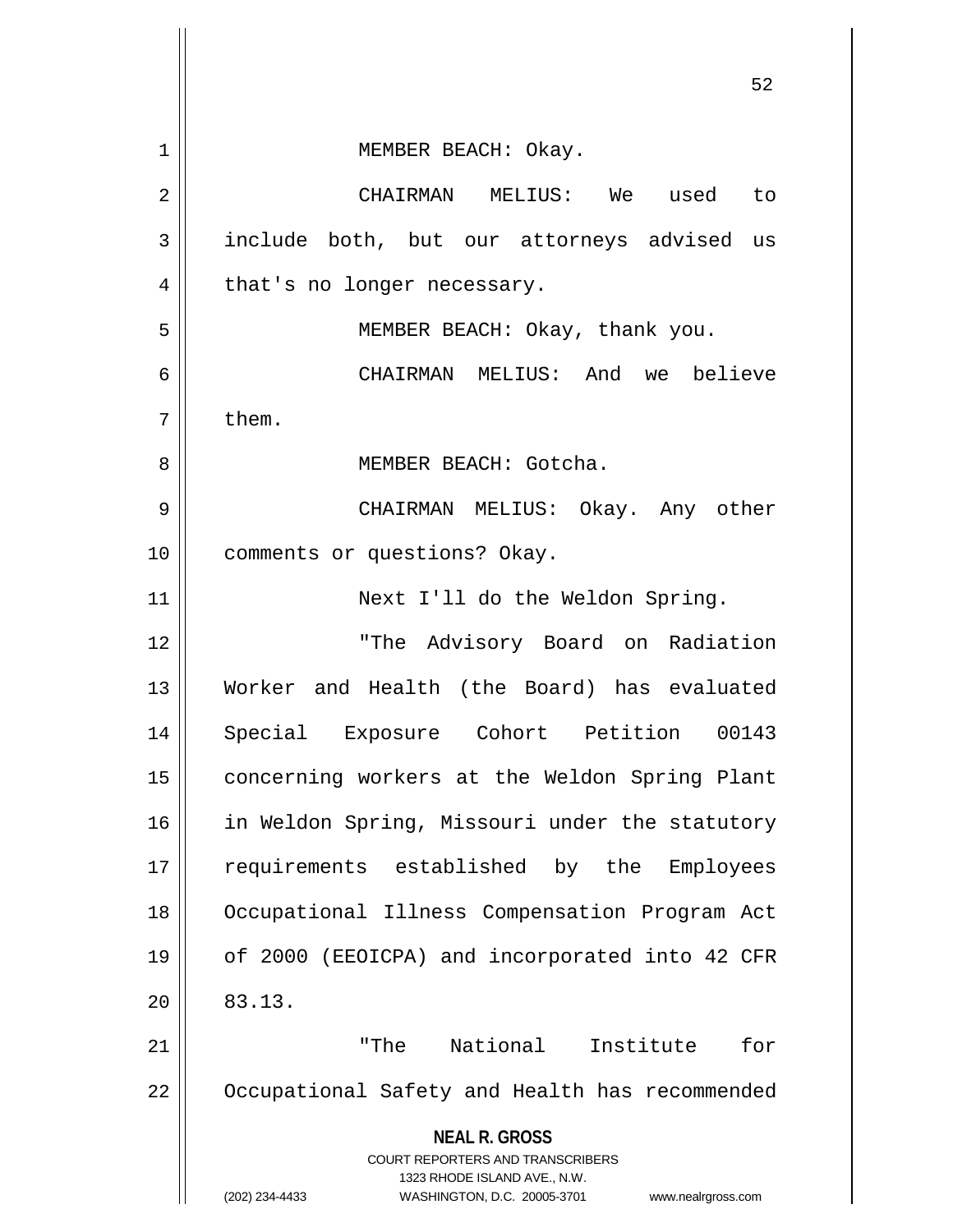1 || that individual dose reconstructions are 2 || feasible for, quote, `all employees at 3 Department of Energy, Department of Energy 4 contractors or subcontractors who worked in 5 || any area of the Weldon Spring Plant in Weldon 6 | Spring, Missouri during the applicable covered 7 || operational period from January  $1^{st}$ , 1957  $8 \parallel$  through December 31st, 1967.' 9 "NIOSH found that it has access to 10 adequate exposure monitoring, other 11 information necessary to do individual dose 12 || reconstructions with sufficient accuracy for

 members of this group, and therefore a Class 14 || covering this group should not be added to the SEC. The Board concurs with this determination.

 "Based on these considerations and  $\parallel$  discussion at the September 18<sup>th</sup> to 20<sup>th</sup>, 2012 Board meeting held in Denver, Colorado, the 20 || Board recommends this Class not be added to the SEC. Enclosed is documentation from the 22 || Board meeting where this Class was discussed.

> **NEAL R. GROSS** COURT REPORTERS AND TRANSCRIBERS 1323 RHODE ISLAND AVE., N.W. (202) 234-4433 WASHINGTON, D.C. 20005-3701 www.nealrgross.com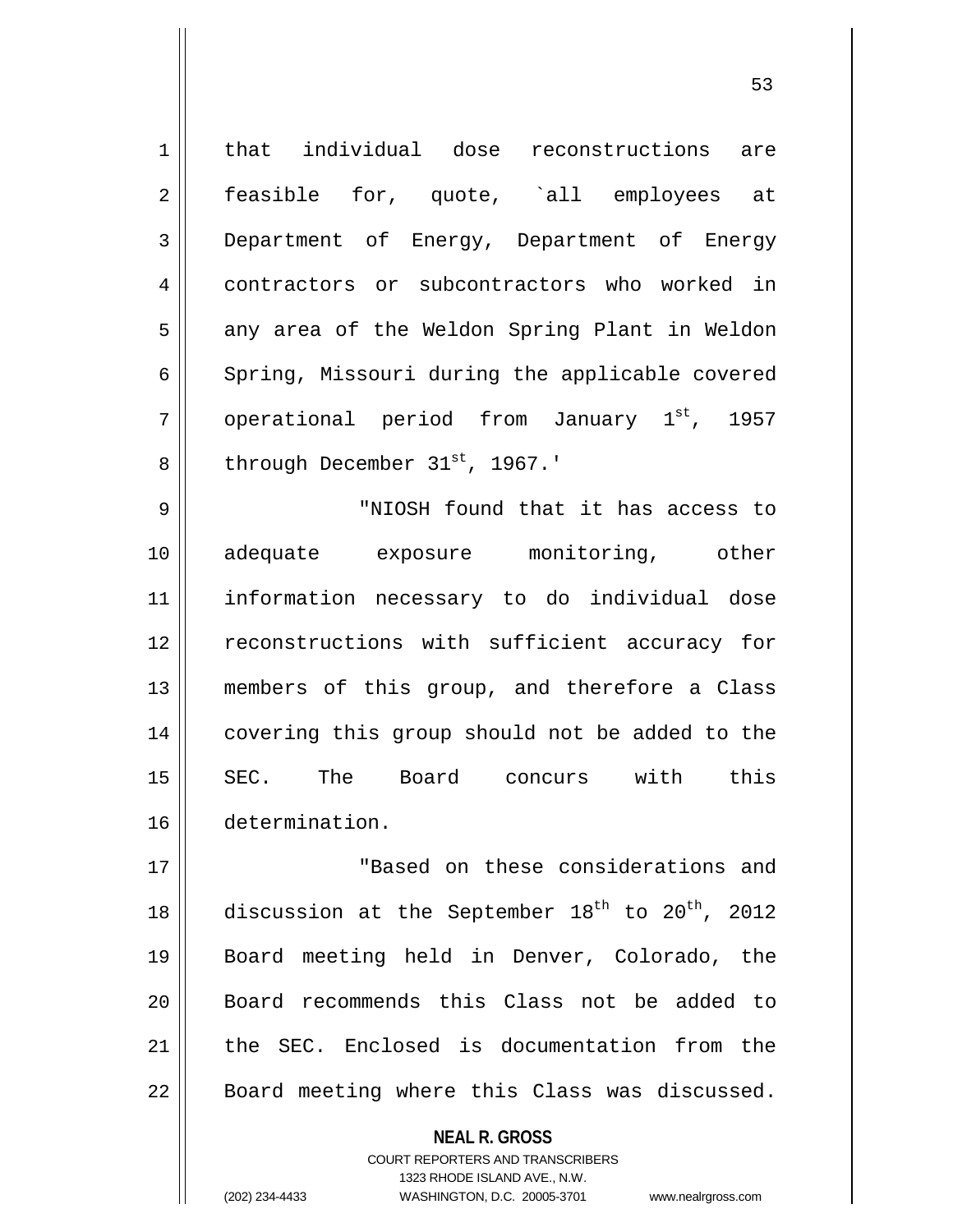| $\mathbf 1$    | Documentation includes copies of the petition,                                                      |
|----------------|-----------------------------------------------------------------------------------------------------|
| $\overline{2}$ | NIOSH review thereof, and related materials.                                                        |
| 3              | If any of these items are unavailable at this                                                       |
| 4              | time, they will follow shortly."                                                                    |
| 5              | Comments or questions? Okay. Last                                                                   |
| 6              | but not least here, the United Nuclear                                                              |
| 7              | Corporation.                                                                                        |
| 8              | "The Advisory Board on Radiation                                                                    |
| 9              | Worker Health (the Board) has evaluated                                                             |
| 10             | Special Exposure Cohort (SEC) Petition 00116                                                        |
| 11             | concerning workers at the United Nuclear                                                            |
| 12             | Corporation in Hematite, Missouri, under the                                                        |
| 13             | statutory requirements established by the                                                           |
| 14             | Energy Employees Occupational Illness                                                               |
| 15             | Compensation Program Act of 2000 (EEOICPA) and                                                      |
| 16             | incorporated into 42 CFR 83.12.                                                                     |
| 17             | National<br>for<br>Institute<br>"The                                                                |
| 18             | Occupational Safety and Health (NIOSH)<br>has                                                       |
| 19             | that<br>individual<br>dose<br>recommended                                                           |
| 20             | reconstructions are feasible for, quote, `all                                                       |
| 21             | site employees who worked in any area of the                                                        |
| 22             | United Nuclear Corporation, Hematite, Missouri                                                      |
|                | <b>NEAL R. GROSS</b>                                                                                |
|                | <b>COURT REPORTERS AND TRANSCRIBERS</b>                                                             |
|                | 1323 RHODE ISLAND AVE., N.W.<br>(202) 234-4433<br>WASHINGTON, D.C. 20005-3701<br>www.nealrgross.com |
|                |                                                                                                     |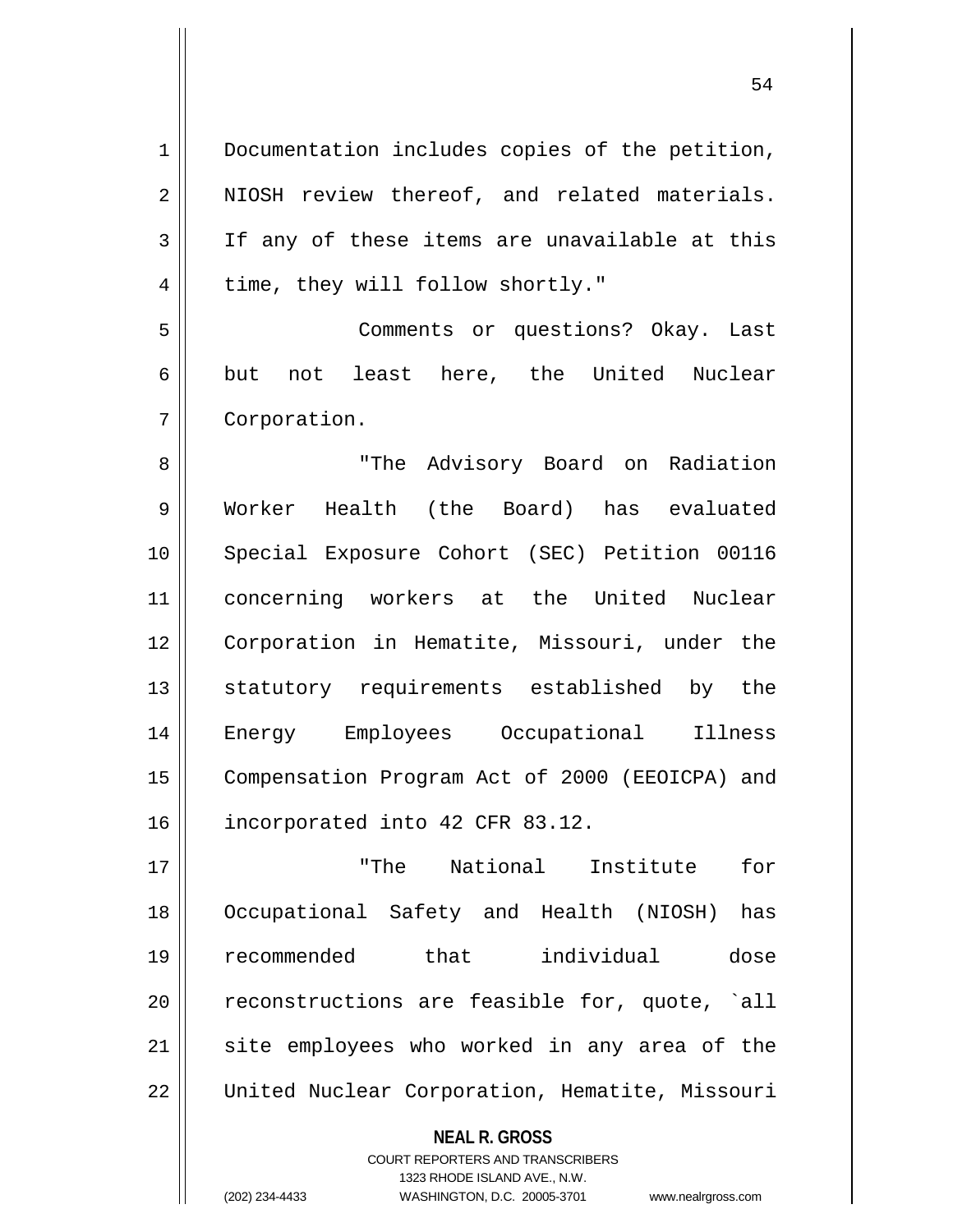1  $\vert$  site from January 1<sup>st</sup>, 1958 through December  $2 \parallel 31^{\text{st}}$ , 1973, and the residual period January  $3 \parallel 1^{\text{st}}$ , 1974 through July  $31^{\text{st}}$ , 2006.' 4 "NIOSH found that it has access to 5 adequate exposure monitoring and other 6 || information necessary to do individual dose 7 || reconstructions with sufficient accuracy for 8 members of this group and, therefore, a Class 9 covering this group should not be added to the 10 SEC. The Board concurs with this 11 determination. 12 "Based on these considerations and 13 || the discussion at the September  $18^{th}$  to  $20^{th}$ , 14 || 2012 Board meeting held in Denver, Colorado, 15 the Board recommends that this Class not be 16 added to the SEC. Enclosed is the 17 documentation from the Board meeting where 18 || this SEC Class was discussed. Documentation 19 includes copies of the petition, the NIOSH  $20$   $\parallel$  review thereof and related materials. If any  $21$  of these items are unavailable at this time,  $22$  | they will follow shortly."

> **NEAL R. GROSS** COURT REPORTERS AND TRANSCRIBERS 1323 RHODE ISLAND AVE., N.W. (202) 234-4433 WASHINGTON, D.C. 20005-3701 www.nealrgross.com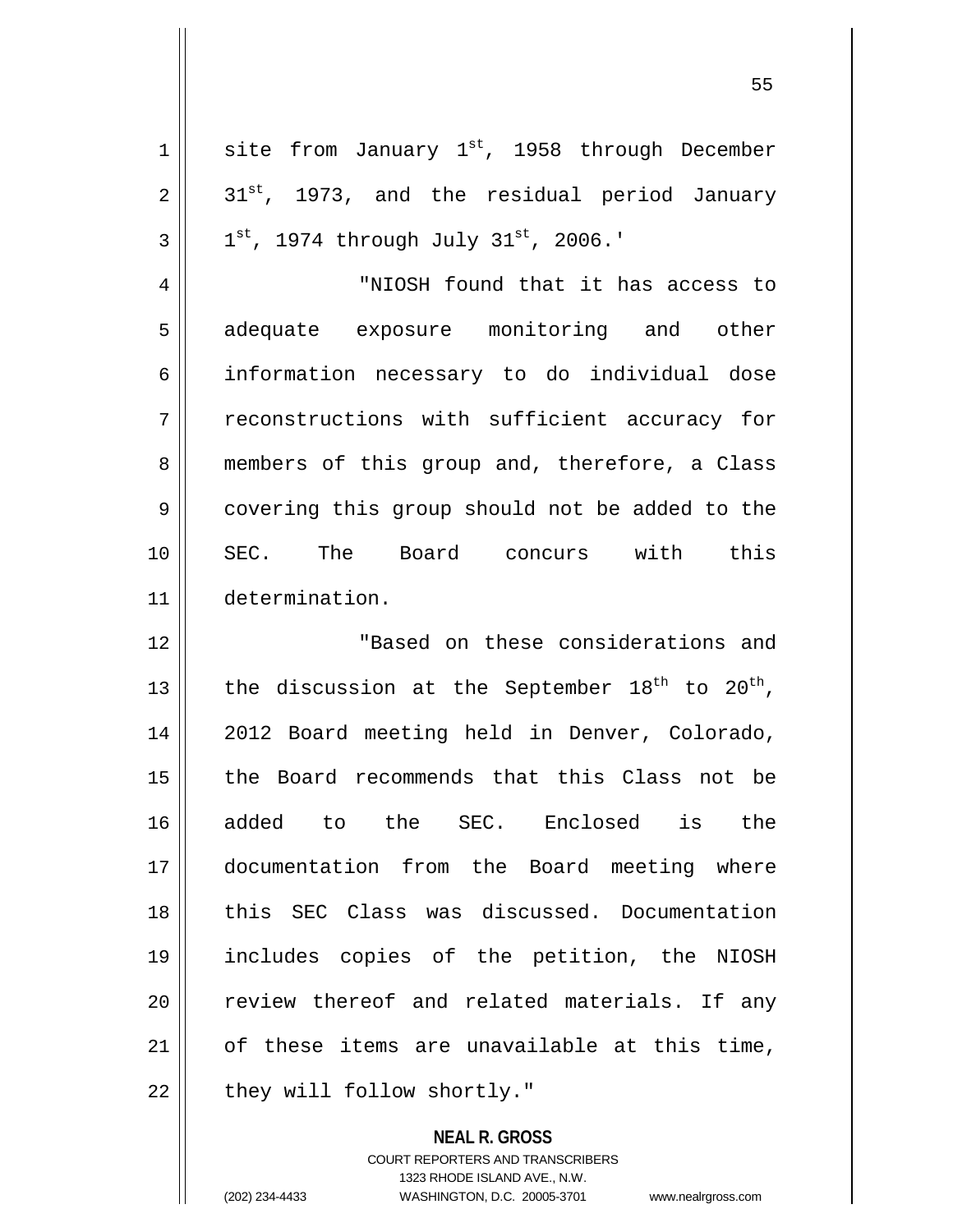| 1  | Okay. Any additional business? I                                    |
|----|---------------------------------------------------------------------|
| 2  | will follow up on -- to complete the two Work                       |
| 3  | Groups. Loretta had to leave, and also I need                       |
| 4  | to check with John Poston. He had actually                          |
| 5  | expressed an interest in a Work Group, and I                        |
| 6  | want to always get consent before appointing                        |
| 7  | anybody. But I will try to get that done. I'm                       |
| 8  | not sure how long John is away. Okay, so I'll                       |
| 9  | follow up with him and get that.                                    |
| 10 | I think we have our meeting                                         |
| 11 | scheduled, and I don't believe there's any                          |
| 12 | correspondence. I'm not aware of any pending.                       |
| 13 | And I think we can -- do I hear a motion to                         |
| 14 | adjourn?                                                            |
| 15 | MEMBER ZIEMER: So moved.                                            |
| 16 | MEMBER CLAWSON: Motion to adjourn.                                  |
| 17 | MEMBER BEACH: Second.                                               |
| 18 | CHAIRMAN MELIUS: Okay. Note<br>Dr.                                  |
| 19 | Ziemer made the motion, Josie seconded it.                          |
| 20 | Brad was a close third, and we'll<br>see                            |
| 21 | everybody in Oak Ridge.                                             |
| 22 | Oh, yes, Ted, the last Mound                                        |
|    | <b>NEAL R. GROSS</b>                                                |
|    | <b>COURT REPORTERS AND TRANSCRIBERS</b>                             |
|    | 1323 RHODE ISLAND AVE., N.W.                                        |
|    | (202) 234-4433<br>WASHINGTON, D.C. 20005-3701<br>www.nealrgross.com |

 $\overline{1}$ 

 $\mathbf{I}$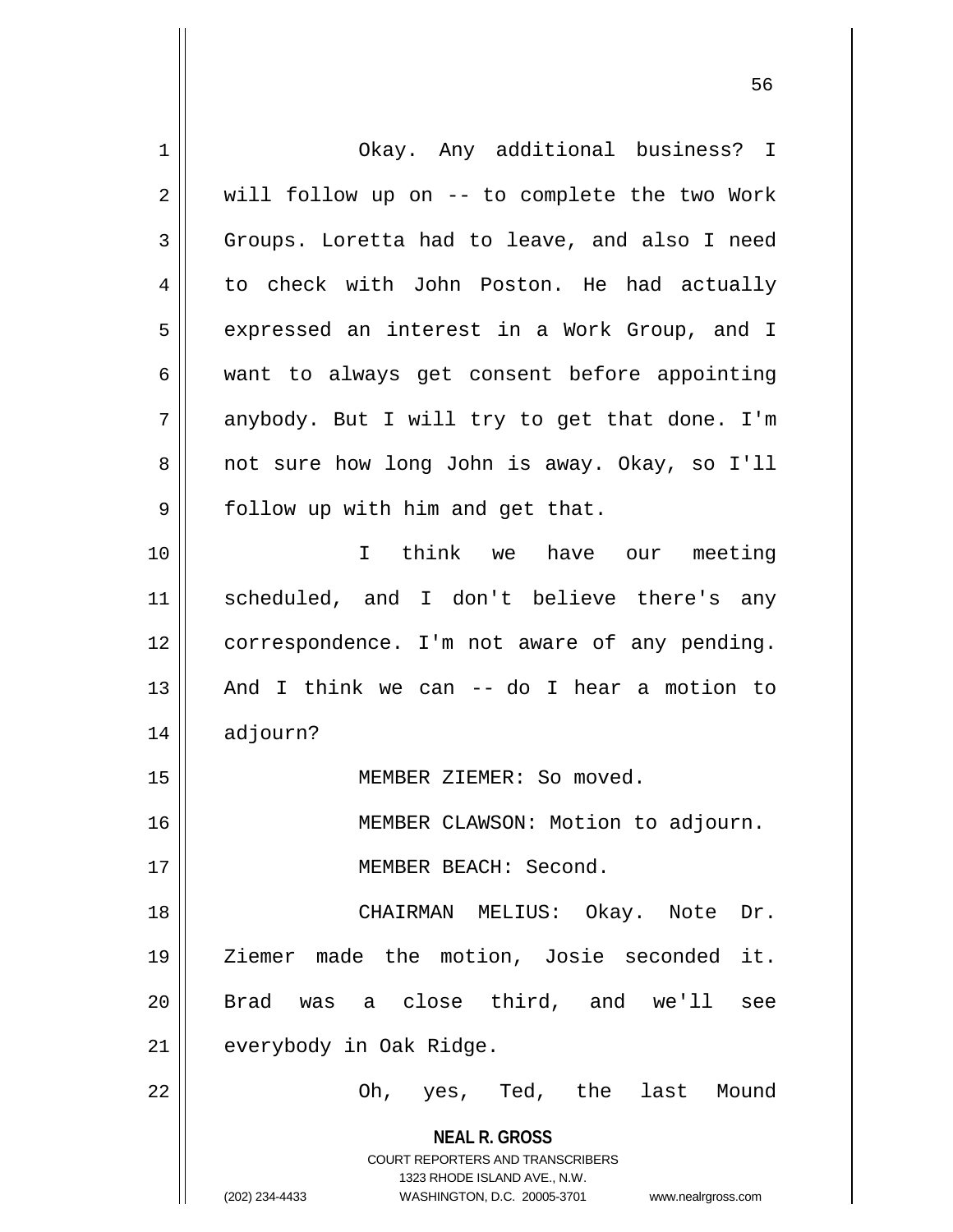**NEAL R. GROSS** COURT REPORTERS AND TRANSCRIBERS 1323 RHODE ISLAND AVE., N.W. (202) 234-4433 WASHINGTON, D.C. 20005-3701 www.nealrgross.com 1 letter I will circulate around when I receive  $2 \parallel$  that back from our counsel's office, so you're  $3 \parallel$  aware of it. The action stands so I think 4 we're set. It's just making sure the wording  $5 \parallel$  is coordinated with the Department of Labor. 6 You need to turn the mic on. 7 MS. LIN: Dr. Melius, I think we're 8 || ready to present a letter here, and we can 9 conclude all the Board business. And if 10 there's any more language that needs to be 11 || revised, then we'll bring it back to the Board 12 | for your approval. 13 || CHAIRMAN MELIUS: Okay. 14 || MS. LIN: If that's okay. 15 CHAIRMAN MELIUS: Yes. If everyone 16 could just wait a second, hold the adjournment 17 in abeyance. Someone gag the parliamentarian 18 || quickly. 19 (Laughter.) 20 CHAIRMAN MELIUS: And you'll have 21 to bear with me. You'll have to listen to 22 || this. This is the other Mound. And I will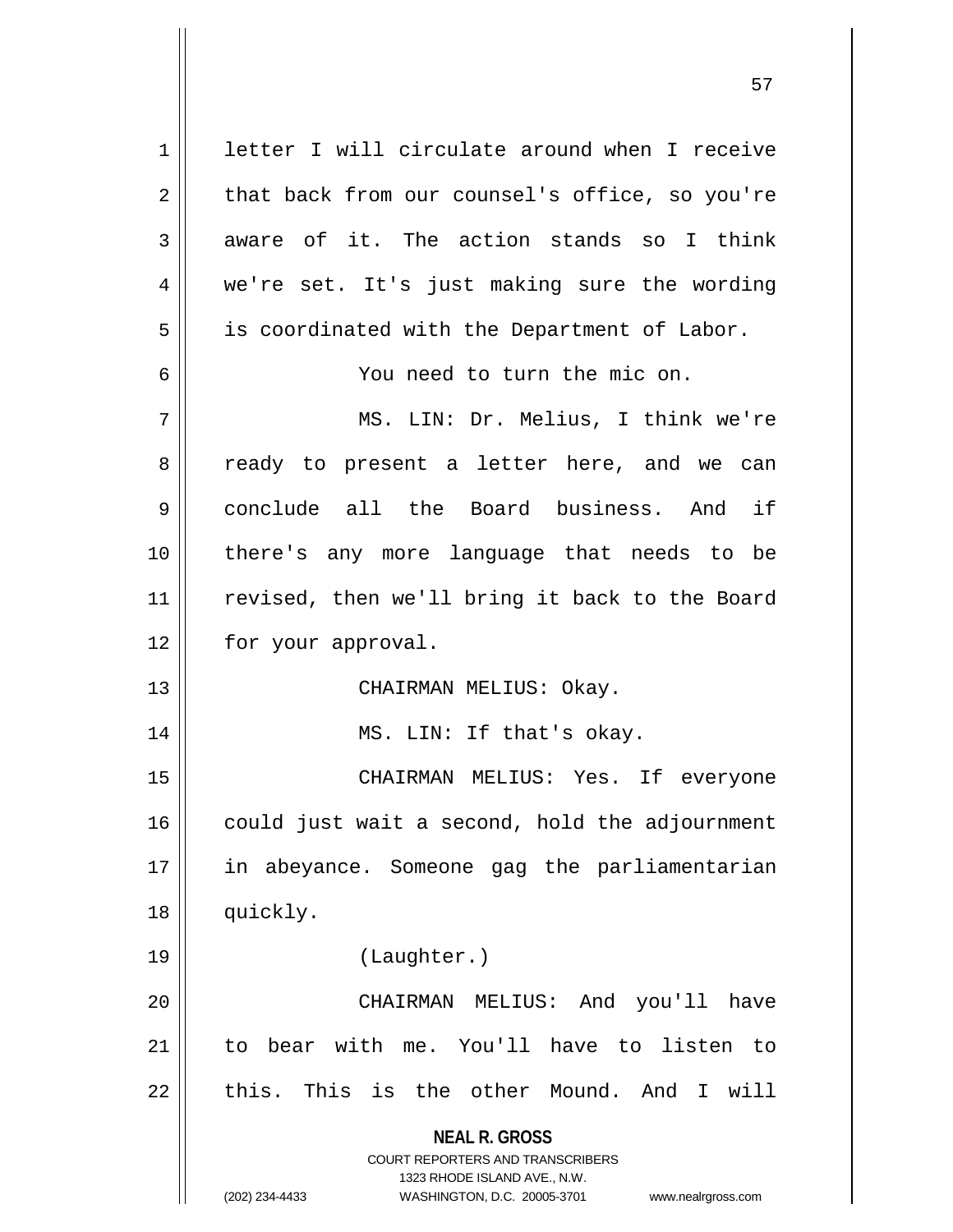$1 \parallel$  still circulate the final, but --

2 "The Advisory Board on Radiation 3 and Worker Health (the Board) has evaluated 4 | Special Exposure Cohort Petition 0090 5 concerning workers at the Mound Plant in 6 || Miamisburg, Ohio during the period from March  $7\parallel$   $1^{\rm st}$ , 1959 through December 31st, 2007, under 8 || the statutory requirements established by the 9 Energy Employees Occupational Illness 10 Compensation Program Act of 2000 (EEOICPA) 11 | incorporated into 42 CFR 83.13.

 "The National Institute for Occupational Safety and Health (NIOSH) has recommended that individual dose reconstructions are feasible for `all employees of the Department of Energy, Department of Energy contractors or 18 || subcontractors who worked in any area of the Mound Plant in Miamisburg, Ohio during the  $\parallel$  period from March 1<sup>st</sup>, 1959 through December |  $31^{st}$ , 2007, except for the workers covered in || the approved SEC 00171 and the approved SEC

> **NEAL R. GROSS** COURT REPORTERS AND TRANSCRIBERS 1323 RHODE ISLAND AVE., N.W.

(202) 234-4433 WASHINGTON, D.C. 20005-3701 www.nealrgross.com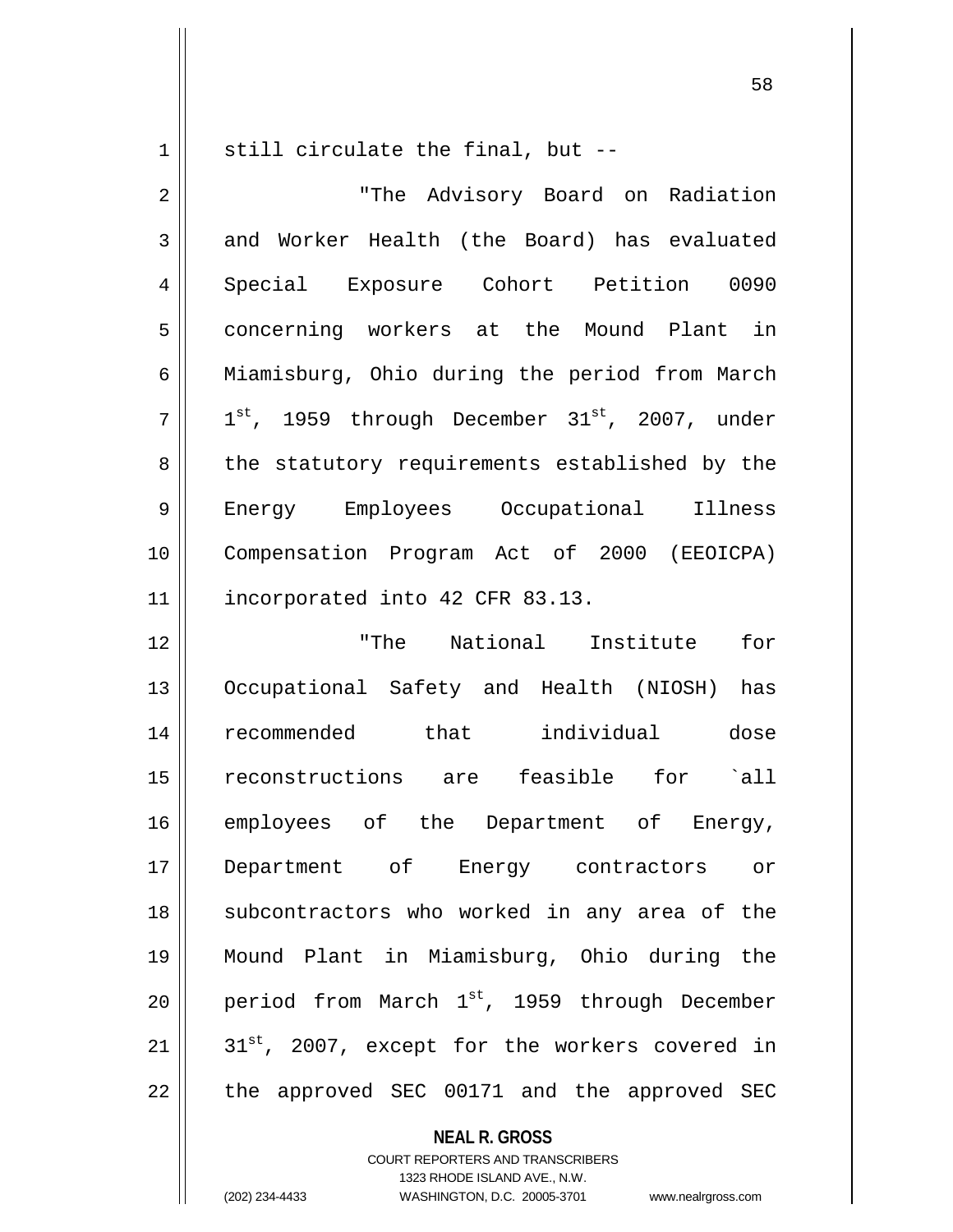1 || 00207.' Close quote.

2 "NIOSH found it has access to 3 adequate exposure monitoring and other 4 || information necessary to do individual dose 5 | reconstructions with sufficient accuracy for 6 members of this group and, therefore, a Class 7 covering this group should not be added to the 8 || SEC. The Board concurs with this 9 determination. 10 "Based on these consideration and 11  $\parallel$  discussion in the September 18<sup>th</sup> to 20<sup>th</sup>, 2012 12 Board meeting held in Denver, Colorado, the 13 Board recommends this Class not be added to 14 || the SEC. Enclosed is the documentation of the 15 Board meeting where this SEC Class was 16 discussed. Documentation includes copies of 17 || the petition, the NIOSH review thereof, and 18 || related materials. If any of these items are

19 unavailable at this time, they will follow  $20$  shortly."

 $21$   $\parallel$  So, basically, it's the original  $22$  || petition minus what we -- and it's a little

**NEAL R. GROSS**

COURT REPORTERS AND TRANSCRIBERS 1323 RHODE ISLAND AVE., N.W. (202) 234-4433 WASHINGTON, D.C. 20005-3701 www.nealrgross.com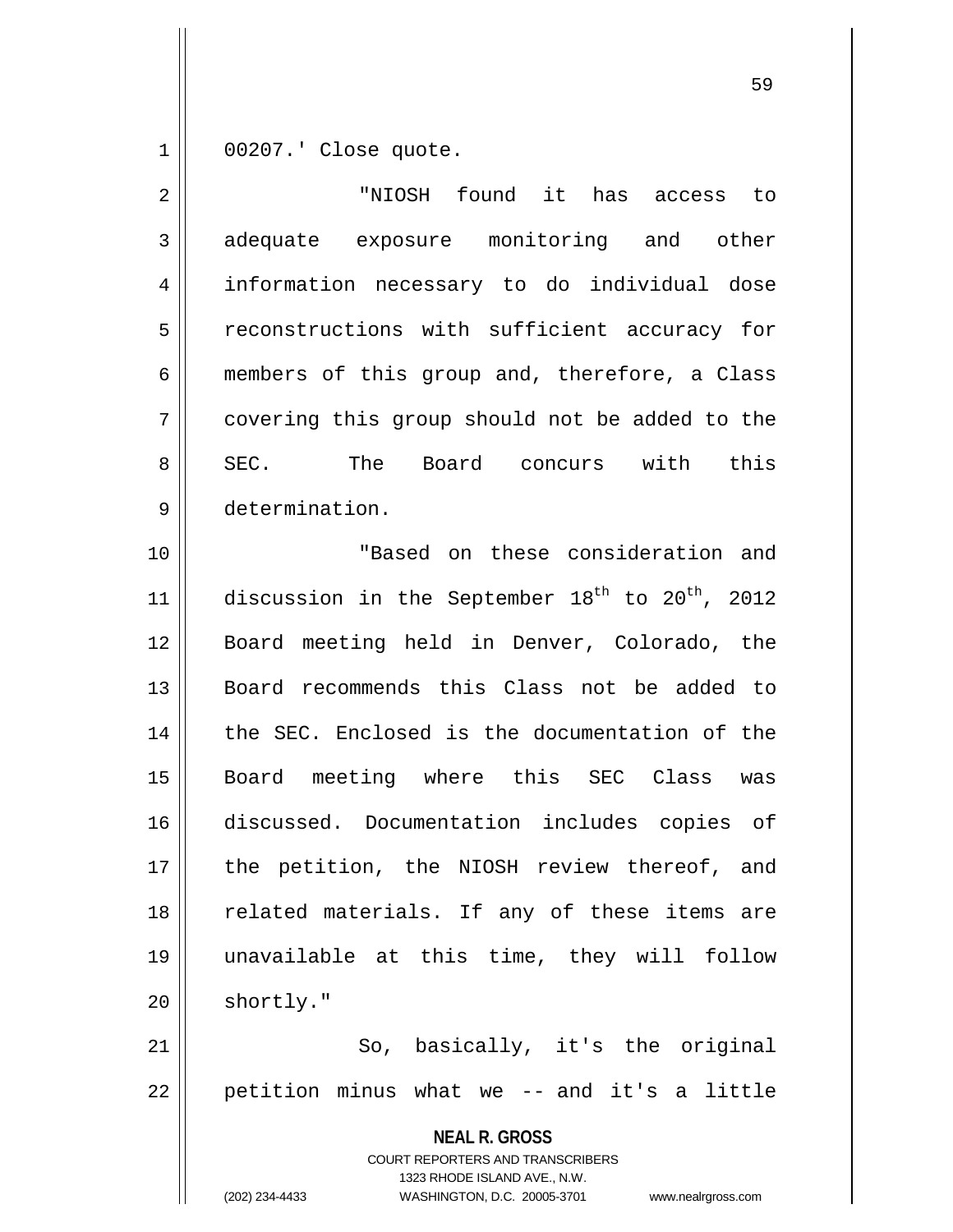1 | complicated because they actually consolidated 2 || some petitions there, so we have an earlier  $3 \parallel$  time period that is covered. Yes, Paul.

4 || MEMBER ZIEMER: If I might make one 5 comment, a bit of concern as I hear these 6 words for the first time. But the exclusion of 7 || this group expressed in terms of the other 8 groups, I want to make sure that if there's  $9 \parallel$  someone that lacks the 250 days in the other 10 groups would still be able to pick up the rest  $11$  | in this. It sounds like if they're already --12 || I guess if they're already in the other group 13  $\parallel$  they already have their 250 days, so maybe it  $14$   $\vert$  -- yes, I'll withdraw that.

 CHAIRMAN MELIUS: Yes, I think -- Jenny and I talked about this, and I think 17 || one of the things we want to make sure is that 18 || the language coincides with Department of Labor language so that we're not inadvertently causing a problem like that. So, I think | that's most likely the change that would take  $22 \parallel$  place.

**NEAL R. GROSS**

COURT REPORTERS AND TRANSCRIBERS 1323 RHODE ISLAND AVE., N.W. (202) 234-4433 WASHINGTON, D.C. 20005-3701 www.nealrgross.com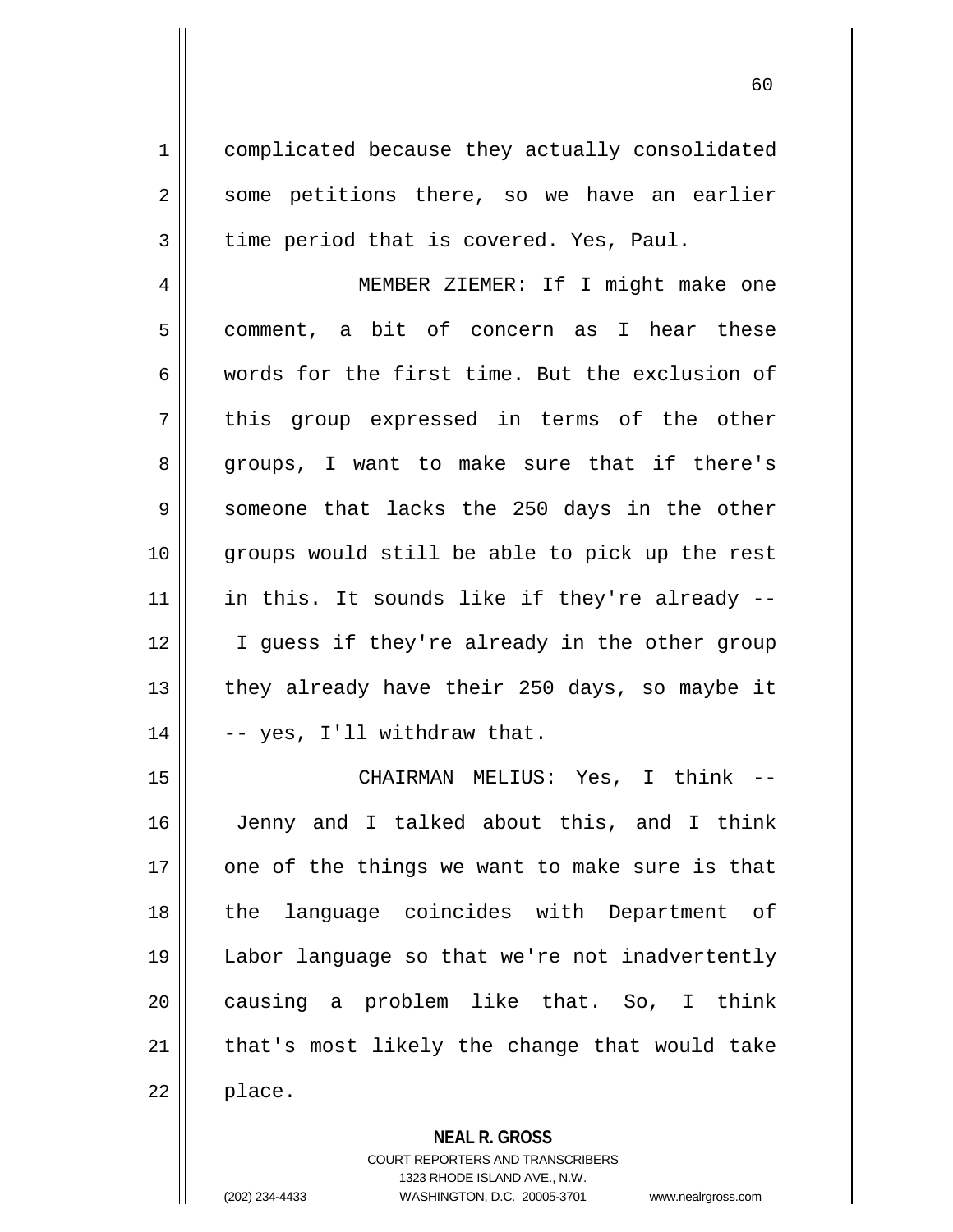**NEAL R. GROSS** COURT REPORTERS AND TRANSCRIBERS 1323 RHODE ISLAND AVE., N.W. (202) 234-4433 WASHINGTON, D.C. 20005-3701 www.nealrgross.com 1 || MEMBER ZIEMER: No, I think it's 2 | not a problem. 3 CHAIRMAN MELIUS: Yes. 4 MEMBER ZIEMER: Now that I heard  $5 \parallel$  what I had to say. 6 CHAIRMAN MELIUS: Well, when I'm  $7 \parallel$  reading the letter I found another error, too,  $8 \parallel$  but -- threw an extra state name in there, but 9 || that's okay. But yes, I think that's the 10 issue. The discussions -- these letters are 11 || actually harder in some ways to write than --12 especially when it's a long history like 13  $\parallel$  this, than others, and you throw in an 83.14,  $14$  and so forth, so we do that. But, again, I 15 will circulate what we finally do. And then 16 you can call me up and talk about it again,  $17$  | and we can go through it. 18 Okay. I think we can go ahead and 19 adjourn now. 20 (Whereupon, the above-entitled 21 matter was adjourned at 9:30 a.m.) 22